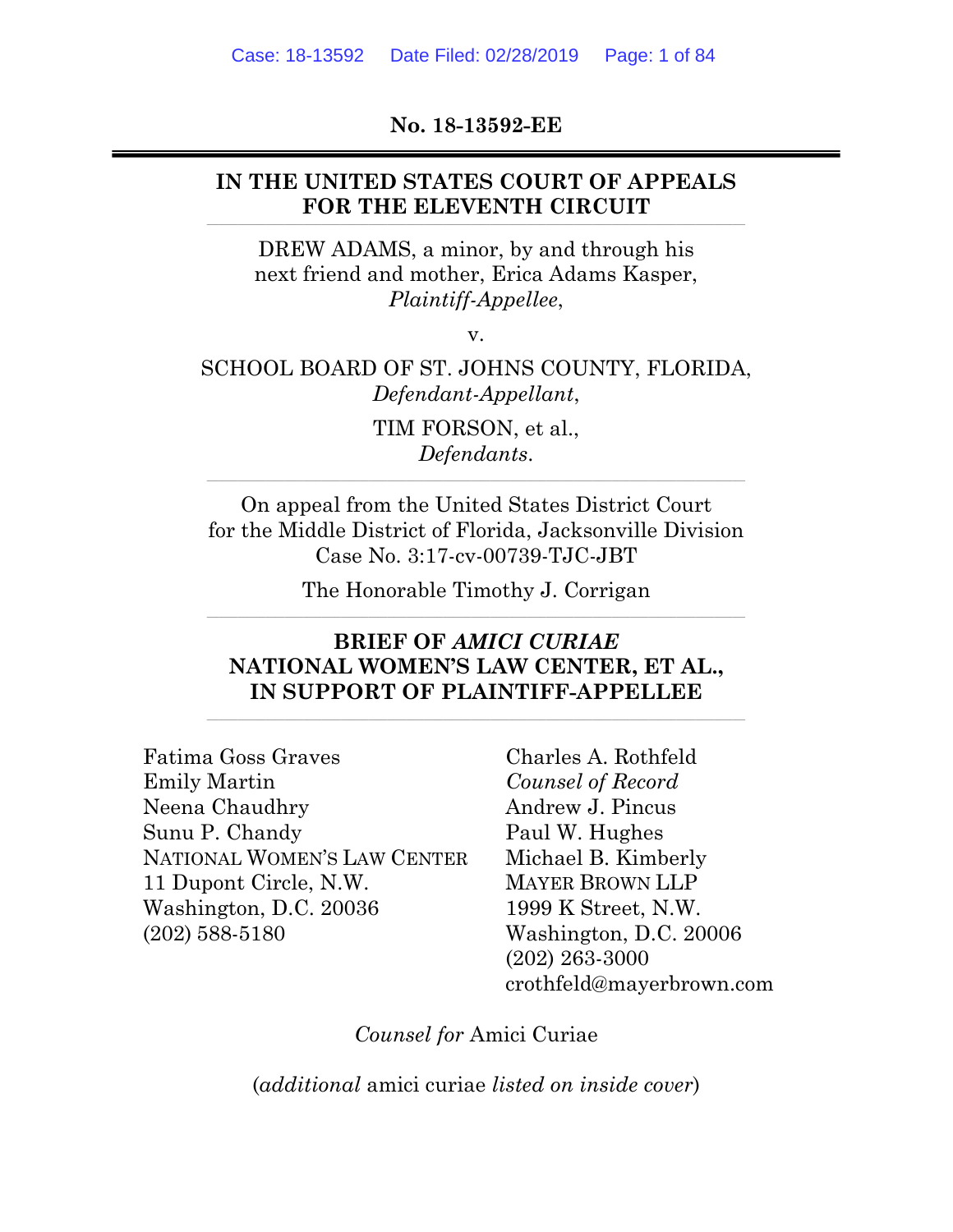#### **ADDITIONAL** *AMICI CURIAE*

A Better Balance; ADL; Advocates for Youth; American Association of University Women (AAUW); Atlanta Women for Equality; Beth Chayim Chadashim (BCC); California Women Lawyers; California Women's Law Center; Center for Constitutional Rights; Center for Reproductive Rights; Champion Women; Coalition of Black Trade Unionists; Disability Rights Education and Defense Fund (DREDF); Equal Rights Advocates; Equality California; Family Values @ Work; FORGE, Inc.; Gender Justice; Girls for Gender Equity; Girls Inc.; In Our Own Voice: National Black Women's Reproductive Justice Agenda; LatinoJustice PRLDEF; Lawyers Club of San Diego; Legal Aid At Work; Legal Momentum, the Women's Legal Defense and Education Fund; Legal Voice; National Asian Pacific American Women's Forum; National Association of Social Workers (NASW); National Association of Women Lawyers; National Center for Law and Economic Justice; National Center for Transgender Equality; National Council of Jewish Women; National Crittenton; National LGBTQ Task Force; National Organization for Women Foundation; Planned Parenthood of South, East and North Florida; Planned Parenthood of Southwest and Central Florida; SisterReach; Stop Sexual Assault in Schools (SSAIS.org); SurvJustice; The Impact Fund; The Southwest Women's Law Center; The Women's Law Center of Maryland; Union for Reform Judaism; Central Conference of American Rabbis; Women of Reform Judaism, and Men of Reform Judaism; UniteWomen.org; Women Lawyers On Guard Inc. ("WLG"); Women's Bar Association of the District of Columbia; Women's Bar Association of the State of New York; Women's Law Project; Young Women United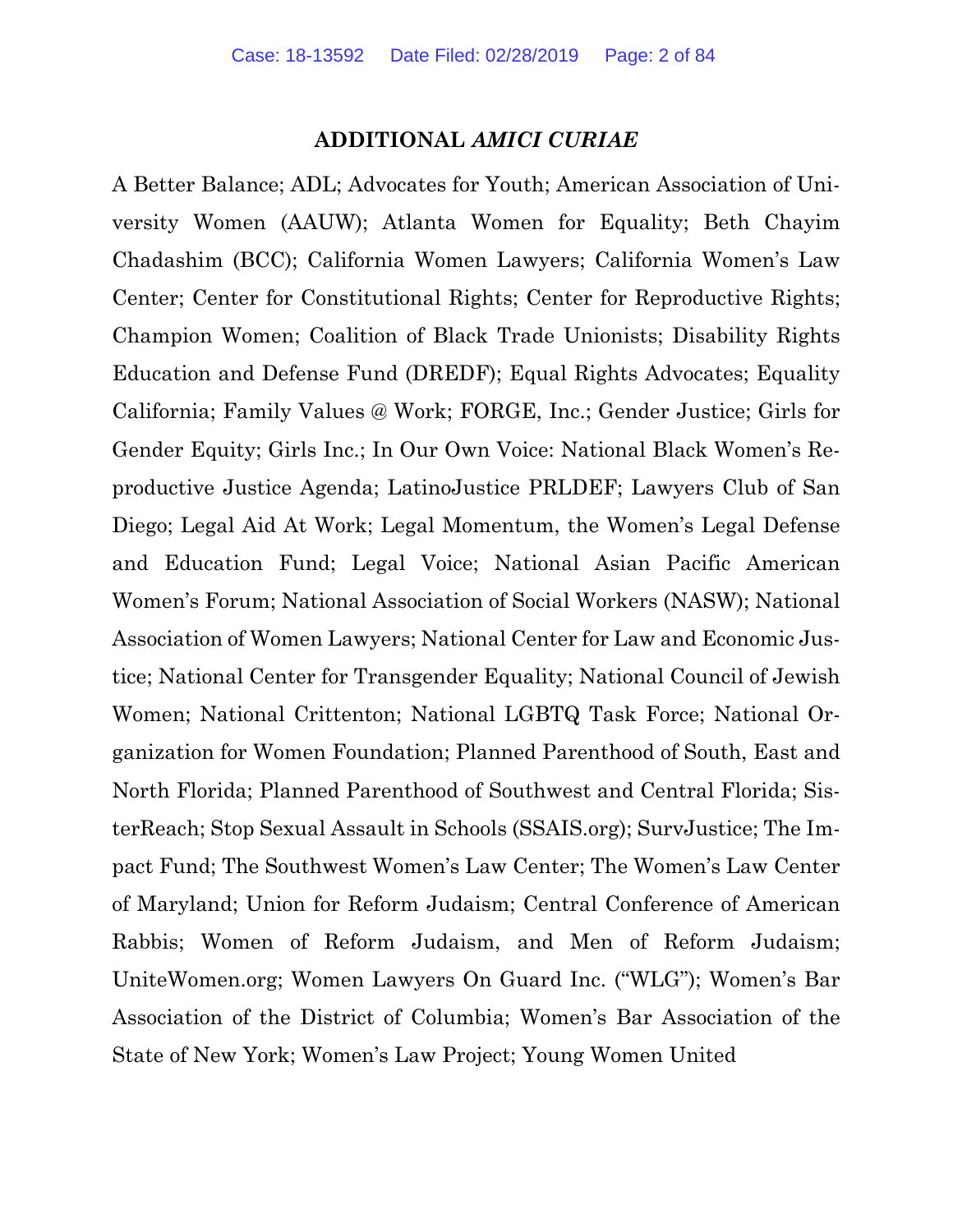Page: 3 of 84<br>No. 18-13592-EE *Adams v. Sch. Bd. of St. Johns Cty.*  Case: 18-13592 Date Filed: 02/28/2019

### **CERTIFICATE OF INTERESTED PARTIES AND CORPORATE DISCLOSURE STATEMENT**

Pursuant to Circuit Rules 26.1-1 through 26.1-3 and 28-1(b), *amici curiae* listed below certify that the name of each person, attorney, association of persons, firm, law firm, partnership, and corporation that has or may have an interest in the outcome of this action—including subsidiaries, conglomerates, affiliates, parent corporations, publicly traded companies that own 10% or more of a party's stock, and all other identifiable legal entities related to any party in the case—is limited to the following:

## **CERTIFICATE OF INTERESTED PARTIES**

- 1. A Better Balance: *amicus curiae*
- 2. Adams, Drew (by and through his next friend and mother, Adams Kasper, Erica): Plaintiff-Appellee
- 3. ADL: *amicus curiae*
- 4. Advocates for Youth: *amicus curiae*
- 5. American Association of University Women (AAUW): *amicus curiae*
- 6. Atlanta Women for Equality: *amicus curiae*
- 7. Beth Chayim Chadashim (BCC): *amicus curiae*
- 8. California Women Lawyers: *amicus curiae*

## C-1 of 15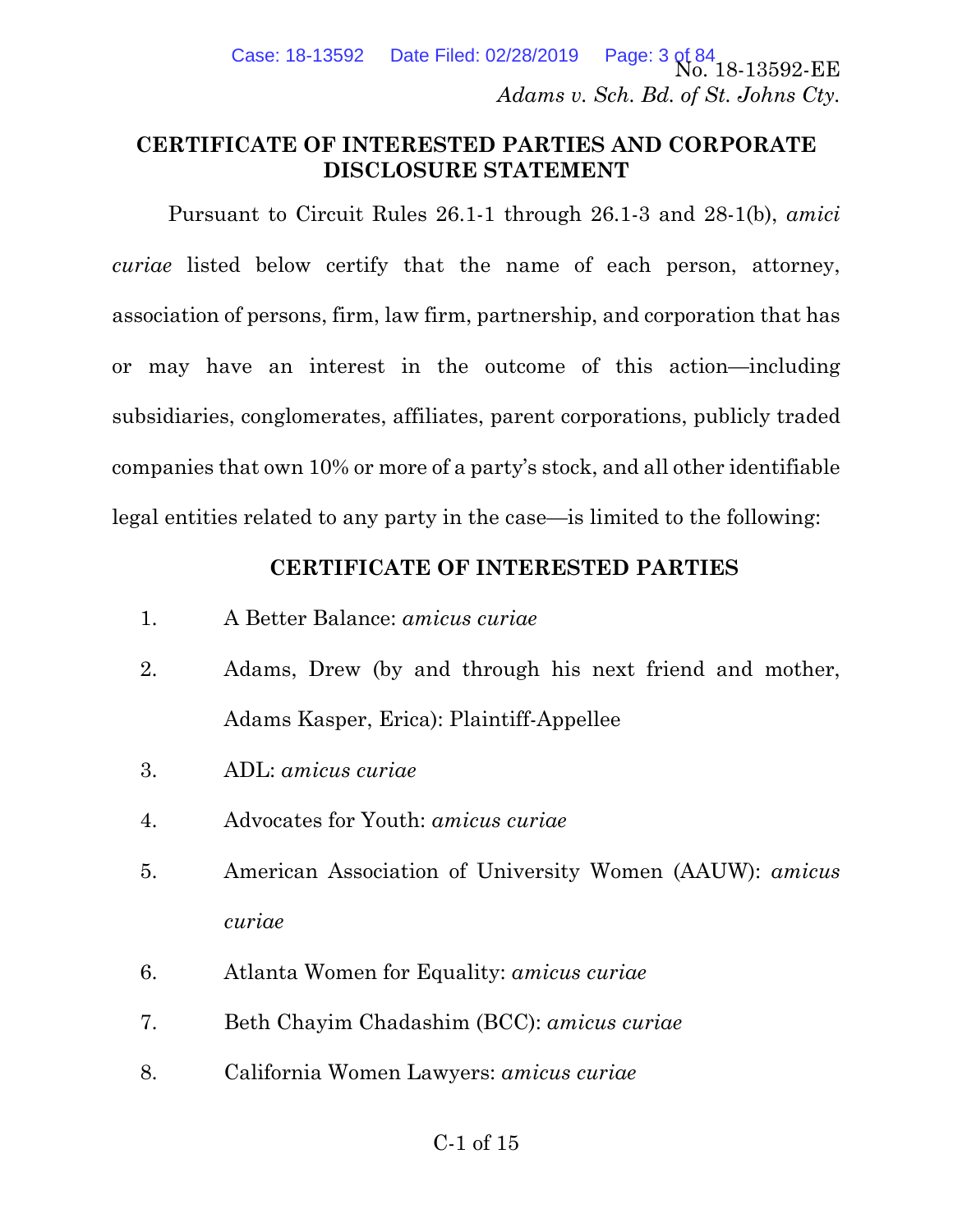Page: 4 of 84<br>No. 18-13592-EE *Adams v. Sch. Bd. of St. Johns Cty.*  Case: 18-13592 Date Filed: 02/28/2019

- 9. California Women's Law Center: *amicus curiae*
- 10. Center for Constitutional Rights: *amicus curiae*
- 11. Center for Reproductive Rights: *amicus curiae*
- 12. Champion Women: *amicus curiae*
- 13. Chandy, Sunu P. (National Women's Law Center): counsel for *amici curiae*
- 14. Chaudhry, Neena (National Women's Law Center): counsel for *amici curiae*
- 15. Coalition of Black Trade Unionists: *amicus curiae*
- 16. Disability Rights Education and Defense Fund (DREDF): *amicus curiae*
- 17. Equal Rights Advocates: *amicus curiae*
- 18. Equality California: *amicus curiae*
- 19. Family Values @ Work: *amicus curiae*
- 20. FORGE, Inc.: *amicus curiae*
- 21. Gender Justice: *amicus curiae*
- 22. Girls for Gender Equity: *amicus curiae*
- 23. Girls Inc.: *amicus curiae*
- 24. Goss Graves, Fatima (National Women's Law Center): counsel for *amici curiae*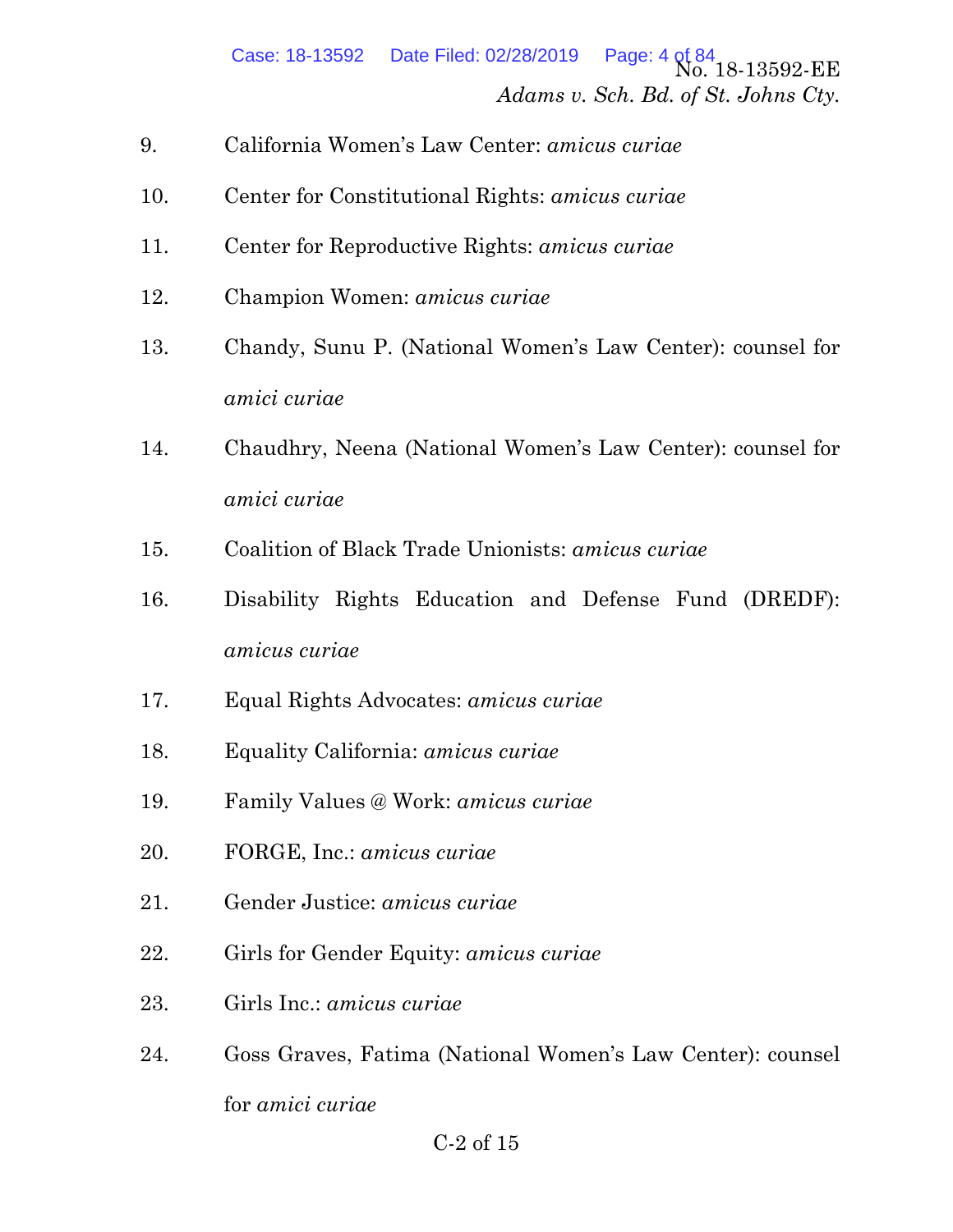- 25. Honorable Corrigan, Timothy J.: trial judge
- 26. Hughes, Paul W. (Mayer Brown): counsel for *amici curiae*
- 27. In Our Own Voice: National Black Women's Reproductive Justice Agenda: *amicus curiae*
- 28. Kimberly, Michael B. (Mayer Brown LLP): counsel for *amici curiae*
- 29. LatinoJustice PRLDEF: *amicus curiae*
- 30. Lawyers Club of San Diego: *amicus curiae*
- 31. Legal Aid At Work: *amicus curiae*
- 32. Legal Momentum, the Women's Legal Defense and Education Fund: *amicus curiae*
- 33. Legal Voice: *amicus curiae*
- 34. Martin, Emily (National Women's Law Center): counsel for *amici curiae*
- 35. Mayer Brown LLP: counsel for *amici curiae*
- 36. National Asian Pacific American Women's Forum: *amicus curiae*
- 37. National Association of Social Workers (NASW): *amicus curiae*
- 38. National Association of Women Lawyers: *amicus curiae*
- 39. National Center for Law and Economic Justice: *amicus curiae*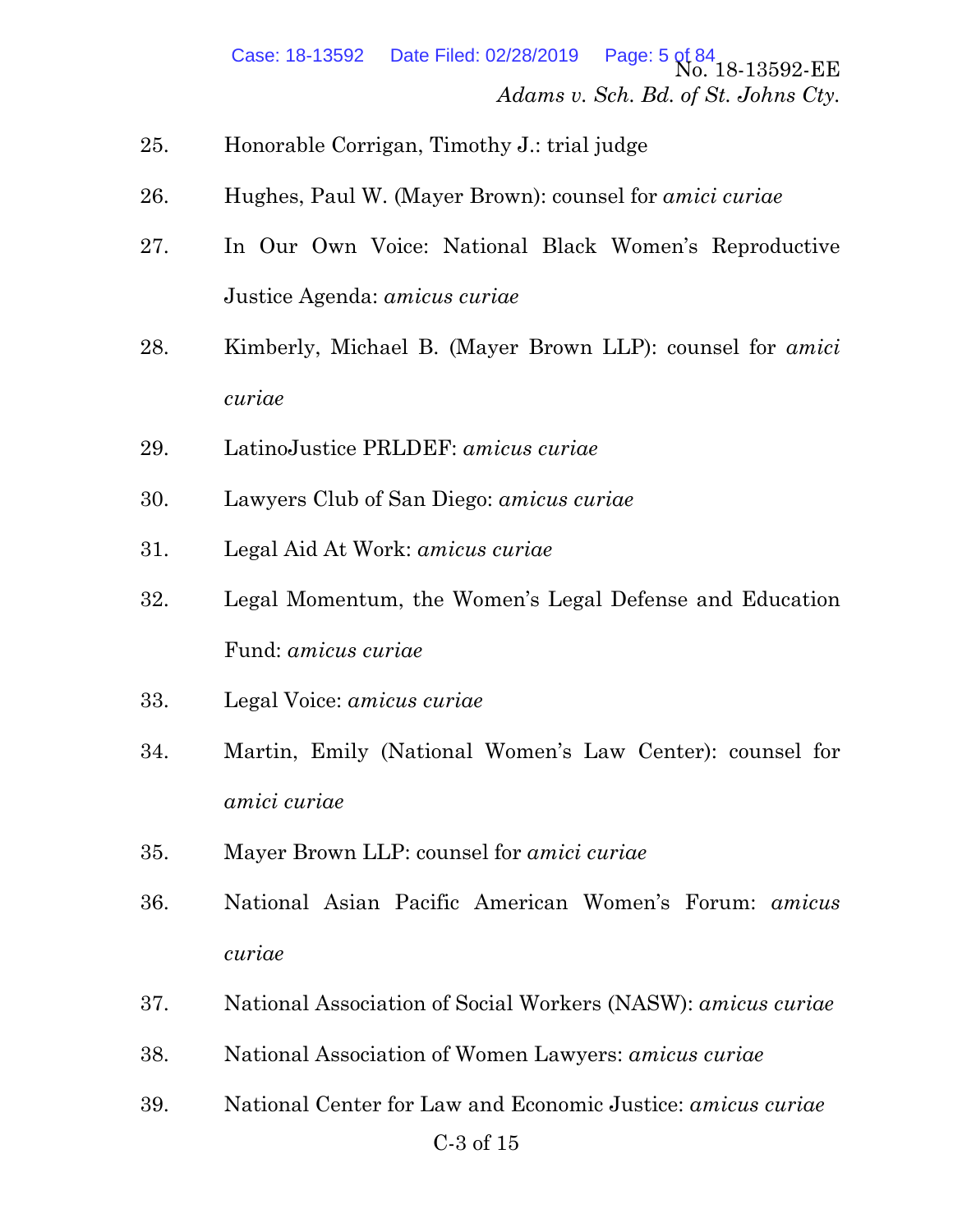- 40. National Center for Transgender Equality: *amicus curiae*
- 41. National Council of Jewish Women: *amicus curiae*
- 42. National Crittenton: *amicus curiae*
- 43. National LGBTQ Task Force: *amicus curiae*
- 44. National Organization for Women Foundation: *amicus curiae*
- 45. National Women's Law Center: *amicus curiae*, counsel for *amici curiae*
- 46. Pincus, Andrew J. (Mayer Brown LLP): counsel for *amici curiae*
- 47. Planned Parenthood Federation of America, Inc.: parent company of Planned Parenthood of South, East and North Florida and Planned Parenthood of Southwest and Central Florida
- 48. Planned Parenthood of South, East and North Florida: *amicus curiae*
- 49. Planned Parenthood of Southwest and Central Florida: *amicus curiae*
- 50. Rothfeld, Charles A. (Mayer Brown LLP): counsel for *amici curiae*
- 51. School Board of St. Johns County, Florida: Defendant-Appellant
- 52. SisterReach: *amicus curiae*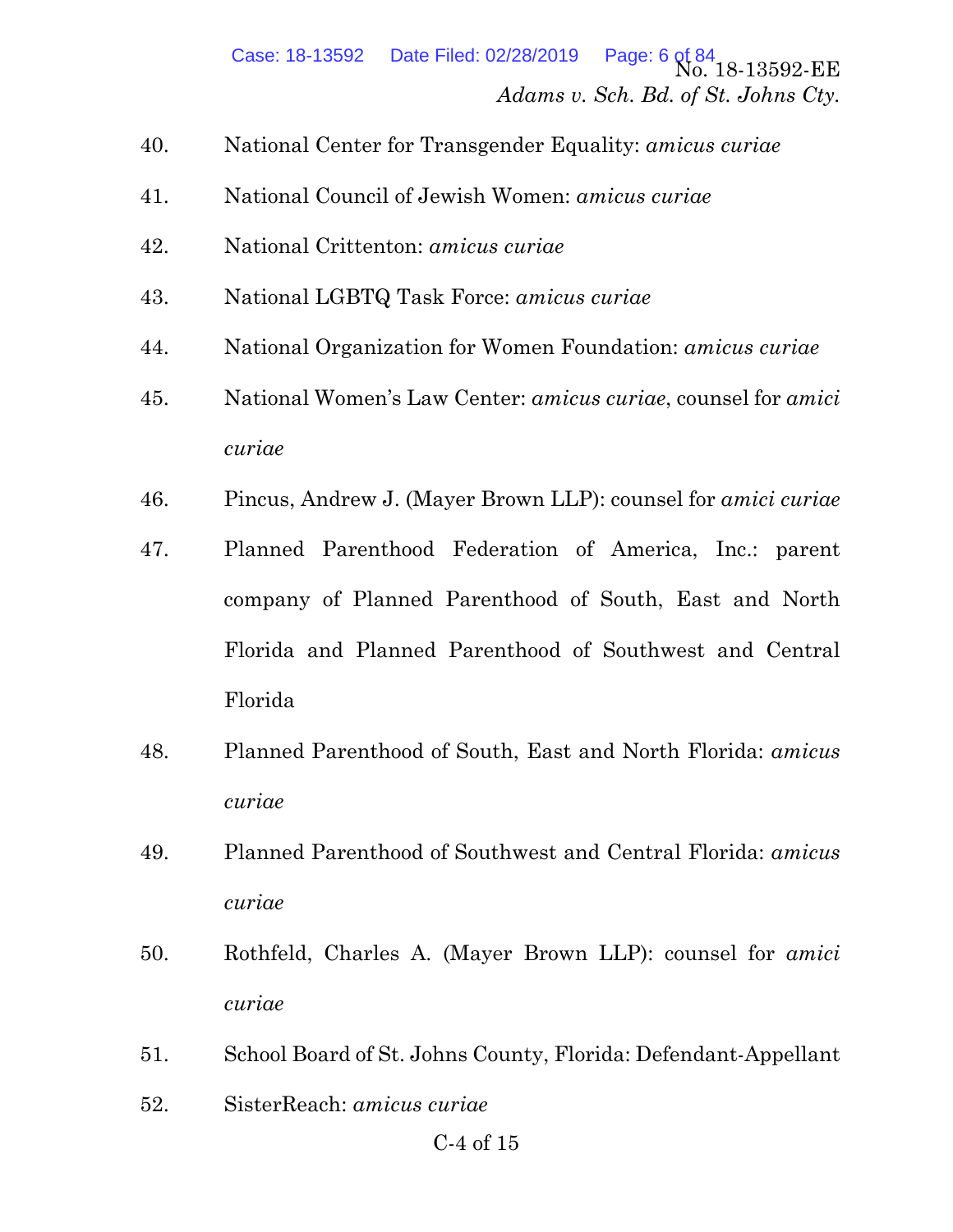- 53. Stop Sexual Assault in Schools (SSAIS.org): *amicus curiae*
- 54. SurvJustice: *amicus curiae*
- 55. The Impact Fund: *amicus curiae*
- 56. The Southwest Women's Law Center: *amicus curiae*
- 57. The Women's Law Center of Maryland: *amicus curiae*
- 58. Union for Reform Judaism: *amicus curiae*
- 59. Central Conference of American Rabbis: *amicus curiae*
- 60. Women of Reform Judaism, and Men of Reform Judaism: *amicus curiae*
- 61. UniteWomen.org: *amicus curiae*
- 62. Women Lawyers On Guard Inc. ("WLG"): *amicus curiae*
- 63. Women's Bar Association of the District of Columbia: *amicus curiae*
- 64. Women's Bar Association of the State of New York: *amicus curiae*
- 65. Women's Law Project: *amicus curiae*
- 66. Young Women United: *amicus curiae*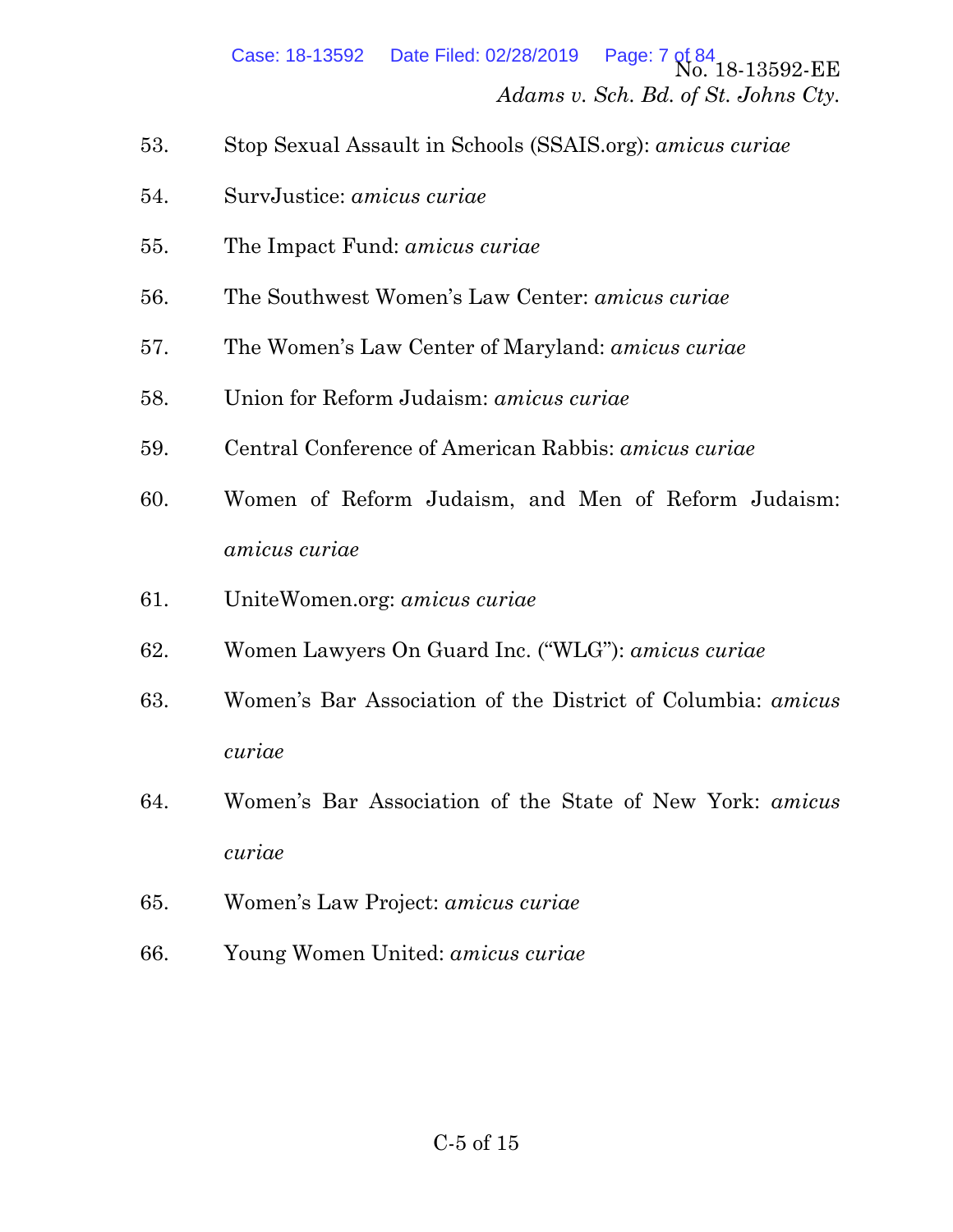#### **CERTIFICATE OF INTERESTED PARTIES**

- 1. A Better Balance is not a publicly held corporation and has no parent company. No publicly held corporation owns 10% or more of its stock.
- 2. ADL is not a publicly held corporation and has no parent company. No publicly held corporation owns 10% or more of its stock.
- 3. Advocates for Youth is not a publicly held corporation and has no parent company. No publicly held corporation owns 10% or more of its stock.
- 4. American Association of University Women (AAUW) is not a publicly held corporation and has no parent company. No publicly held corporation owns 10% or more of its stock.
- 5. Atlanta Women for Equality is not a publicly held corporation and has no parent company. No publicly held corporation owns 10% or more of its stock.
- 6. Beth Chayim Chadashim (BCC) is not a publicly held corporation and has no parent company. No publicly held corporation owns 10% or more of its stock.

#### C-6 of 15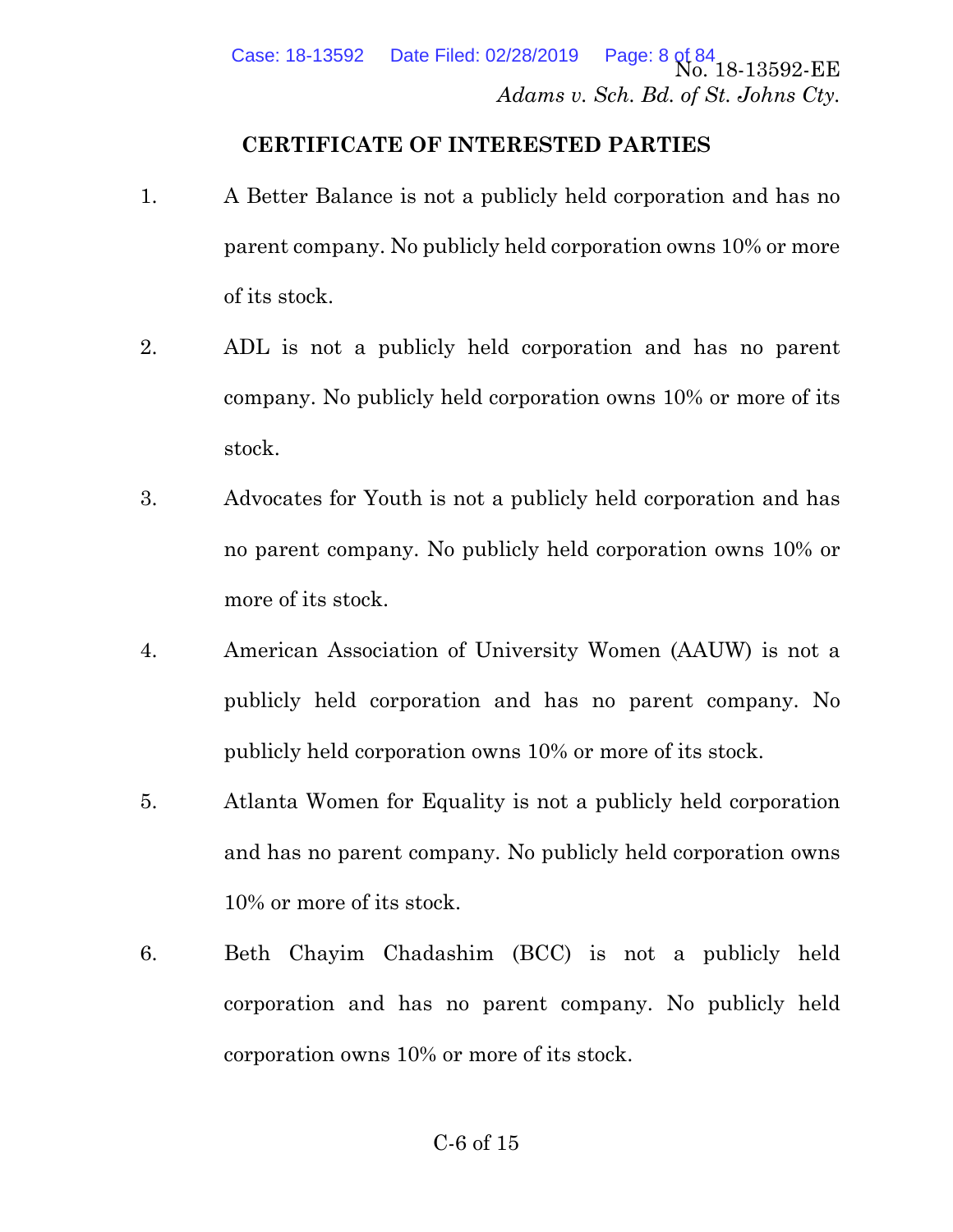- 7. California Women Lawyers is not a publicly held corporation and has no parent company. No publicly held corporation owns 10% or more of its stock.
- 8. California Women's Law Center is not a publicly held corporation and has no parent company. No publicly held corporation owns 10% or more of its stock.
- 9. Center for Constitutional Rights is not a publicly held corporation and has no parent company. No publicly held corporation owns 10% or more of its stock.
- 10. Center for Reproductive Rights is not a publicly held corporation and has no parent company. No publicly held corporation owns 10% or more of its stock.
- 11. Champion Women is not a publicly held corporation and has no parent company. No publicly held corporation owns 10% or more of its stock.
- 12. Coalition of Black Trade Unionists is not a publicly held corporation and has no parent company. No publicly held corporation owns 10% or more of its stock.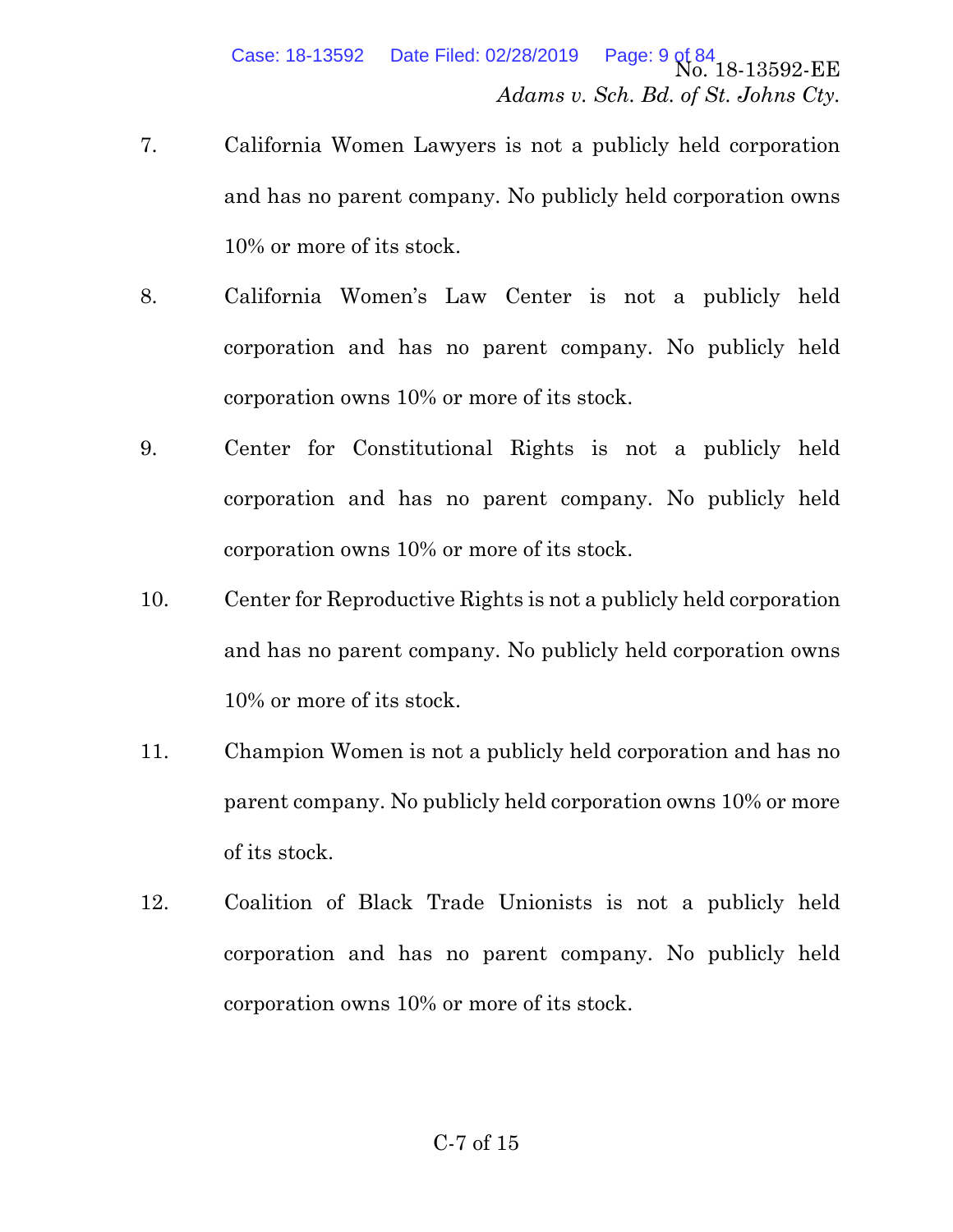- 13. Disability Rights Education and Defense Fund (DREDF) is not a publicly held corporation and has no parent company. No publicly held corporation owns 10% or more of its stock.
- 14. Equal Rights Advocates is not a publicly held corporation and has no parent company. No publicly held corporation owns 10% or more of its stock.
- 15. Equality California is not a publicly held corporation and has no parent company. No publicly held corporation owns 10% or more of its stock.
- 16. Family Values @ Work is not a publicly held corporation and has no parent company. No publicly held corporation owns 10% or more of its stock.
- 17. FORGE, Inc. is not a publicly held corporation and has no parent company. No publicly held corporation owns 10% or more of its stock.
- 18. Gender Justice is not a publicly held corporation and has no parent company. No publicly held corporation owns 10% or more of its stock.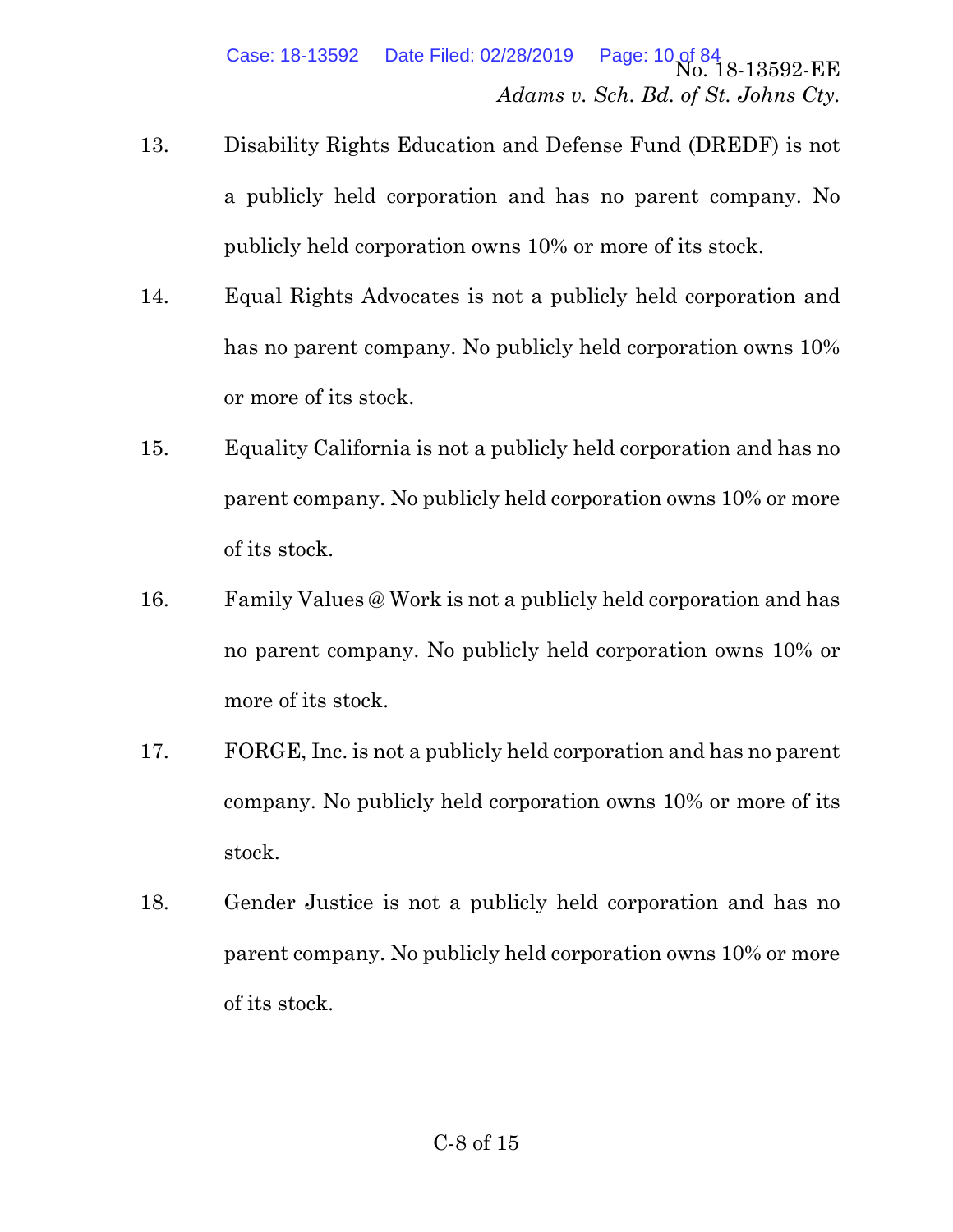- 19. Girls for Gender Equity is not a publicly held corporation and has no parent company. No publicly held corporation owns 10% or more of its stock.
- 20. Girls Inc. is not a publicly held corporation and has no parent company. No publicly held corporation owns 10% or more of its stock.
- 21. In Our Own Voice: National Black Women's Reproductive Justice Agenda is not a publicly held corporation and has no parent company. No publicly held corporation owns 10% or more of its stock.
- 22. LatinoJustice PRLDEF is not a publicly held corporation and has no parent company. No publicly held corporation owns 10% or more of its stock.
- 23. Lawyers Club of San Diego is not a publicly held corporation and has no parent company. No publicly held corporation owns 10% or more of its stock.
- 24. Legal Aid At Work is not a publicly held corporation and has no parent company. No publicly held corporation owns 10% or more of its stock.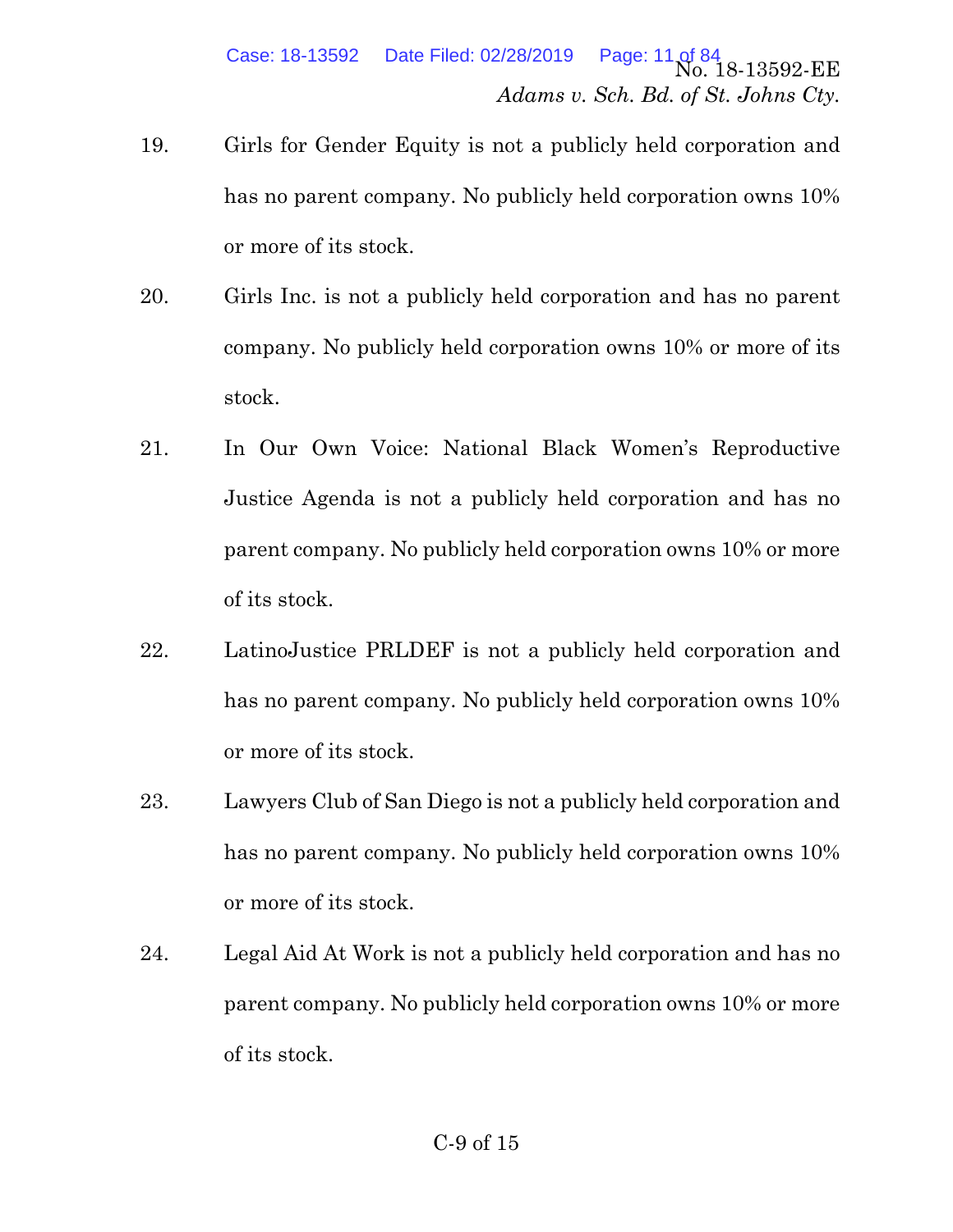- 25. Legal Momentum, the Women's Legal Defense and Education Fund is not a publicly held corporation and has no parent company. No publicly held corporation owns 10% or more of its stock.
- 26. Legal Voice is not a publicly held corporation and has no parent company. No publicly held corporation owns 10% or more of its stock.
- 27. Mayer Brown LLP is not a publicly held corporation and has no parent company. No publicly held corporation owns 10% or more of its stock.
- 28. National Asian Pacific American Women's Forum is not a publicly held corporation and has no parent company. No publicly held corporation owns 10% or more of its stock.
- 29. National Association of Social Workers (NASW) is not a publicly held corporation and has no parent company. No publicly held corporation owns 10% or more of its stock.
- 30. National Association of Women Lawyers is not a publicly held corporation and has no parent company. No publicly held corporation owns 10% or more of its stock.

## C-10 of 15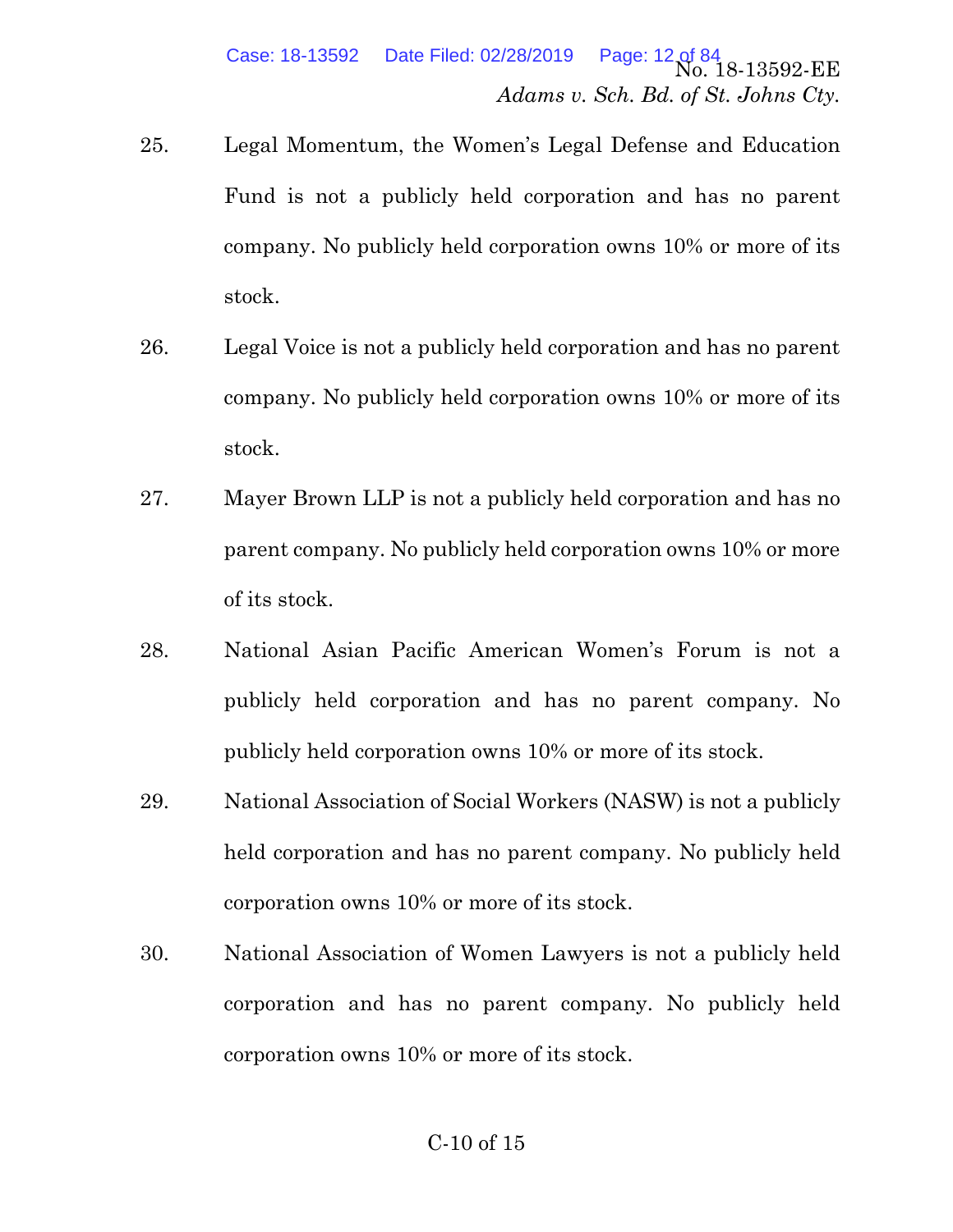- 31. National Center for Law and Economic Justice is not a publicly held corporation and has no parent company. No publicly held corporation owns 10% or more of its stock.
- 32. National Center for Transgender Equality is not a publicly held corporation and has no parent company. No publicly held corporation owns 10% or more of its stock.
- 33. National Council of Jewish Women is not a publicly held corporation and has no parent company. No publicly held corporation owns 10% or more of its stock.
- 34. National Crittenton is not a publicly held corporation and has no parent company. No publicly held corporation owns 10% or more of its stock.
- 35. National LGBTQ Task Force is not a publicly held corporation and has no parent company. No publicly held corporation owns 10% or more of its stock.
- 36. National Organization for Women Foundation is not a publicly held corporation and has no parent company. No publicly held corporation owns 10% or more of its stock.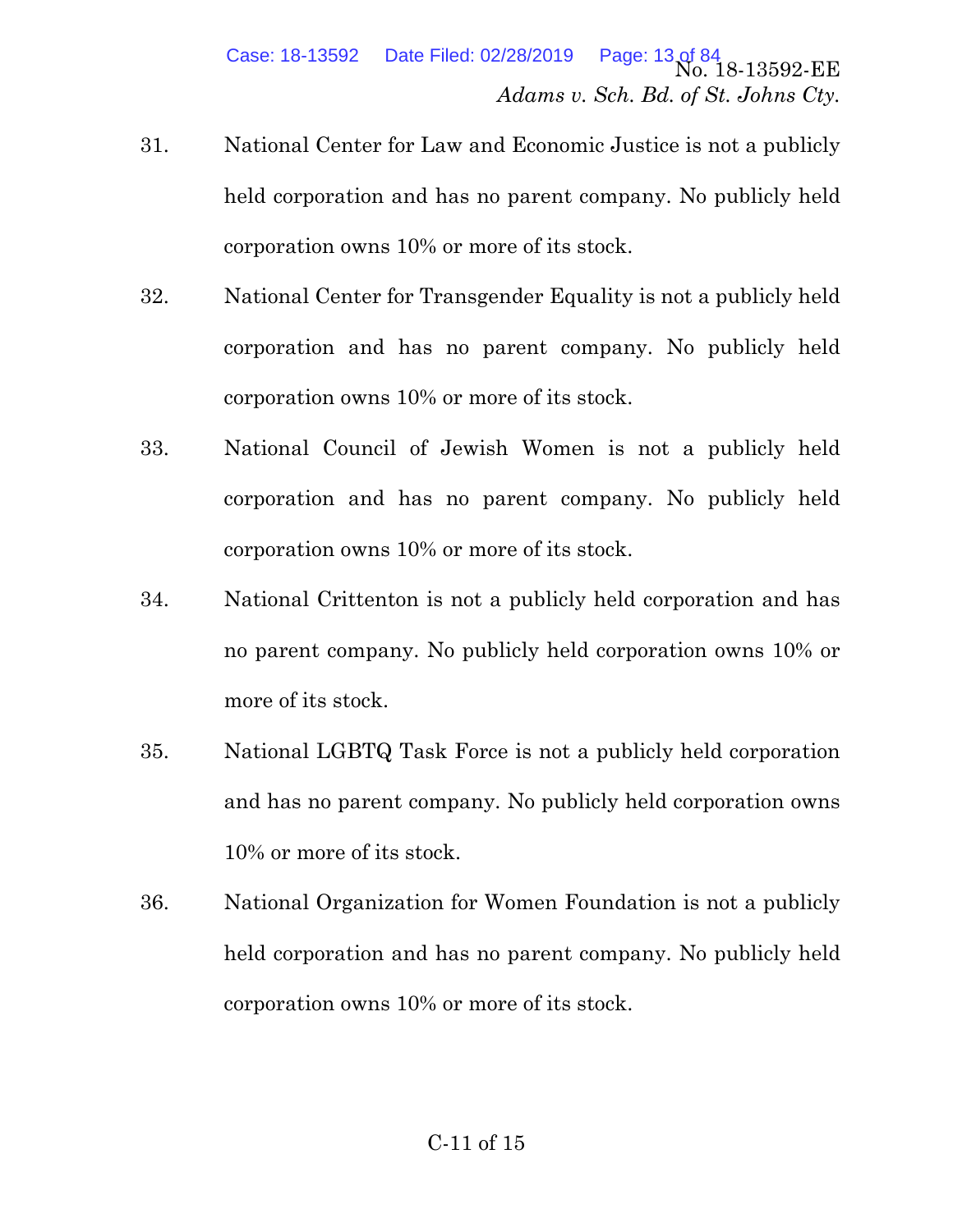- 37. National Women's Law Center is not a publicly held corporation and has no parent company. No publicly held corporation owns 10% or more of its stock.
- 38. Planned Parenthood Federation of America, Inc. is not a publicly held corporation and has no parent company. No publicly held corporation owns 10% or more of its stock.
- 39. Planned Parenthood of South, East and North Florida is not a publicly held corporation, and its parent company is Planned Parenthood Federation of America, Inc. No publicly held corporation owns 10% or more of its stock.
- 40. Planned Parenthood of Southwest and Central Florida is not a publicly held corporation, and its parent company is Planned Parenthood Federation of America, Inc. No publicly held corporation owns 10% or more of its stock.
- 41. SisterReach is not a publicly held corporation and has no parent company. No publicly held corporation owns 10% or more of its stock.
- 42. Stop Sexual Assault in Schools (SSAIS.org) is not a publicly held corporation and has no parent company. No publicly held corporation owns 10% or more of its stock.

#### C-12 of 15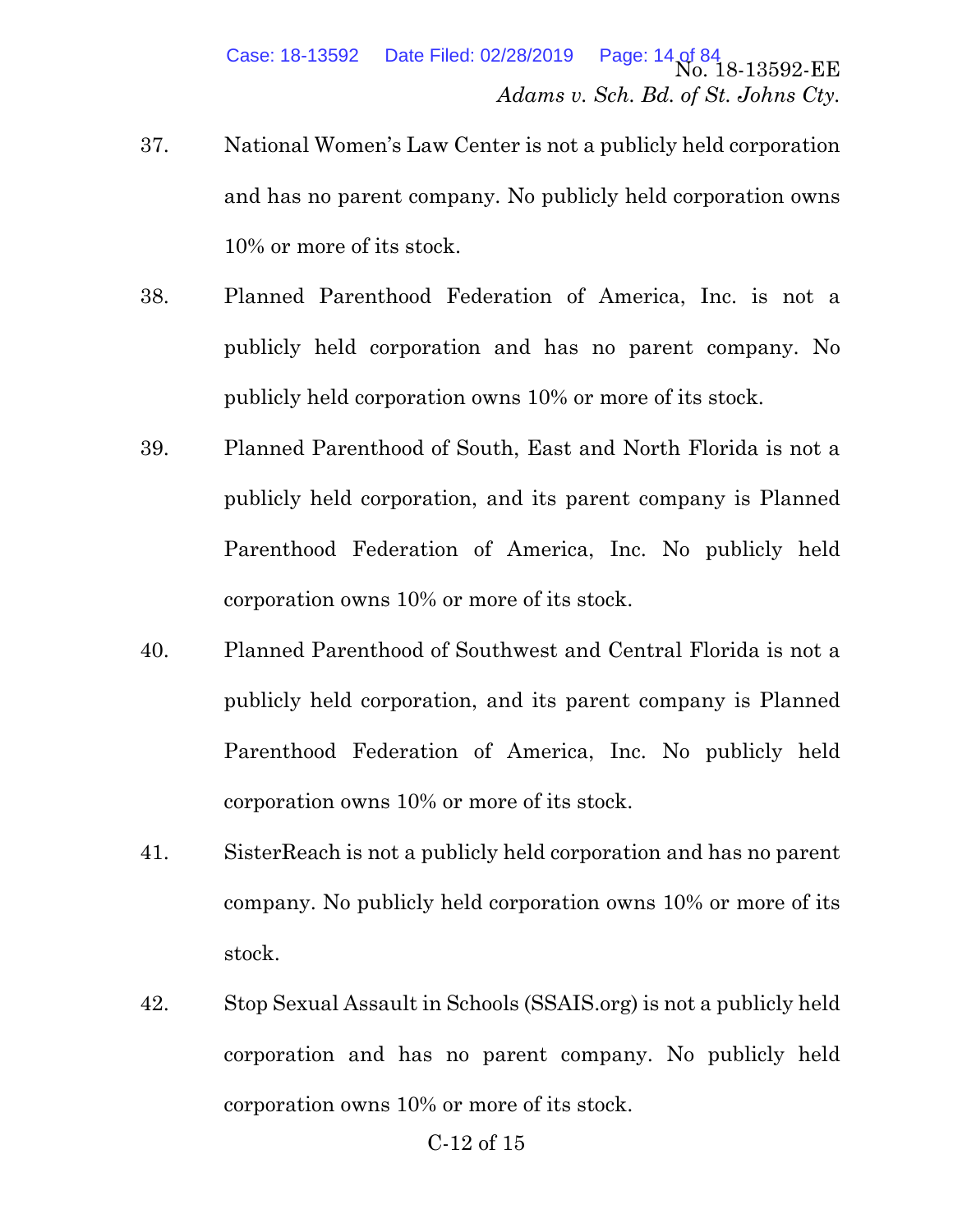- 43. SurvJustice is not a publicly held corporation and has no parent company. No publicly held corporation owns 10% or more of its stock.
- 44. The Impact Fund is not a publicly held corporation and has no parent company. No publicly held corporation owns 10% or more of its stock.
- 45. The Southwest Women's Law Center is not a publicly held corporation and has no parent company. No publicly held corporation owns 10% or more of its stock.
- 46. The Women's Law Center of Maryland is not a publicly held corporation and has no parent company. No publicly held corporation owns 10% or more of its stock.
- 47. Union for Reform Judaism is not a publicly held corporation and has no parent company. No publicly held corporation owns 10% or more of its stock.
- 48. Central Conference of American Rabbis is not a publicly held corporation and has no parent company. No publicly held corporation owns 10% or more of its stock.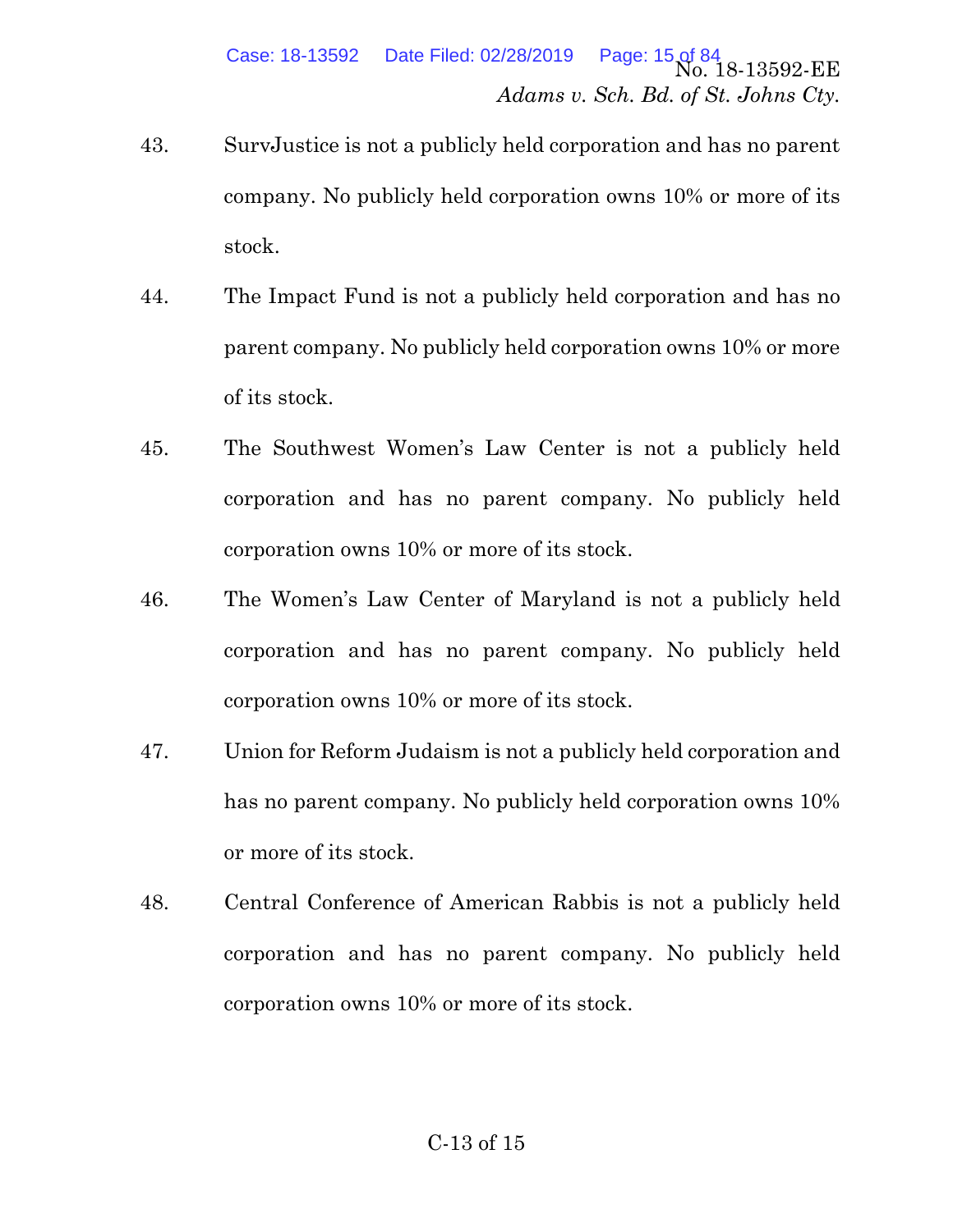- 49. Women of Reform Judaism, and Men of Reform Judaism is not a publicly held corporation and has no parent company. No publicly held corporation owns 10% or more of its stock.
- 50. UniteWomen.org is not a publicly held corporation and has no parent company. No publicly held corporation owns 10% or more of its stock.
- 51. Women Lawyers On Guard Inc. ("WLG") is not a publicly held corporation and has no parent company. No publicly held corporation owns 10% or more of its stock.
- 52. Women's Bar Association of the District of Columbia is not a publicly held corporation and has no parent company. No publicly held corporation owns 10% or more of its stock.
- 53. Women's Bar Association of the State of New York is not a publicly held corporation and has no parent company. No publicly held corporation owns 10% or more of its stock.
- 54. Women's Law Project is not a publicly held corporation and has no parent company. No publicly held corporation owns 10% or more of its stock.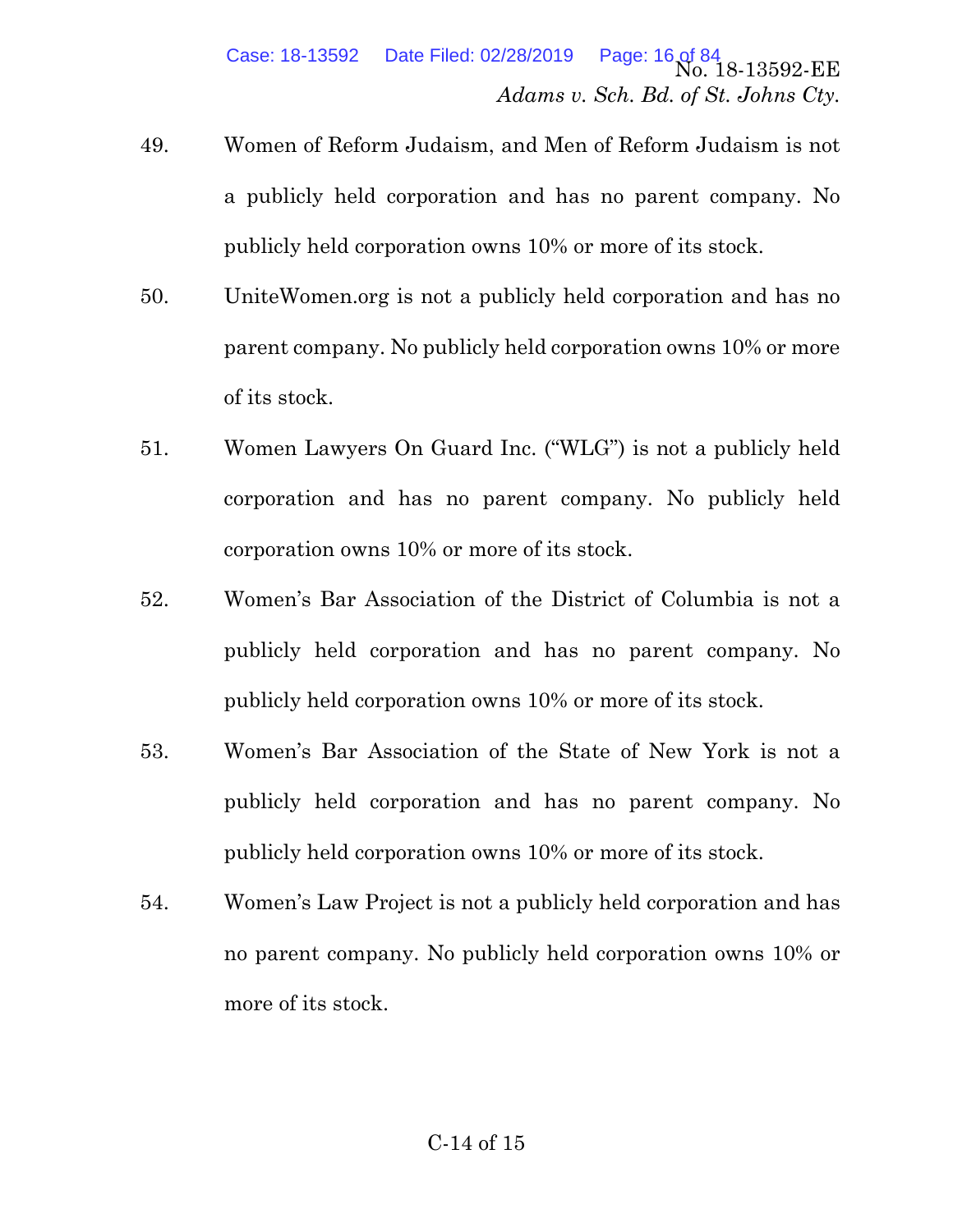55. Young Women United is not a publicly held corporation and has no parent company. No publicly held corporation owns 10% or more of its stock.

The undersigned will enter this information into the web-based CIP contemporaneous with the filing of this Certificate of Interested Parties and Corporate Disclosure Statement.

Respectfully submitted,

Fatima Goss Graves Emily Martin Neena Chaudhry Sunu P. Chandy NATIONAL WOMEN'S LAW CENTER 11 Dupont Circle, N.W. Washington, D.C. 20036 (202) 588-5180

February 28, 2019

 /s/ *Andrew J. Pincus*  Charles A. Rothfeld *Counsel of Record*  Andrew J. Pincus Paul W. Hughes Michael B. Kimberly MAYER BROWN LLP 1999 K Street, N.W. Washington, D.C. 20006 (202) 263-3000 crothfeld@mayerbrown.com

*Counsel for* Amici Curiae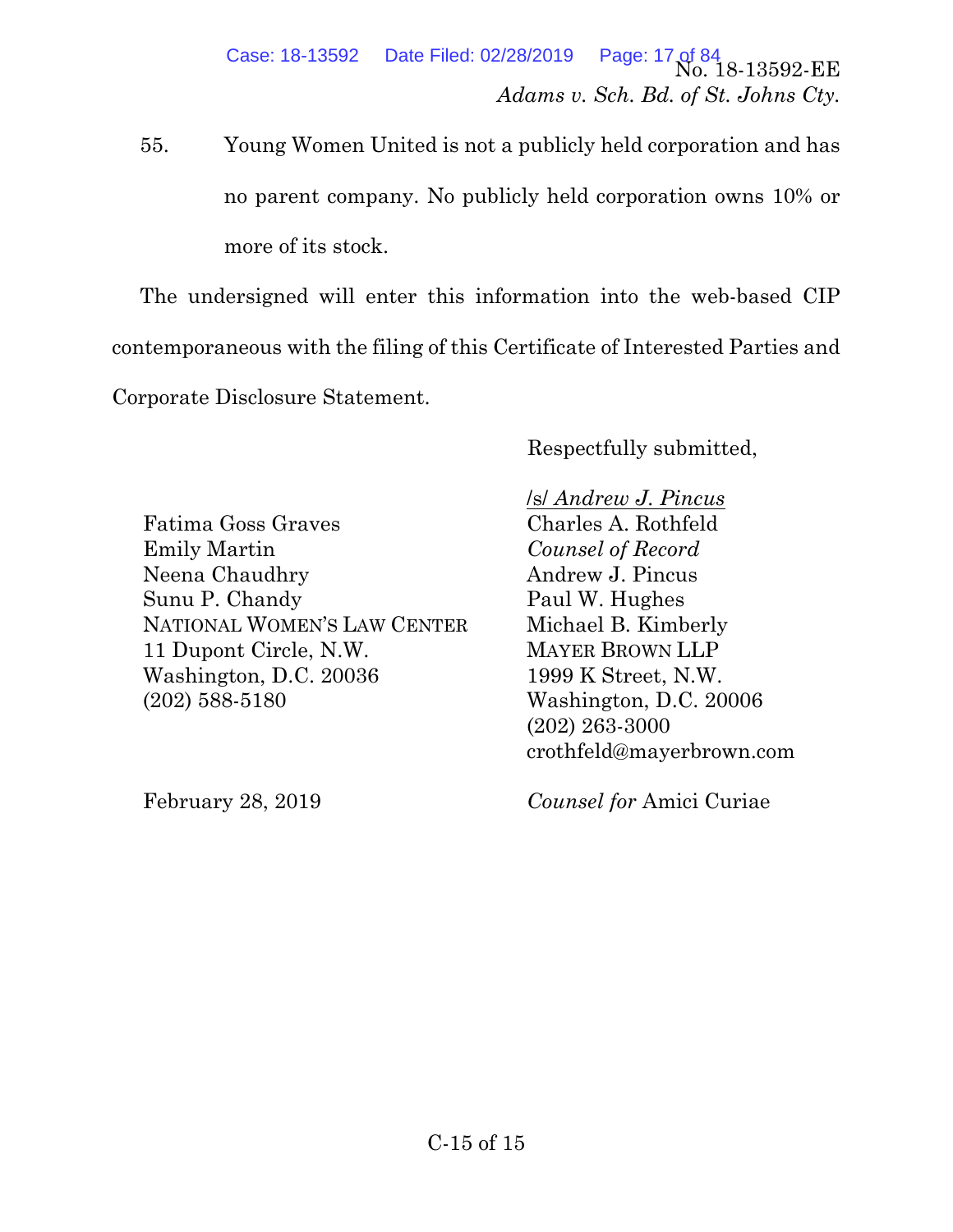# **TABLE OF CONTENTS**

# **Page**

| $\mathbf{I}$ . | Title IX And The U.S. Constitution's Equal Protection Clause |                                                                                                                                                       |
|----------------|--------------------------------------------------------------|-------------------------------------------------------------------------------------------------------------------------------------------------------|
|                | A.                                                           | Discrimination Against Transgender Individuals Is                                                                                                     |
|                | Β.                                                           | Discrimination Against Transgender Individuals<br>Based On Nonconformity To Sex Stereotypes                                                           |
|                | C.                                                           | Protecting Transgender Students Is Required To<br>Fulfill Title IX's Broad Goal Of Eradicating<br>Discrimination Based On Gender In Educational<br>13 |
| II.            |                                                              | Transgender Students Excluded From Restrooms That Match<br>Their Gender Identity Face Physical And Emotional Harm 16                                  |
| III.           |                                                              | Courts Have Recognized That Defenses of Exclusionary<br>Policies Based On Asserted Concerns For The Safety Of<br>19                                   |
|                | А.                                                           | Discriminatory Rules Ostensibly Designed To<br>Protect Women Have Long Reflected Both                                                                 |
|                | В.                                                           | The Supreme Court Has Recognized That<br>"Protecting Women" Generally Does Not Justify                                                                |
| IV.            |                                                              | Defendant's Policy Does Not Advance Actual Safety Or Privacy                                                                                          |
|                |                                                              |                                                                                                                                                       |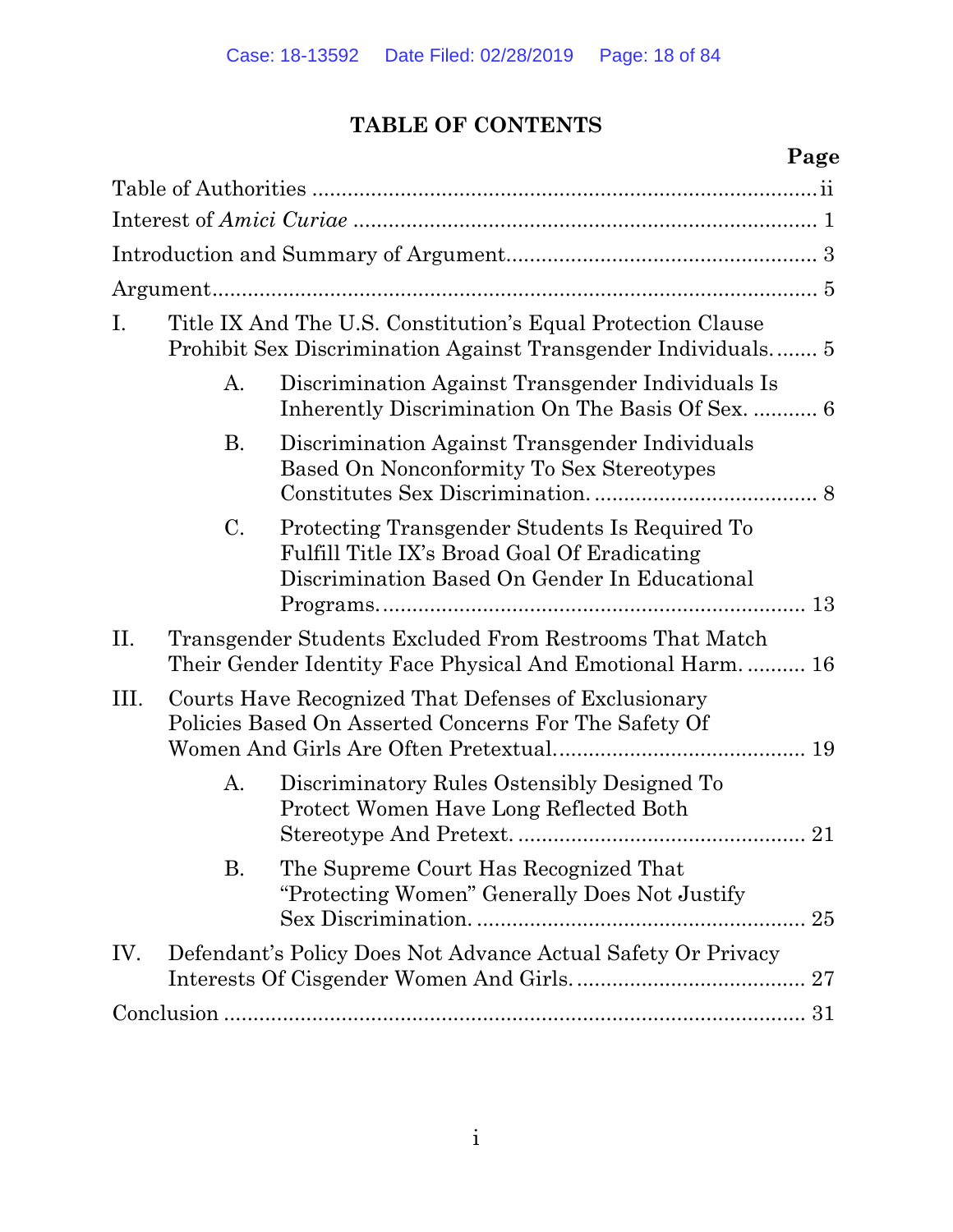# **TABLE OF AUTHORITIES**

**Cases** 

# **Page(s)**

| A.H. v. Minersville Area Sch. Dist.,                        |
|-------------------------------------------------------------|
| Barnes v. City of Cincinnati,                               |
| Bd. of Educ. of Highland Sch. Dist. v. U.S. Dep't of Educ., |
| Bowers v. Bd. of Regents of Univ. Sys. of Ga.,              |
| Brown v. Bd. of Educ. of Topeka,                            |
| Chavez v. Credit Nation Auto Sales, LLC,                    |
| City of St. Petersburg v. Alsup,                            |
| Cruzan v. Special Sch. Dist. No. 1.,                        |
| Deneen v. Nw. Airlines, Inc.,                               |
| Dodds v. U.S. Dep't of Educ.,                               |
| Doe v. Boyertown Area Sch. Dist.,                           |
| Dothard v. Rawlinson,                                       |
| EEOC v. R.G. & G.R. Harris Funeral Homes, Inc.,             |
| Evancho v. Pine-Richland Sch. Dist.,                        |
| Fabian v. Hosp. of Cent. Conn.,                             |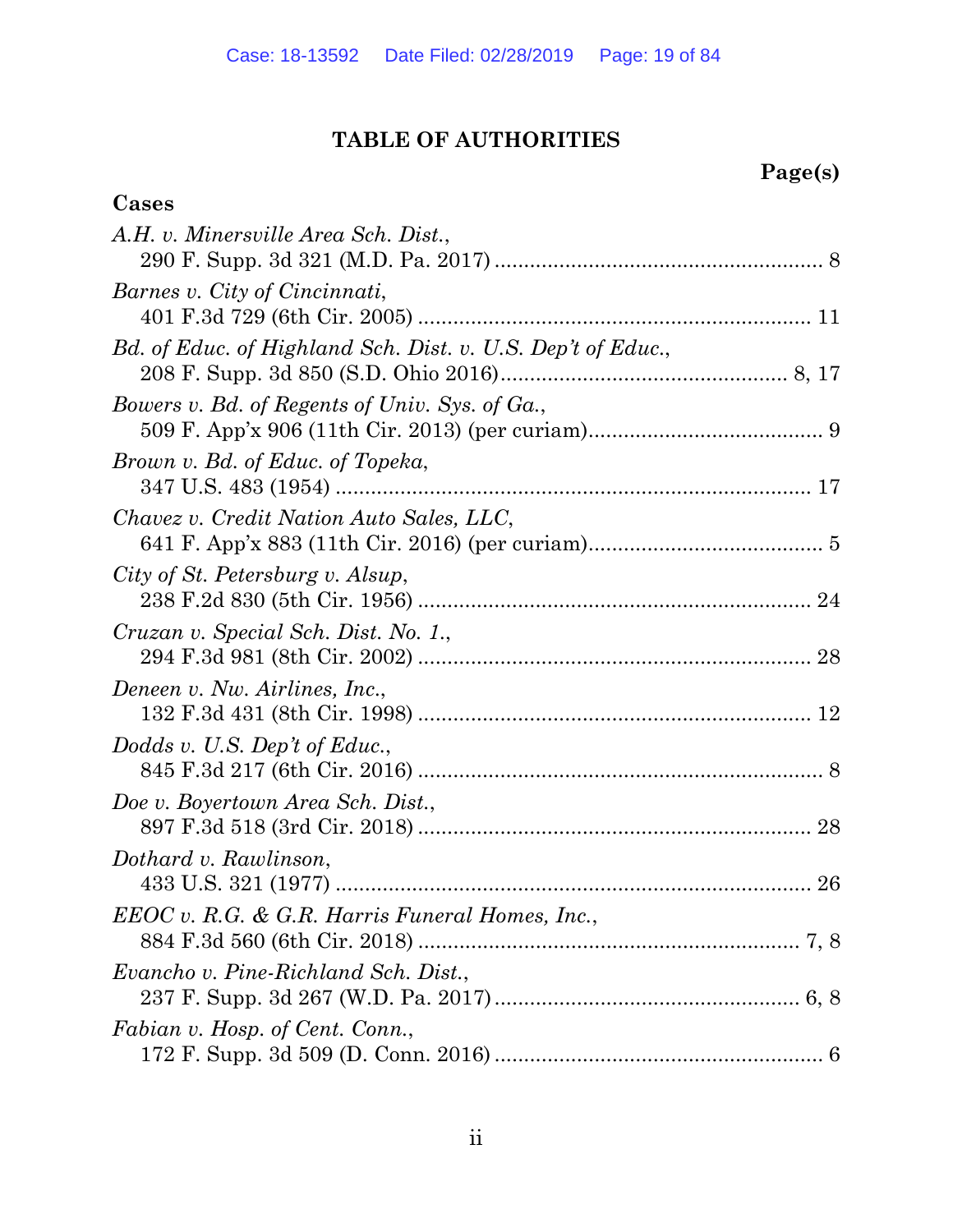# **Cases—continued**

| Franklin v. Gwinnett Cty. Pub. Sch.,                                                          |  |
|-----------------------------------------------------------------------------------------------|--|
| <i>Frontiero v. Richardson,</i>                                                               |  |
| Glenn v. Brumby,                                                                              |  |
| Goesaert v. Cleary,                                                                           |  |
| Grimm v. Gloucester Cty. Sch. Bd.,                                                            |  |
| Hively v. Ivy Tech Cmty. Coll. of Ind.,                                                       |  |
| Int'l Union, United Auto., Aerospace & Agric. Implement Workers<br>v. Johnson Controls, Inc., |  |
| Jackson v. Birmingham Bd. of Educ.,                                                           |  |
| $GP$ ex rel. JP v. Lee Cty. Sch. Bd.,                                                         |  |
| Lampley v. Mo. Comm'n on Human Rights,                                                        |  |
| Kocak v. Cmty. Health Partners of Ohio, Inc.,                                                 |  |
| M.A.B. v. Bd. of Educ. of Talbot Cty.,                                                        |  |
| Maldonado v. U.S. Bank,                                                                       |  |
| Muller v. Oregon,                                                                             |  |
| N. Haven Bd. of Educ. v. Bell,                                                                |  |
| Olmstead v. L.C. ex rel. Zimring,                                                             |  |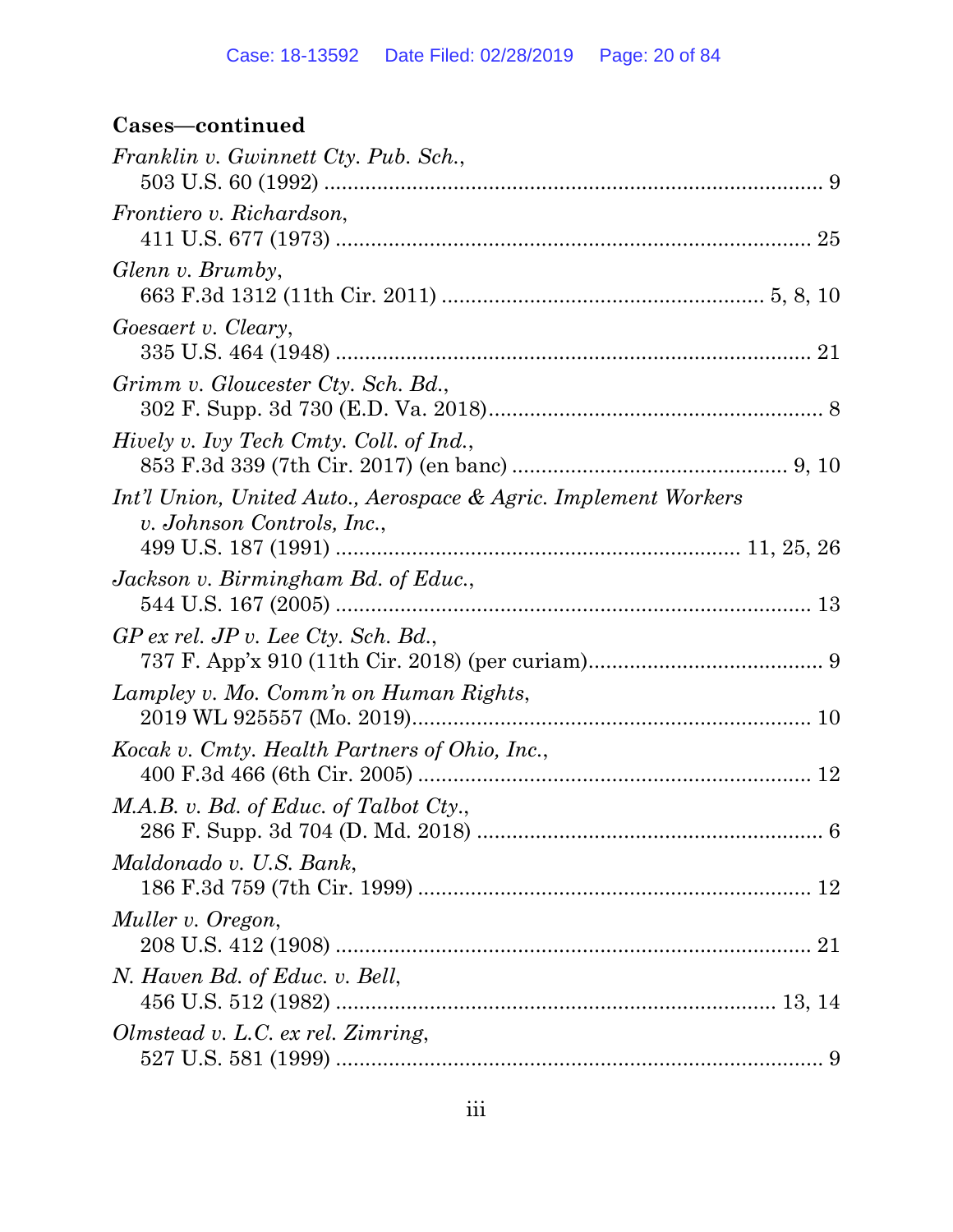# **Cases—continued**

| Oncale v. Sundowner Offshore Servs., Inc.,             |  |
|--------------------------------------------------------|--|
| Pa. Dep't of Corr. v. Yeskey,                          |  |
| Palmer v. Thompson,                                    |  |
| Parents for Privacy v. Dallas Sch. Dist. No. 2,        |  |
| Patterson v. Hudson Area Sch.,                         |  |
| Phillips v. Martin Marietta Corp.,                     |  |
| Price Waterhouse v. Hopkins,                           |  |
| R.M.A. by Appleberry v. Blue Springs R-IV Sch. Dist.,  |  |
| Roberts v. Clark Cty. Sch. Dist.,                      |  |
| Rosa v. Park W. Bank & Tr. Co.,                        |  |
| Schroer v. Billington,                                 |  |
| Schwenk v. Hartford,                                   |  |
| Sedima, S.P.R.L. v. Imrex Co.,                         |  |
| Smith v. City of Salem,                                |  |
| Students & Parents for Privacy v. U.S. Dep't of Educ., |  |
| United States v. Se. Okla. State Univ.,                |  |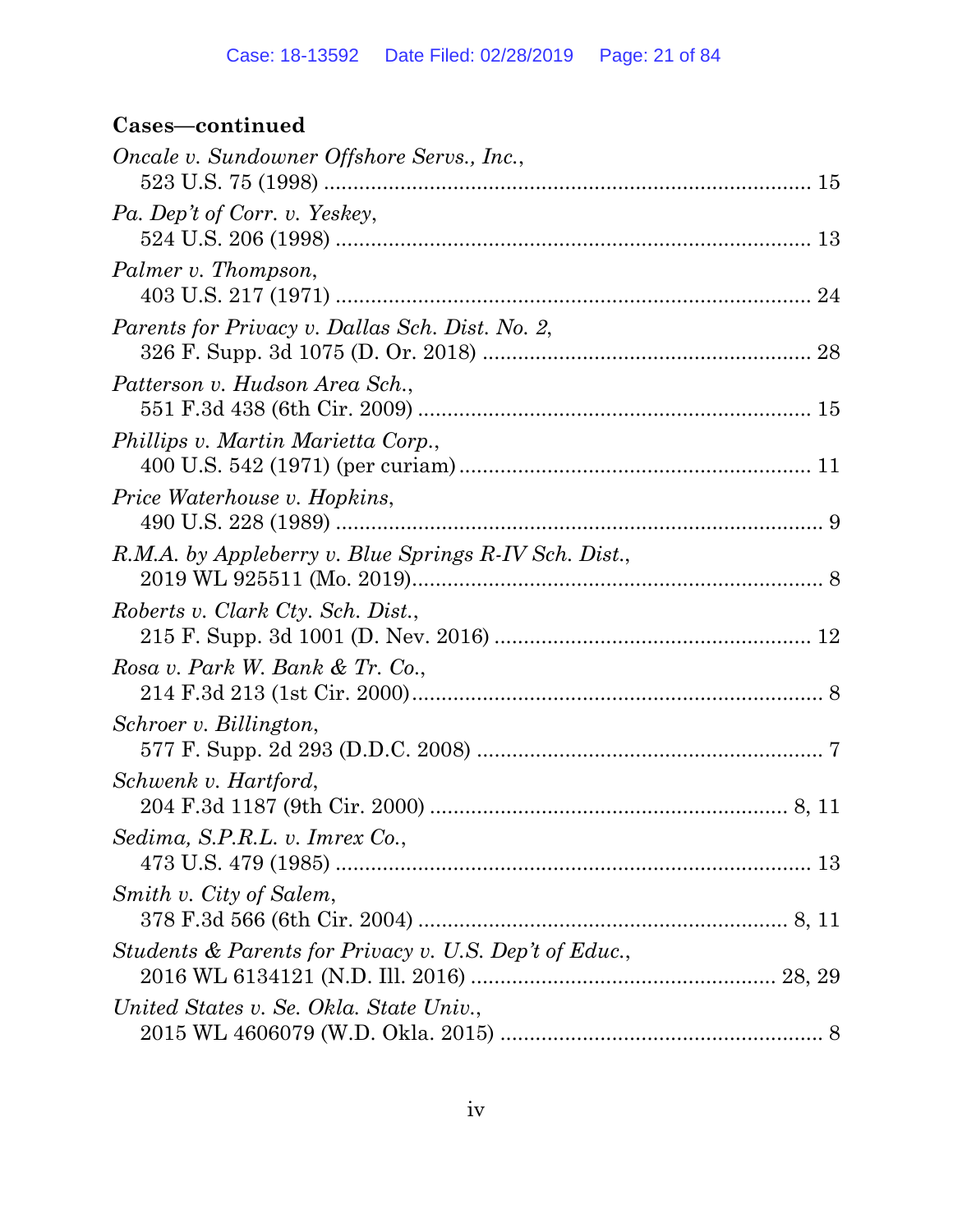# **Cases—continued**

| United States v. Virginia,                                                                                                               |
|------------------------------------------------------------------------------------------------------------------------------------------|
| Whitaker v. Kenosha Unified Sch. Dist. No. 1 Bd. of Educ.,                                                                               |
| Whole Woman's Health v. Hellerstedt,<br>27                                                                                               |
| Wolfe v. Fayetteville, Ark. Sch. Dist.,                                                                                                  |
| Zarda v. Altitude Express, Inc.,                                                                                                         |
| <b>Statutes</b>                                                                                                                          |
|                                                                                                                                          |
|                                                                                                                                          |
| <b>Other Authorities</b>                                                                                                                 |
| 117 Cong. Rec. 30,407 (1971) (statement of Sen. Bayh) 14                                                                                 |
| 118 Cong. Rec. 5807 (1972) (statement of Sen. Bayh) 14                                                                                   |
|                                                                                                                                          |
| Louise M. Antony, <i>Back to Androgyny: What Bathrooms Can</i><br><i>Teach Us About Equality, 9 J. Contemp. Legal Issues 1 (1998) 22</i> |
| Matthew Van Atta, Lesbian Sues NYC Restaurant Over Bathroom<br><i>Incident</i> , The Advocate (Oct. 10, 2007), perma.cc/VWR5-W22D 18     |
| David Cantor et al., Report on the AAU Campus Climate Survey<br>on Sexual Assault and Sexual Misconduct, Westat (Sept. 21,               |
| Christina Cauterucci, Hidden Figures Is a Powerful Statement<br>Against Bathroom Discrimination, Slate (Jan. 18, 2017),<br>23            |
| Phoebe Godfrey, Bayonets, Brainwashing, and Bathrooms: The<br>Discourse of Race, Gender, and Sexuality in the Desegregation              |
| Human Rights Watch, Shut Out: Restrictions on Bathroom and<br>Locker Room Access for Transgender Youth in US Schools                     |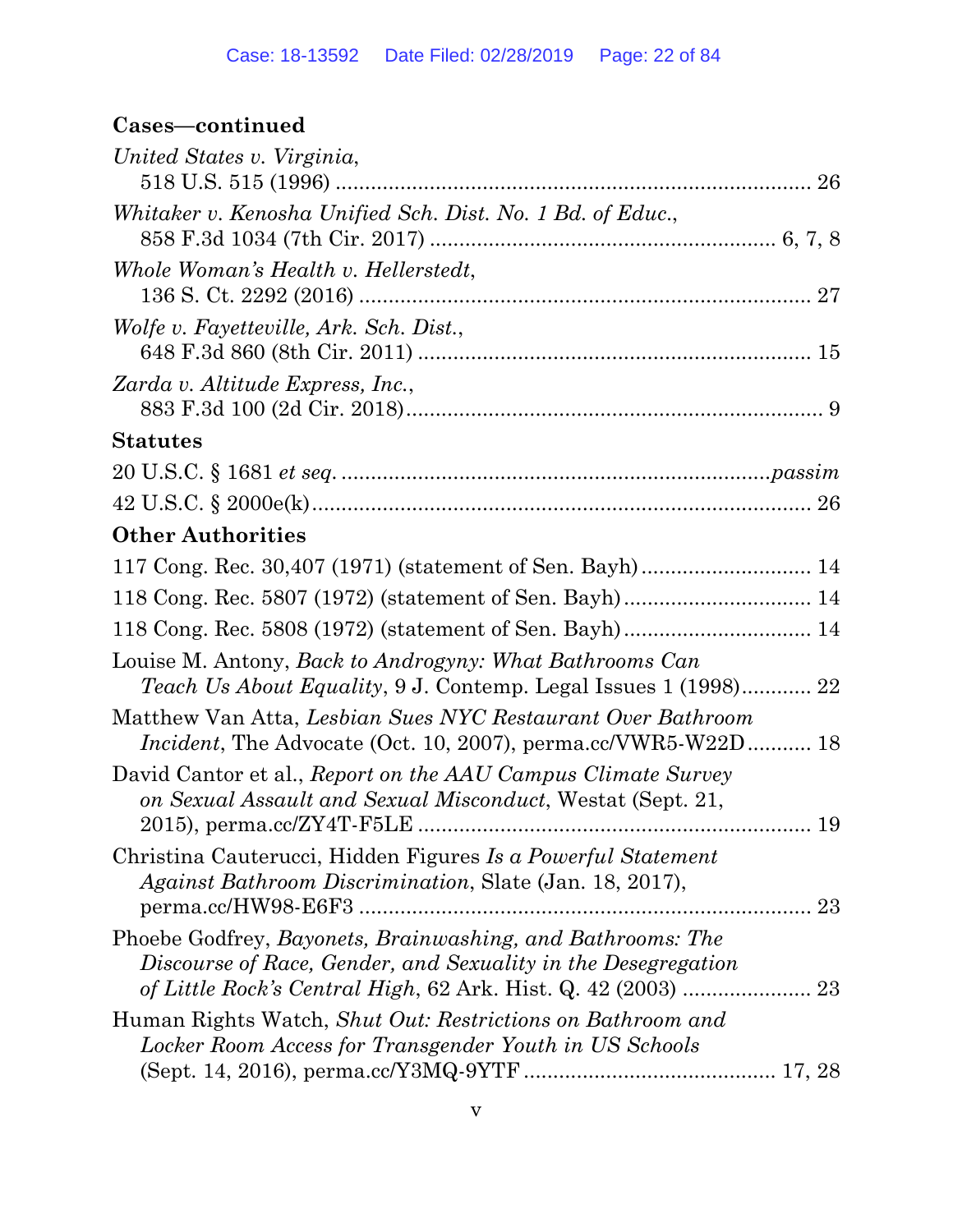# **Other Authorities—continued**

| Sandy E. James et al., The Report of the 2015 U.S. Transgender<br>Survey, Nat'l Ctr. for Transgender Equality (Dec. 2016),                                                                                                                                                                                       |    |
|------------------------------------------------------------------------------------------------------------------------------------------------------------------------------------------------------------------------------------------------------------------------------------------------------------------|----|
| Michelle M. Johns et al., Transgender Identity and Experiences of<br>Violence Victimization, Substance Use, Suicide Risk, and<br>Sexual Risk Behaviors Among High School Students-19<br>States and Large Urban School Districts, 2017, Ctrs. for<br>Disease Control & Prevention (Jan. 25, 2019), perma.cc/R2PX- |    |
| Terry S. Kogan, Sex-Separation in Public Restrooms: Law, Archi-<br><i>tecture, and Gender, 14 Mich. J. Gender &amp; L. 1 (2007)  21, 22</i>                                                                                                                                                                      |    |
| Serena Mayeri, The Strange Career of Jane Crow: Sex Segregation<br>and the Transformation of Anti-Discrimination Discourse, 18                                                                                                                                                                                   |    |
| Melanie Springer Mock, I'm a Woman Who Got Kicked Out of<br><i>Women's Bathrooms, Christianity Today Int'l (June 7, 2016),</i>                                                                                                                                                                                   |    |
| Rachel E. Moffitt, <i>Keeping the John Open to Jane: How</i><br>California's Bathroom Bill Brings Transgender Rights Out of                                                                                                                                                                                      |    |
| Reginald Oh, Interracial Marriage in the Shadows of Jim Crow:<br>Racial Segregation as a System of Racial and Gender                                                                                                                                                                                             |    |
| Deborah L. Rhode, The "No-Problem" Problem: Feminist                                                                                                                                                                                                                                                             |    |
| Richard A. Wasserstrom, Racism, Sexism, and Preferential<br><i>Treatment: An Approach to the Topics, 24 UCLA L. Rev. 581</i>                                                                                                                                                                                     |    |
|                                                                                                                                                                                                                                                                                                                  | 22 |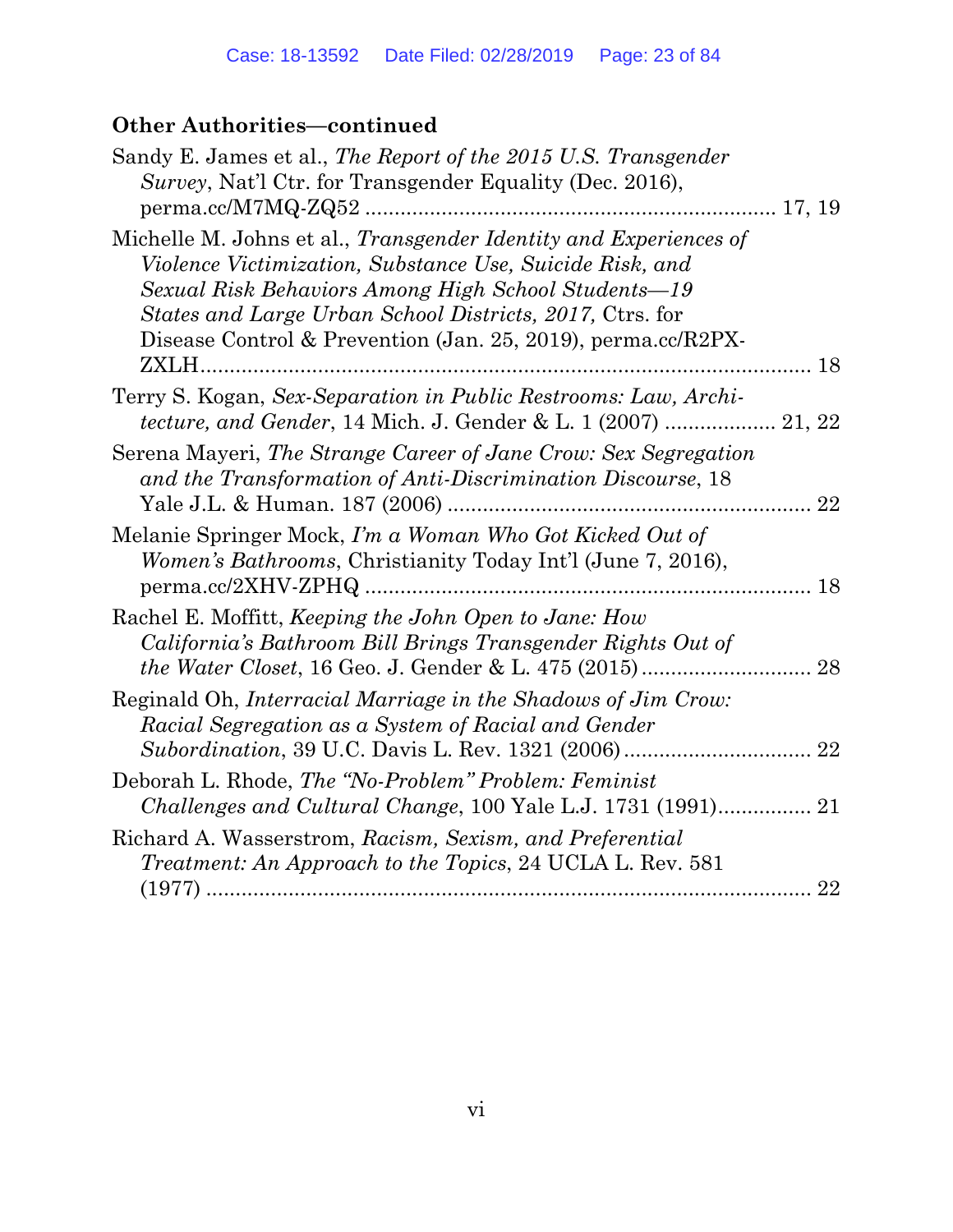#### **INTEREST OF** *AMICI CURIAE*

The National Women's Law Center (NWLC) is a nonprofit legal organization that is dedicated to the advancement and protection of women's legal rights and the rights of all people to be free from sex discrimination. Since 1972, the Center has worked to secure equal opportunity in education for girls and women through full enforcement of the Constitution, Title IX, and other laws prohibiting sex discrimination. To that end, the Center has long sought to ensure that rights and opportunities are not restricted based on gender stereotypes and that all individuals enjoy the protection against sex discrimination that is promised by federal law. The Center has participated as counsel or *amicus curiae* in a range of cases before the Supreme Court and the federal courts of appeals. Descriptions of the other *amici* are included in an appendix to this brief.1

Defendant-Appellant's ("Defendant") policy at issue in this matter which bars Drew Adams from using the same restrooms as other boys (the "Policy") simply because he is transgender—discriminates based on sex and thus violates both the Constitution's Equal Protection Clause and Title IX,

 $\overline{a}$ 

<sup>1</sup> Pursuant to Fed. R. App. P. 29, *amici* state that no counsel for a party authored this brief in whole or in part and that no person other than *amici* or their counsel made a monetary contribution to its preparation or submission. The parties have consented to the filing of this brief.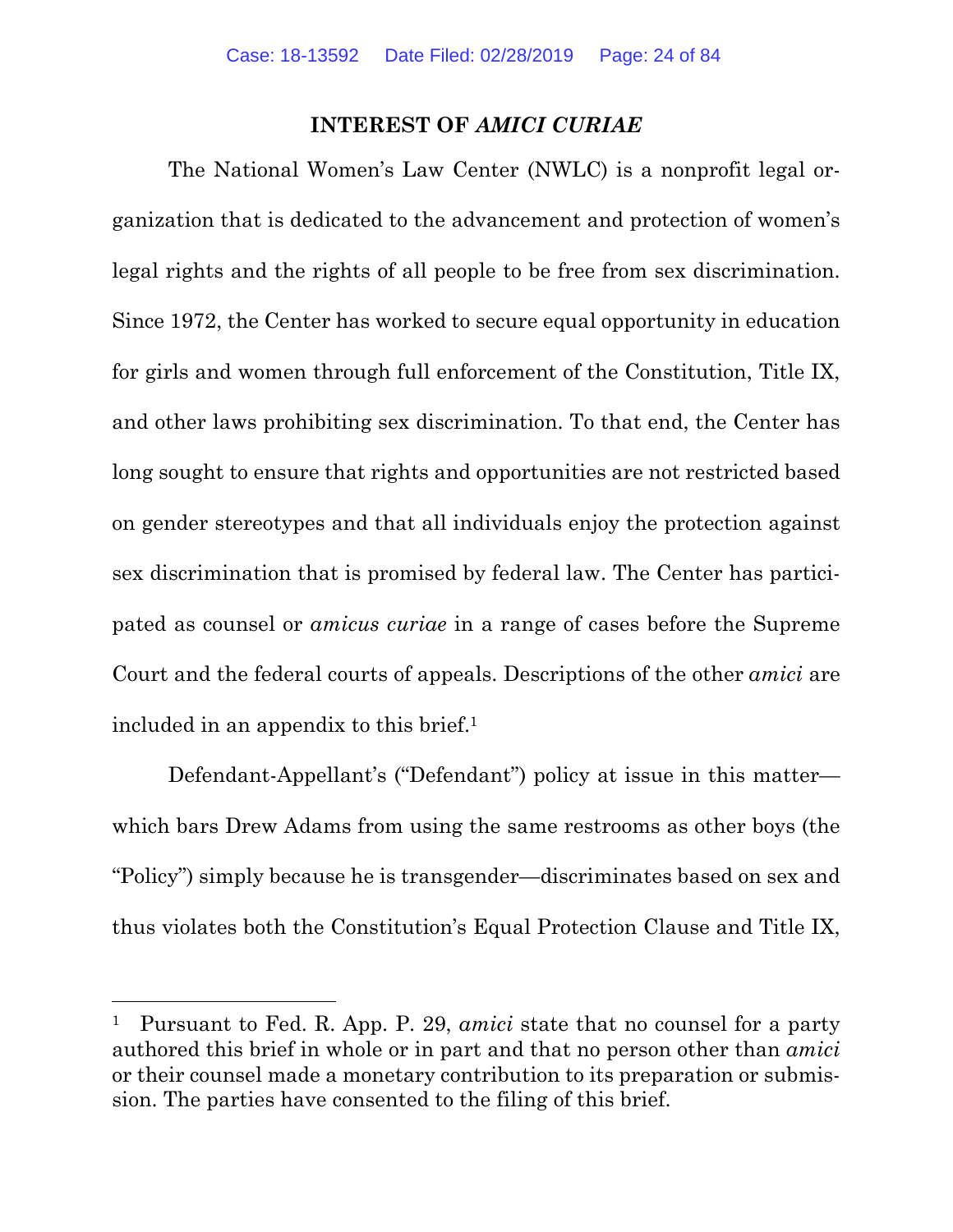as the district court correctly held. In fact, the Policy, and Defendant's arguments supporting it, relies on the very same discriminatory sex stereotyping that *amici* have combatted for decades—*i.e.*, assumptions about what it means to be "male" or "female" that are used to justify discrimination against individuals who do not conform to those stereotypes. Accordingly, *amici*'s perspective and experience as entities that have long been dedicated to addressing and preventing sex-based discrimination—including that against transgender individuals—may assist the Court in its resolution of this case. *Amici* also submit this brief in support of Drew Adams, and transgender individuals more generally, to refute Defendant's arguments that the Policy at issue here is justified because it allegedly protects the privacy or safety of nontransgender (or "cisgender") women and girls.

NWLC and 50 additional *amicus* groups dedicated to women's rights and equality demonstrate that this Policy does not address actual harm, or credible fear of harm, to cisgender women and girls; it instead promotes sexbased discrimination against and harms transgender students. Additionally, the signatories reject a framework that pits the rights of cisgender and transgender individuals against each other; *amici* maintain that persons of all genders and sexual orientations should find common cause in addressing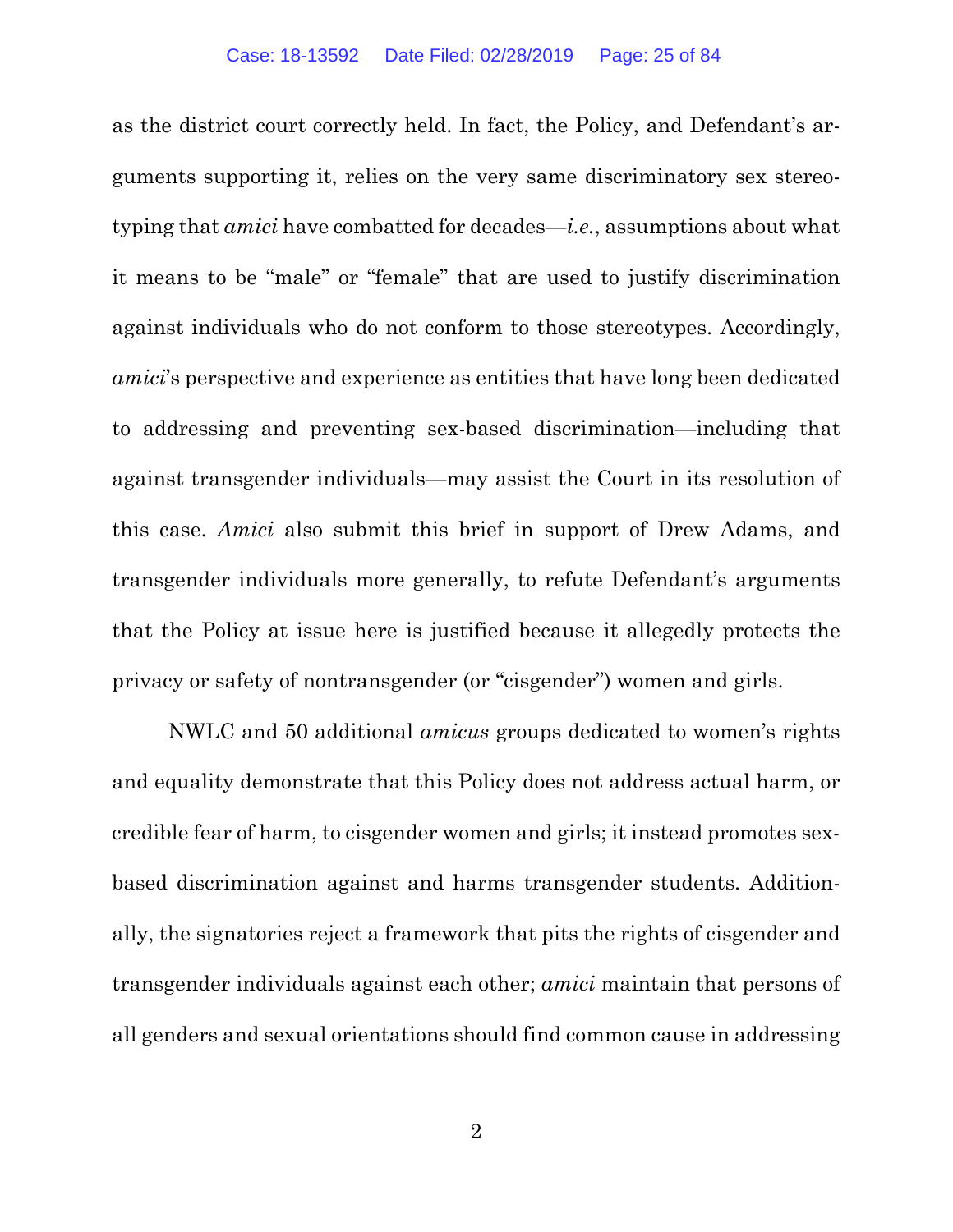the actual harms created by sex discrimination through the protections contained in our federal civil rights laws and the U.S. Constitution.

#### **INTRODUCTION AND SUMMARY OF ARGUMENT**

In this case, the district court held that Defendant's Policy violates both the Constitution's Equal Protection Clause and Title IX, 20 U.S.C. § 1681 *et seq.* We concur, and submit this brief to highlight that the protections against sex discrimination based on the U.S. Constitution and contained in Title IX include protections against sex discrimination against transgender individuals. This Court, along with numerous other federal courts, has concluded (1) that such sex-based discrimination is forbidden by the U.S. Constitution's Equal Protection Clause and (2) that the same analysis applies equally to the scope of sex discrimination prohibited by Title IX and the legally analogous Title VII, 42 U.S.C. § 2000e *et seq.* Federal courts routinely recognize that, under applicable federal laws, discrimination based on "sex" thus encompasses gender identity and may not turn solely on one's sex as assigned at birth. An interpretation of sex discrimination that includes protections against discrimination based on sex-stereotyping is also necessary to fulfill the purpose of Title IX, which Congress enacted with the broad goal of preventing sex-based discrimination in education.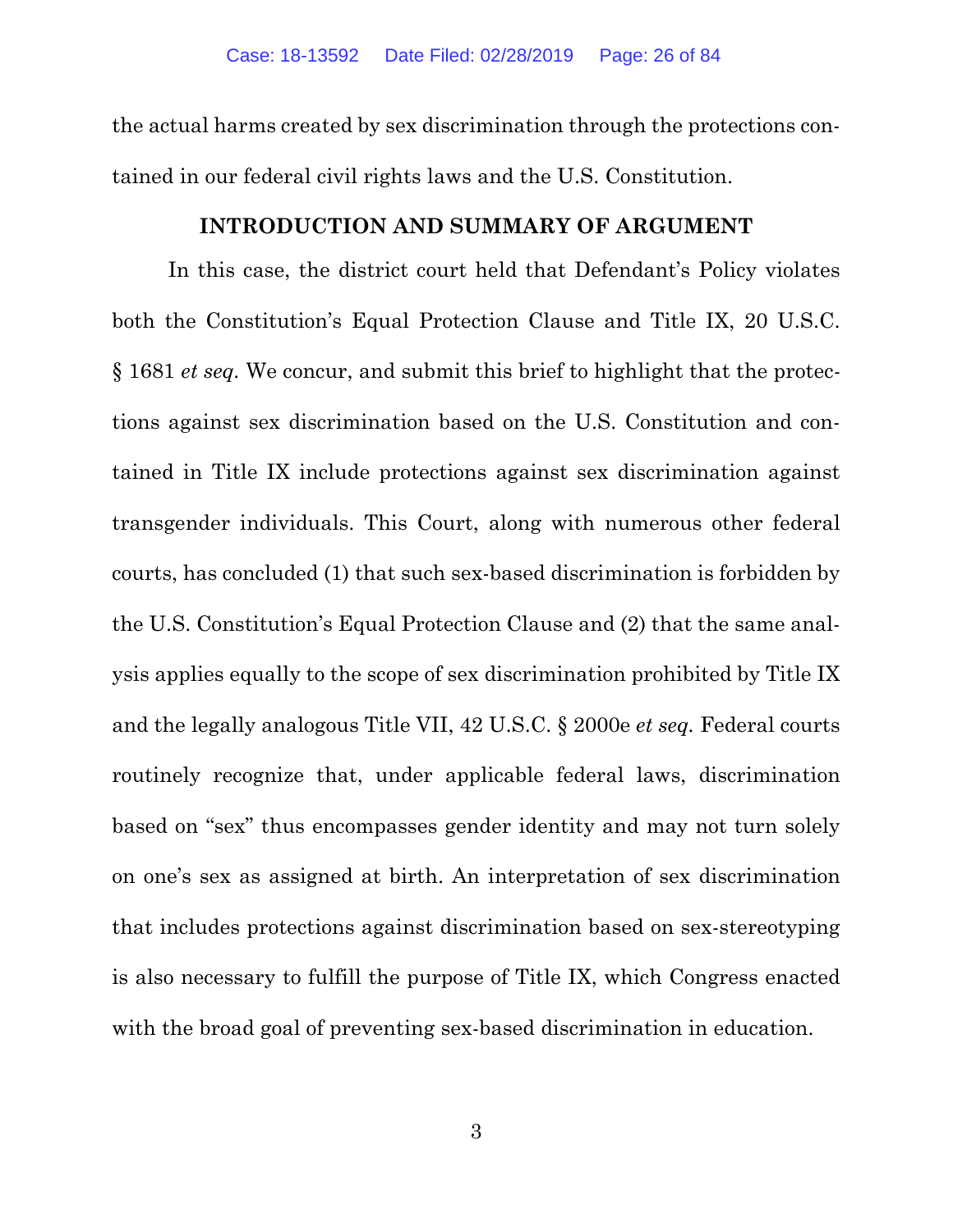As highlighted below, both the record in this case and broader data make clear that, while cisgender students face no harm from transgender students' use of restrooms that conform to their gender identity, transgender students like Drew *are* harmed when excluded from those restrooms. That injury compounds the high rates of sex-based harassment faced by transgender students.

Allegedly protective concerns like those asserted by Defendant have long been touted in defense of rules that kept women out of many jobs and racial minorities out of public facilities. Courts now approach such "protective" rules with the skepticism they deserve and routinely strike them down. Moreover, Defendant's contention that the discriminatory restroom Policy is necessary to protect students, and particularly the privacy and safety of cisgender women and girls, is unavailing. As the district court noted, there is *no* evidence that use by transgender students of the restroom corresponding to their gender causes *any* injury to *any* student.

In sum, Defendant's argument—that transgender students must be excluded from bathrooms consistent with their gender identity to protect cisgender women and girls—is based on unfounded fears and stereotypes and violates the Constitution's Equal Protection Clause and Title IX. Consequently, *amici* urge this Court to affirm the district court's decision: the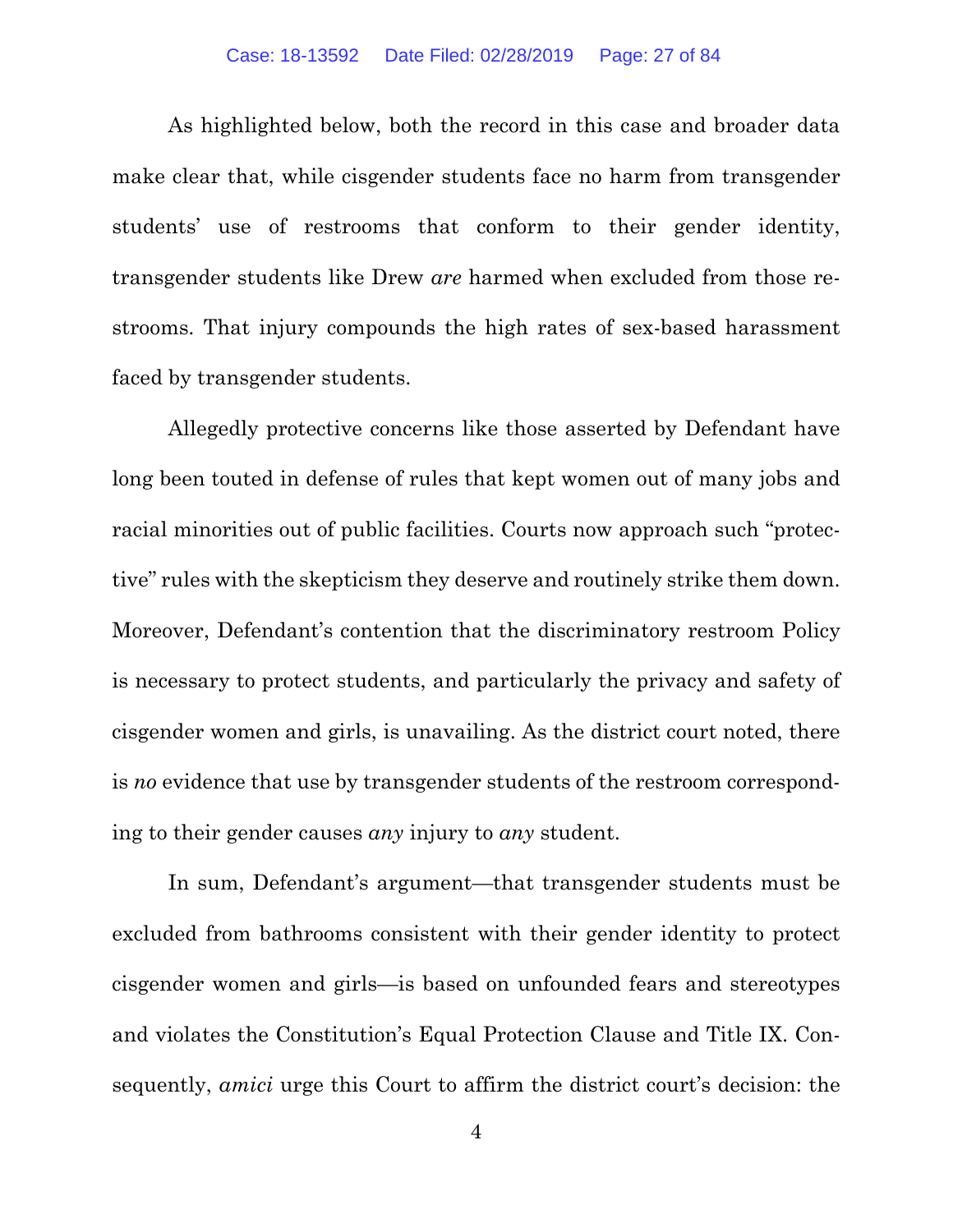evidence is clear that Drew Adams "poses no threat to the privacy or safety of any of his fellow students" and, "[w]hen it comes to his use of the bathroom, the law requires that he be treated like any other boy." Doc. 192, at 2-3.

#### **ARGUMENT**

# **I. TITLE IX AND THE U.S. CONSTITUTION'S EQUAL PROTECTION CLAUSE PROHIBIT SEX DISCRIMINATION AGAINST TRANSGENDER INDIVIDUALS.**

Defendant argues that its Policy is not discrimination "on the basis of sex" because the Policy simply recognizes anatomical differences between men and women. Appellants' Br. 35, 43. But categorically hinging an individual's adverse treatment on the person's sex, as assigned at birth, both violates Title IX's plain terms and rests on sex stereotyping that violates federal law and the U.S. Constitution. As this Court recognized several years ago, "[t]he very acts that define transgender people as transgender are those that contradict stereotypes of gender-appropriate appearance and behavior." *Glenn v. Brumby*, 663 F.3d 1312, 1316 (11th Cir. 2011) (quotation omitted) (finding Equal Protection Clause violation); *see also Chavez v. Credit Nation Auto Sales, LLC*, 641 F. App'x 883, 884 (11th Cir. 2016) (per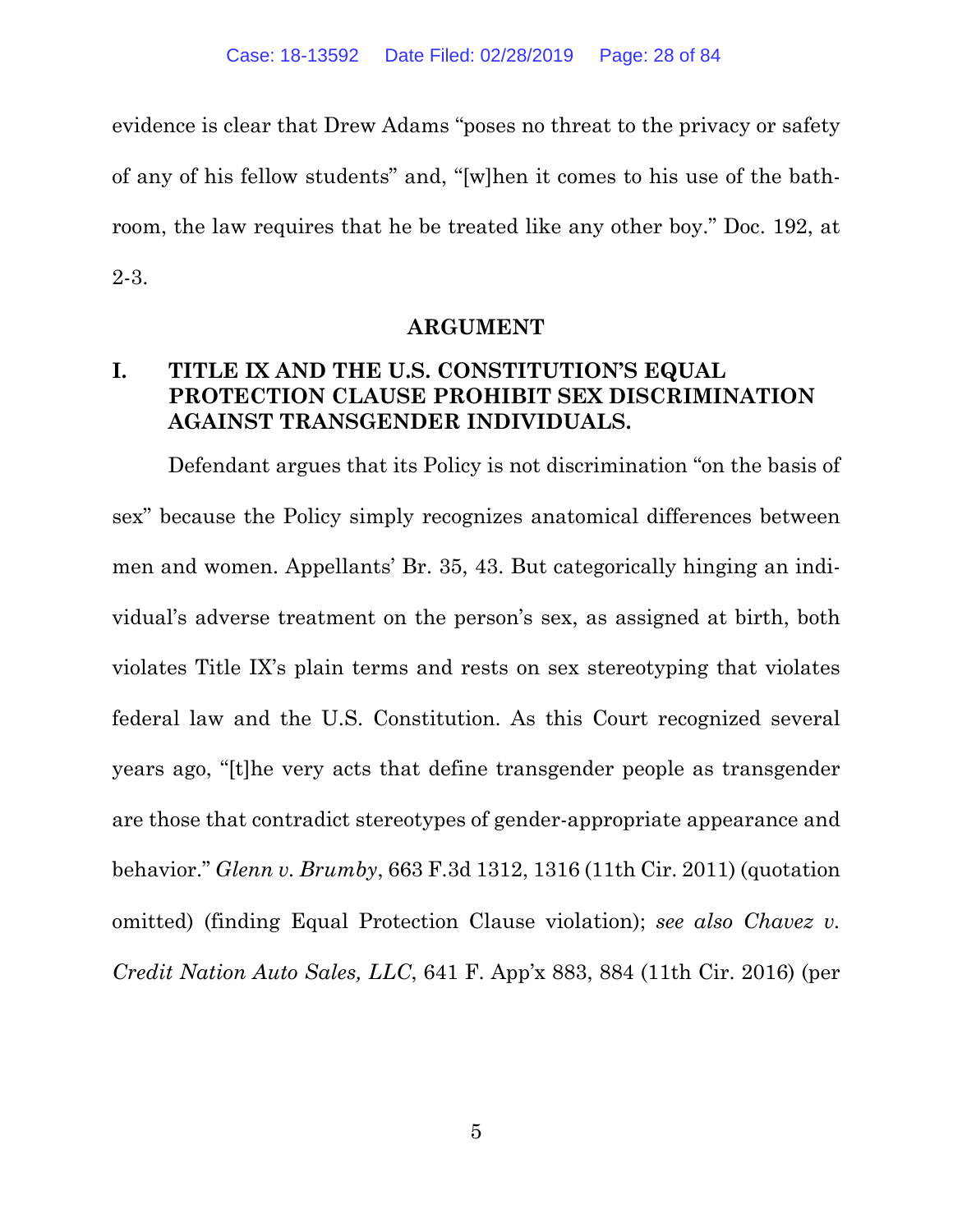curiam) (holding in Title VII context that "[s]ex discrimination includes discrimination against a transgender person for gender nonconformity").2

# **A. Discrimination Against Transgender Individuals Is Inherently Discrimination On The Basis Of Sex.**

Defendant's Policy denies Drew access to the common boys' restrooms because of his anatomy—or, more specifically, based on genital configuration. Thus, this discrimination is "related to sex or ha[ving] something to do with sex." *Fabian v. Hosp. of Cent. Conn.*, 172 F. Supp. 3d 509, 527 (D. Conn. 2016) (quotation omitted); *M.A.B. v. Bd. of Educ. of Talbot Cty.*, 286 F. Supp. 3d 704, 712, 715 (D. Md. 2018) (denying access of a transgender boy to boys' locker room based on transgender status is a Title IX sex-discrimination claim as well as a gender-stereotyping claim). Under such a policy, transgender people are treated differently simply because their gender identity and sex identified at birth no longer match. *See Evancho v. Pine-Richland Sch. Dist.*, 237 F. Supp. 3d 267, 285 (W.D. Pa. 2017) (reasonable likelihood of equal protection violation where public school's restroom policy singled out transgender students as "the only students who are not allowed

 $\overline{a}$ 

<sup>2</sup> Whether under the Constitution's Equal Protection Clause, Title IX, or Title VII, federal courts' analysis proceeds in similar fashion as to how the prohibition of sex discrimination includes protections against discrimination for transgender individuals. *See, e.g., Whitaker v. Kenosha Unified Sch. Dist. No. 1 Bd. of Educ*., 858 F.3d 1034, 1047-51 (7th Cir. 2017). Thus, the arguments here should inform the Court's analysis of both the Title IX and the equal protection claims at issue.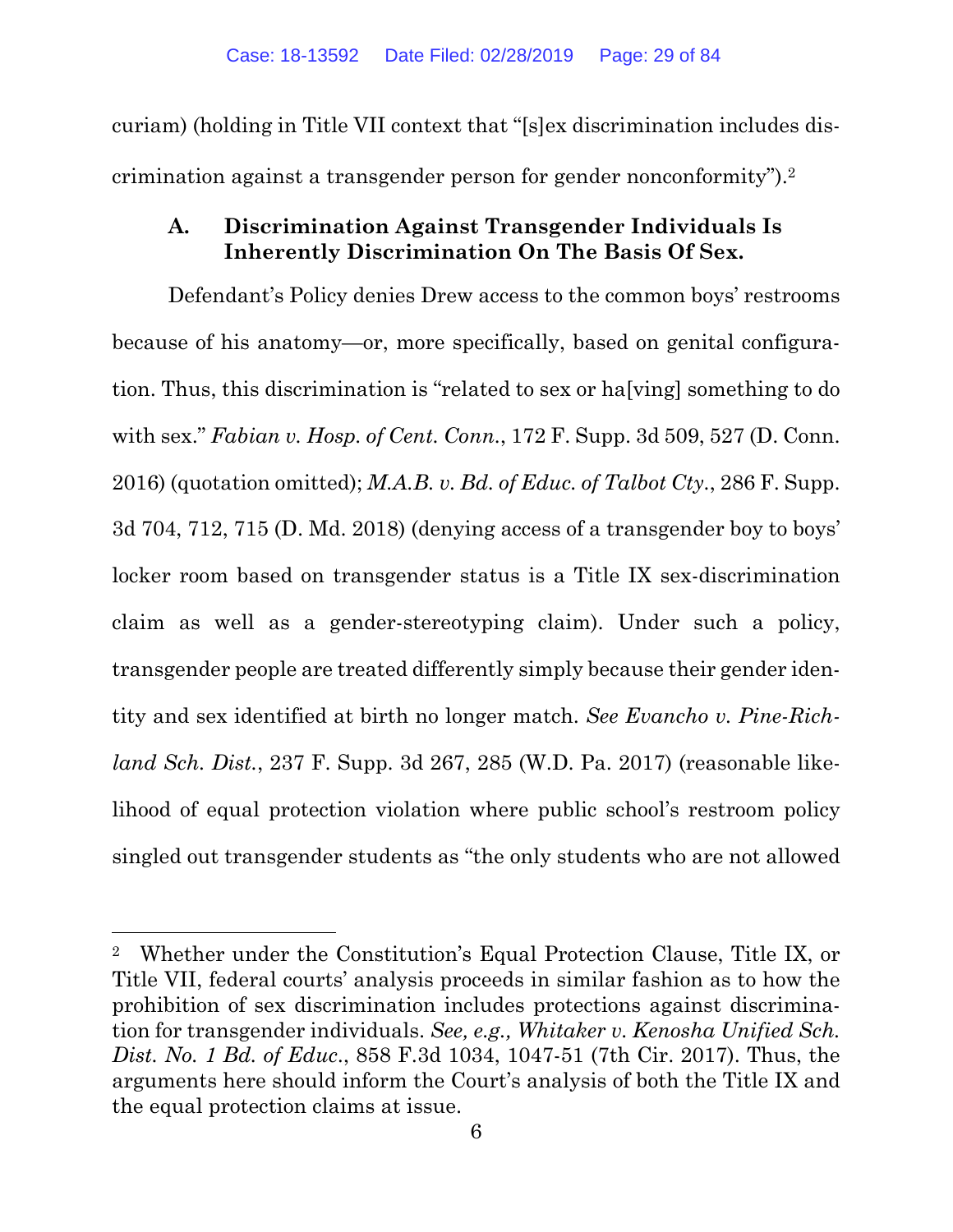to use the common restrooms consistent with their gender identities"). That is the situation here: Drew is excluded from the boys' restroom because Defendant insists on treating him based solely on the sex assigned to him at birth.

Contrary to Defendant's argument, the Policy cannot be placed outside Title IX's language on the theory that it is not specifically directed at disfavoring women or men as a group. As the court in *Schroer v. Billington* explained:

Imagine that an employee is fired because she converts from Christianity to Judaism. Imagine too that her employer testifies that he harbors no bias toward either Christians or Jews but only "converts." That would be a clear case of discrimination "because of religion." No court would take seriously the notion that "converts" are not covered by the statute. Discrimination "because of religion" easily encompasses discrimination because of a *change* of religion.

577 F. Supp. 2d 293, 306 (D.D.C. 2008). Necessarily, then, discrimination "because of . . . sex" encompasses discrimination because of a *change* of sex.

It therefore is not surprising that federal courts have repeatedly concluded that treating transgender persons adversely is sex discrimination. *See EEOC v. R.G. & G.R. Harris Funeral Homes, Inc.*, 884 F.3d 560, 575 (6th Cir. 2018) (it is "analytically impossible to fire an employee based on that employee's status as a transgender person without being motivated, at least in part, by the employee's sex"); *see also Whitaker*, 858 F.3d at 1048;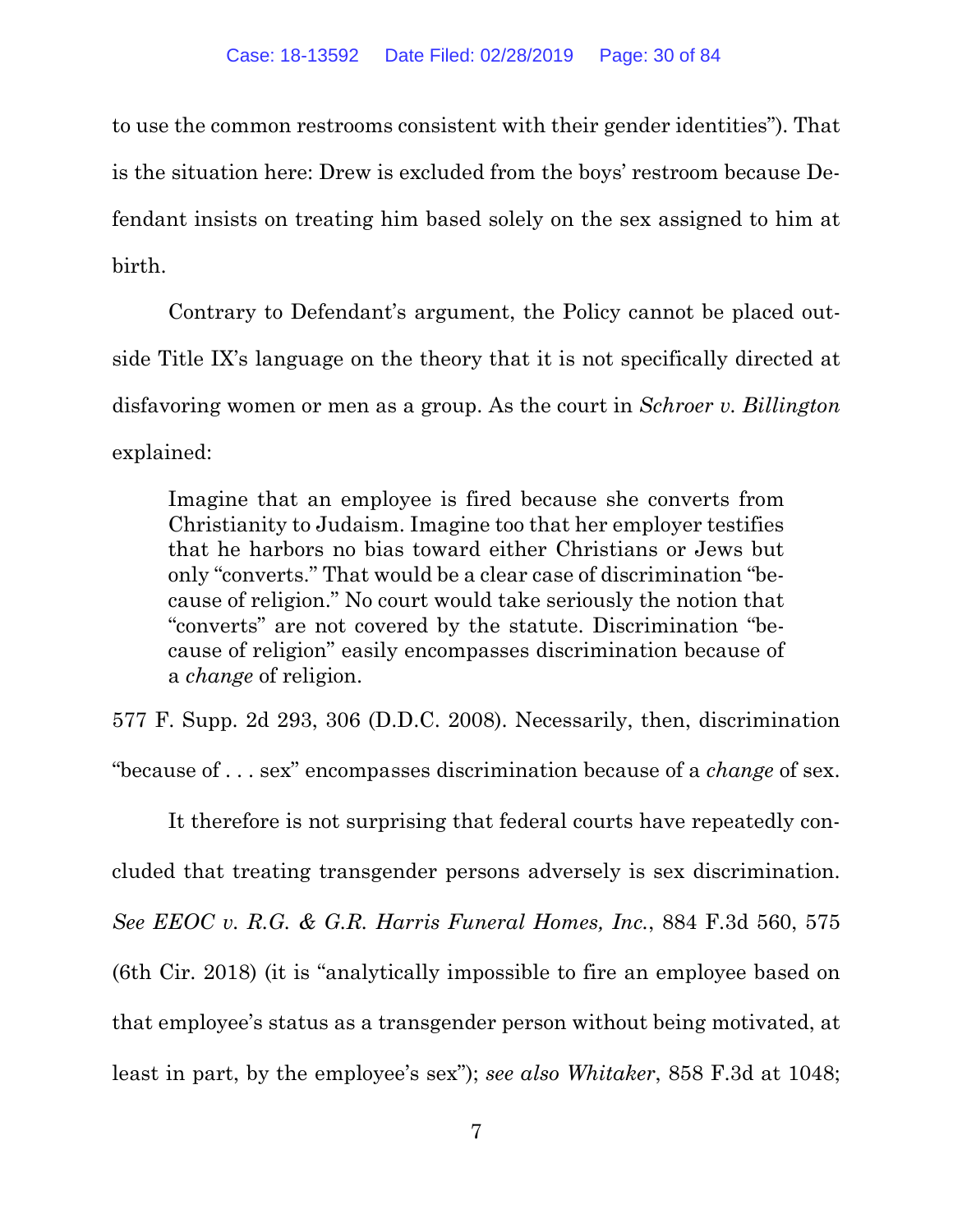*Rosa v. Park W. Bank & Tr. Co.*, 214 F.3d 213, 214-15 (1st Cir. 2000); *Smith v. City of Salem*, 378 F.3d 566, 575 (6th Cir. 2004); *Schwenk v. Hartford*, 204 F.3d 1187, 1202 (9th Cir. 2000). Precisely the same reasoning applies here.

### **B. Discrimination Against Transgender Individuals Based On Nonconformity To Sex Stereotypes Constitutes Sex Discrimination.**

Discrimination against transgender individuals for failure to conform to sex stereotypes is also a form of sex discrimination. *Glenn*, 663 F.3d at 1316-17; *Harris Funeral Homes*, 884 F.3d at 574-77; *Whitaker*, 858 F.3d at 1048; *Dodds v. U.S. Dep't of Educ.,* 845 F.3d 217 (6th Cir. 2016); *Grimm v. Gloucester Cty. Sch. Bd.*, 302 F. Supp. 3d 730, 745-46 (E.D. Va. 2018); *A.H. v. Minersville Area Sch. Dist.*, 290 F. Supp. 3d 321, 324 (M.D. Pa. 2017); *Evancho*, 237 F. Supp. 3d at 295; *Bd. of Educ. of Highland Sch. Dist. v. U.S. Dep't of Educ.*, 208 F. Supp. 3d 850, 865, 869, 871 (S.D. Ohio 2016); *see also R.M.A. by Appleberry v. Blue Springs R-IV Sch. Dist*., 2019 WL 925511, at \*4-\*5 (Mo. 2019) (refusing transgender boy access to the boys' restrooms and locker rooms discriminated based on his sex under federal and state law).

In reaching this conclusion, courts interpreting Title IX routinely draw from the settled interpretation of Title VII in analyzing the scope of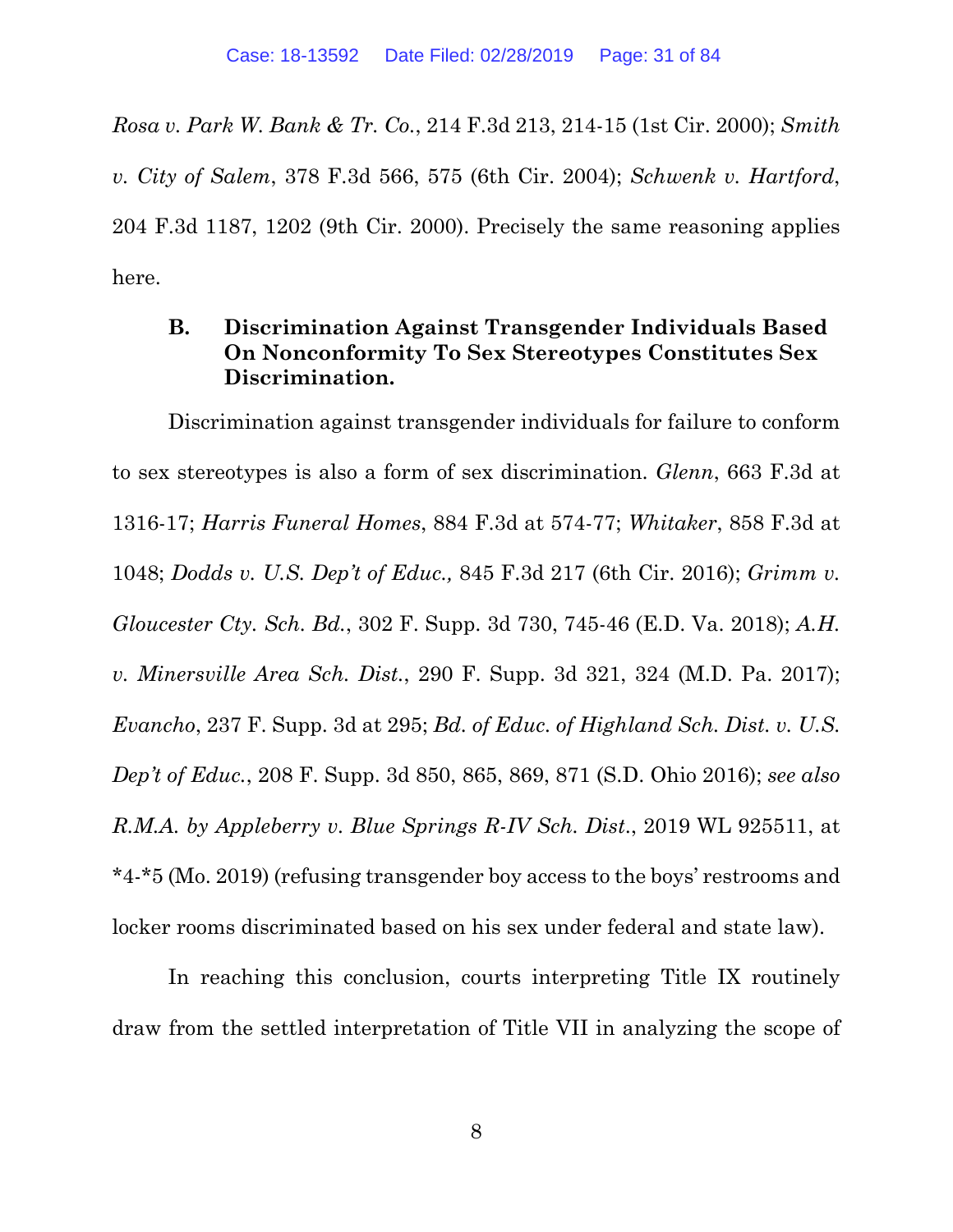sex discrimination prohibited by federal law.3 As the Supreme Court ex-

plained in *Price Waterhouse v. Hopkins:* 

 $\overline{a}$ 

[W]e are beyond the day when an employer could evaluate employees by assuming or insisting that they matched the stereotype associated with their group, for [i]n forbidding employers to discriminate against individuals because of their sex, Congress intended to strike at the entire spectrum of disparate treatment of men and women resulting from sex stereotypes. An employer who objects to aggressiveness in women but whose positions require this trait places women in an intolerable and impermissible catch 22: out of a job if they behave aggressively and out of a job if they do not.

490 U.S. 228, 251 (1989) (quotation and citation omitted); *see also id.* at 272-

73 (O'Connor, J., concurring in the judgment); *cf. United States v. Se. Okla.* 

*State Univ.*, 2015 WL 4606079, at \*2 (W.D. Okla. 2015) (holding that em-

ployer's regarding transgender woman as male instead of female is sex dis-

crimination under Title VII). *See also Zarda v. Altitude Express, Inc.*, 883

F.3d 100, 131 (2d Cir. 2018) ("Sexual orientation discrimination is also

based on assumptions or stereotypes about how members of a particular

<sup>3</sup> *See Franklin v. Gwinnett Cty. Pub. Sch.*, 503 U.S. 60, 75 (1992) (interpreting discrimination under Title IX in accordance with earlier Title VII decision); *Olmstead v. L.C. ex rel. Zimring*, 527 U.S. 581, 616 n.1 (1999) (Thomas, J., dissenting). This Court recently affirmed that Title VII's disparate-treatment analysis is applicable in the Title IX context. *See GP ex rel. JP v. Lee Cty. Sch. Bd.*, 737 F. App'x 910, 916 n.5 (11th Cir. 2018) (per curiam) (citing *Bowers v. Bd. of Regents of Univ. Sys. of Ga.*, 509 F. App'x 906, 910 (11th Cir. 2013) (per curiam)).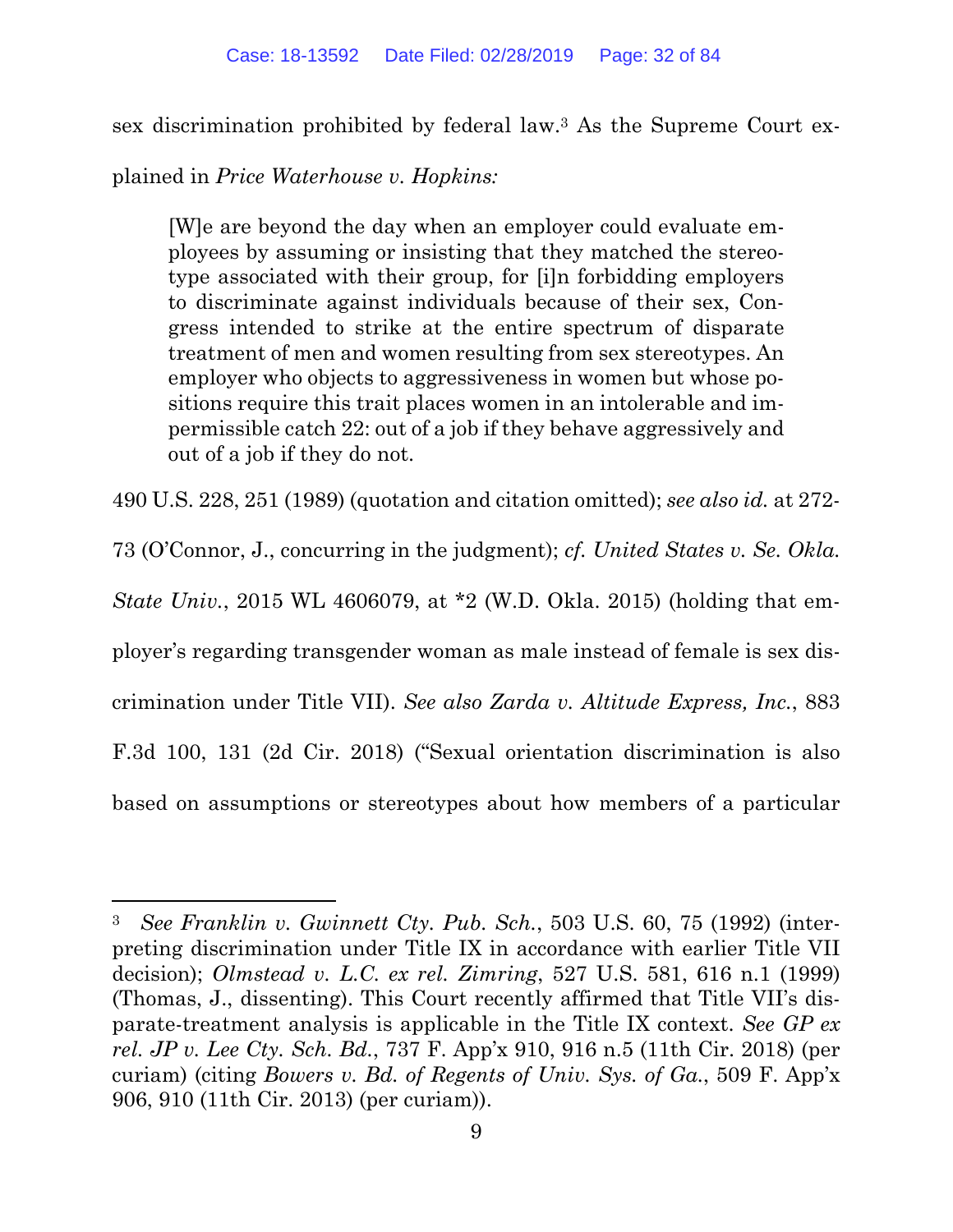gender should be, including to whom they should be attracted."); *Hively v. Ivy Tech Cmty. Coll. of Ind.*, 853 F.3d 339 (7th Cir. 2017) (en banc) (discrimination based on sexual orientation is sex-based discrimination under Title VII); *Lampley v. Mo. Comm'n on Human Rights*, 2019 WL 925557, at \*5, \*7 (Mo. 2019) (finding claim of sex discrimination based on sex stereotyping under state law, following *Price Waterhouse*).

Discrimination against transgender individuals rests largely on this sort of stereotyping—here, that a transgender student like Drew is not a "real" boy because he does not conform to conventional understandings of maleness. In arguing to the contrary, Defendant insists that Drew is treated differently from other boys not "because of his failure to act in conformance with his sex" but because "[t]he unrefuted evidence is that [he] is structurally, biologically, and physically a female." Appellant's Br. 43. But that argument assumes away the problem: although the district court found as a fact that Drew "consistently, persistently, and insistently' identifies as a boy," that "medical science says he is a boy," and that "the State of Florida says so" (Doc. 192, at 1-2), in Defendant's view Drew is not a boy—and therefore should not be treated as male—because Defendant does not expect a person with Drew's anatomy to act as a boy.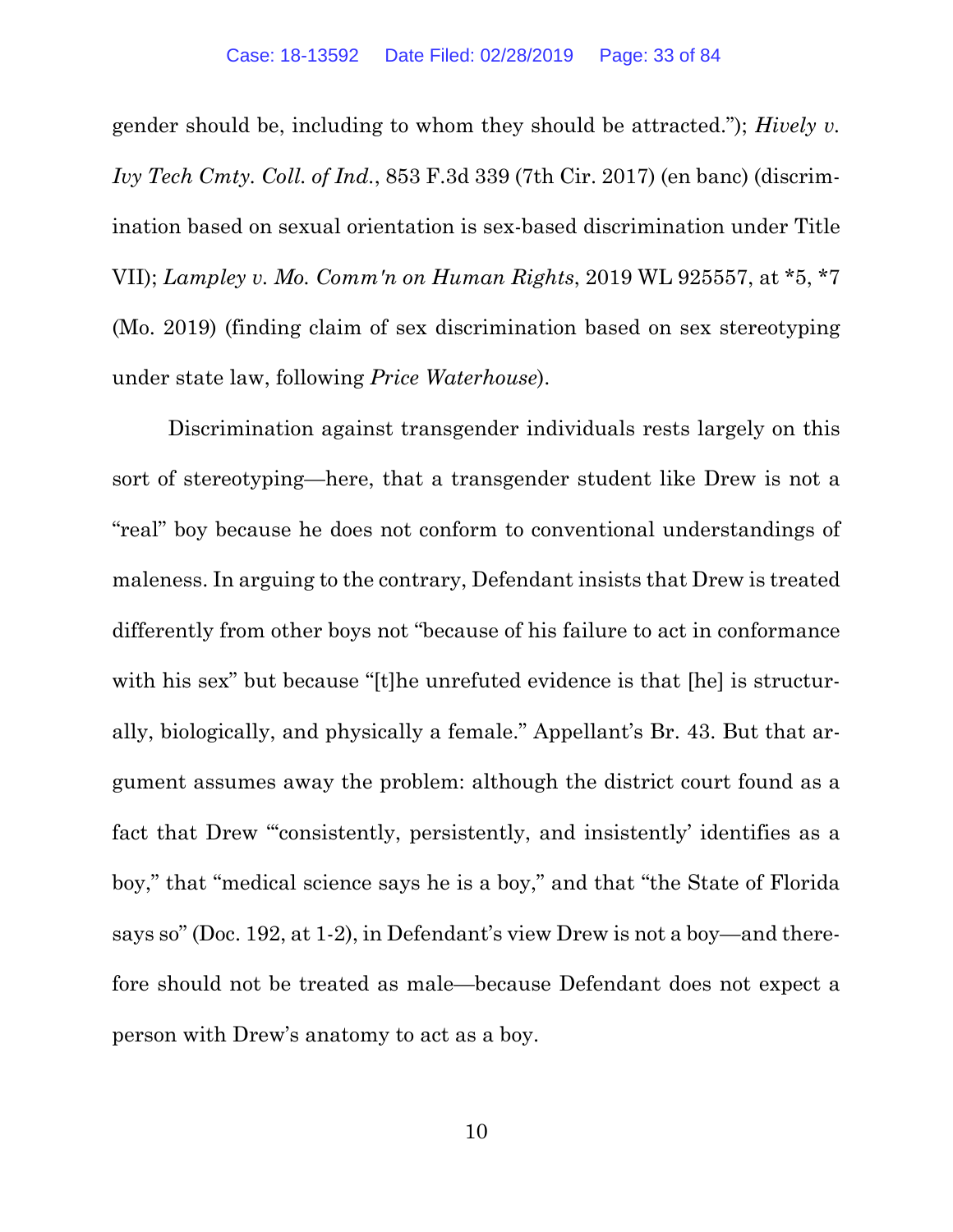Courts—including this one—have consistently recognized this view to constitute sex discrimination. As noted above, "[t]he very acts that define transgender people as transgender are those that contradict stereotypes of gender-appropriate appearance and behavior." *Glenn*, 663 F.3d at 1316 (quotation omitted); *see*, *e.g.*, *Barnes v. City of Cincinnati*, 401 F.3d 729, 737 (6th Cir. 2005) ("By alleging that his failure to conform to sex stereotypes concerning how a man should look and behave was the driving force behind defendant's actions, [the plaintiff] stated a claim for relief pursuant to Title VII[]."); *City of Salem*, 378 F.3d at 572 (sex-stereotyping and gender-discrimination claims adequately pleaded "based on [the plaintiff's] failure to conform to sex stereotypes by expressing less masculine, and more feminine mannerisms and appearance"); *Schwenk*, 204 F.3d at 1201 (discrimination against "anatomical male[] whose outward behavior and inward identity did not meet social definitions of masculinity" is sex discrimination).

By the same token, the Supreme Court has long recognized that antidiscrimination statutes like Title VII and Title IX are designed to ensure that reproductive anatomy does not determine an individual's role in society. In *International Union, United Automobile, Aerospace & Agricultural Implement Workers v. Johnson Controls, Inc.*, 499 U.S. 187, 206 (1991), the Court held that employees' pregnancies or capacity to become pregnant in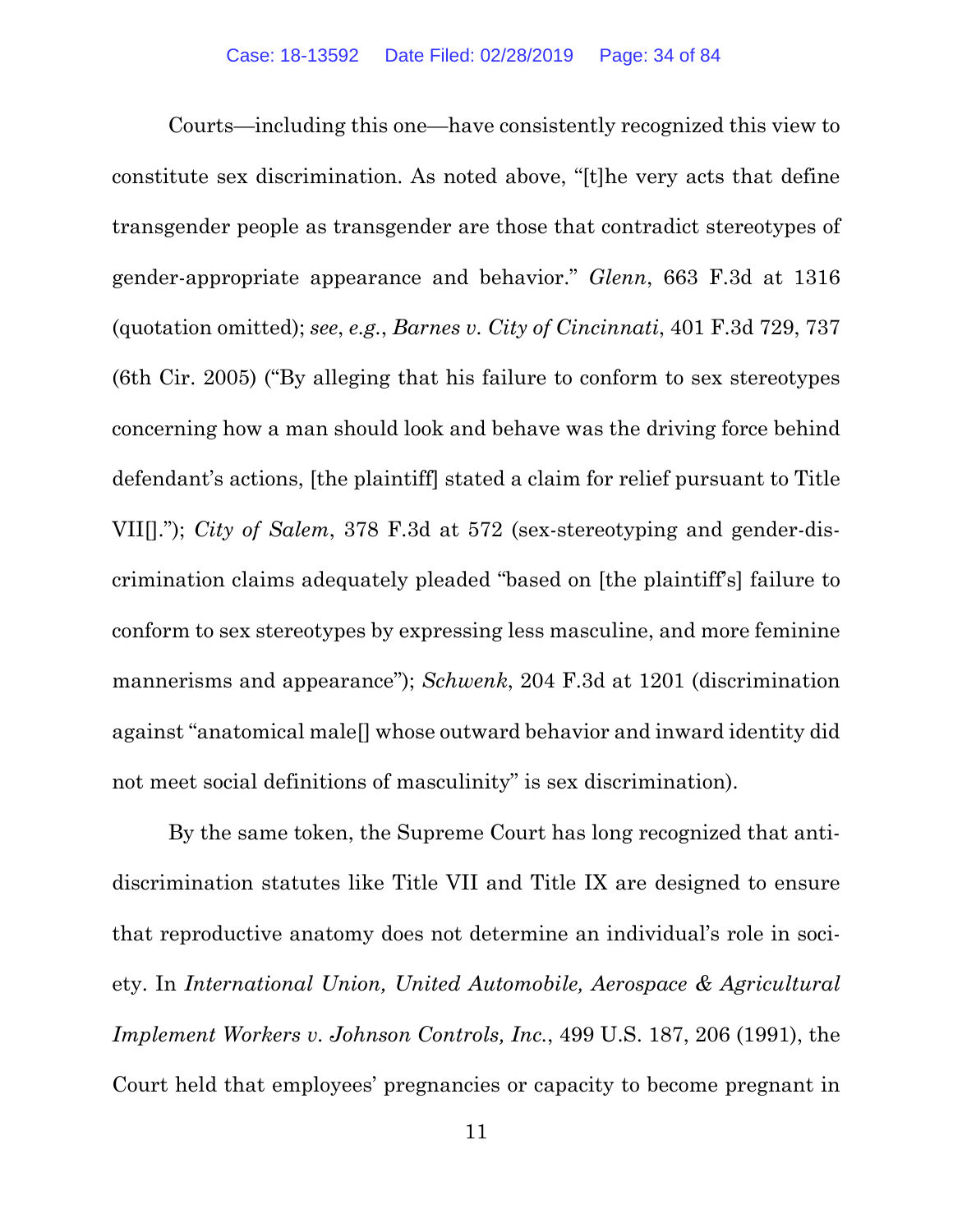the future were not bases for excluding them from factory work that might pose a risk to a fetus. *See also Phillips v. Martin Marietta Corp.*, 400 U.S. 542, 544 (1971) (per curiam) (employers prohibited from assuming that employees who have recently given birth will be too consumed by their parenting duties to make good workers); *Kocak v. Cmty. Health Partners of Ohio, Inc.*, 400 F.3d 466, 470 (6th Cir. 2005) (applicant "cannot be refused employment on the basis of her potential pregnancy"); *Maldonado v. U.S. Bank*, 186 F.3d 759, 768 (7th Cir. 1999) (employer may not conclude, without evidence, that a pregnant employee will be unable to manage the physical demands of pregnancy or delivery while fulfilling all job responsibilities); *Deneen v. Nw. Airlines, Inc*., 132 F.3d 431, 435-36 (8th Cir. 1998) (same).

These decisions share an incontrovertible principle: a person's reproductive anatomy at birth does not support conclusory judgments about one's essential nature. This insight has significant implications here. As the district court noted, "[t]he school bathroom policy does not depend on something innately different between the bodies of boys and girls or what they do in the bathroom." Doc. 192, at 48. And just as the social expectations following from the female employee's reproductive capacity could not support discriminatory treatment in *Johnson Controls*, a transgender boy's anatomy at birth may not be used to exclude him from opportunities offered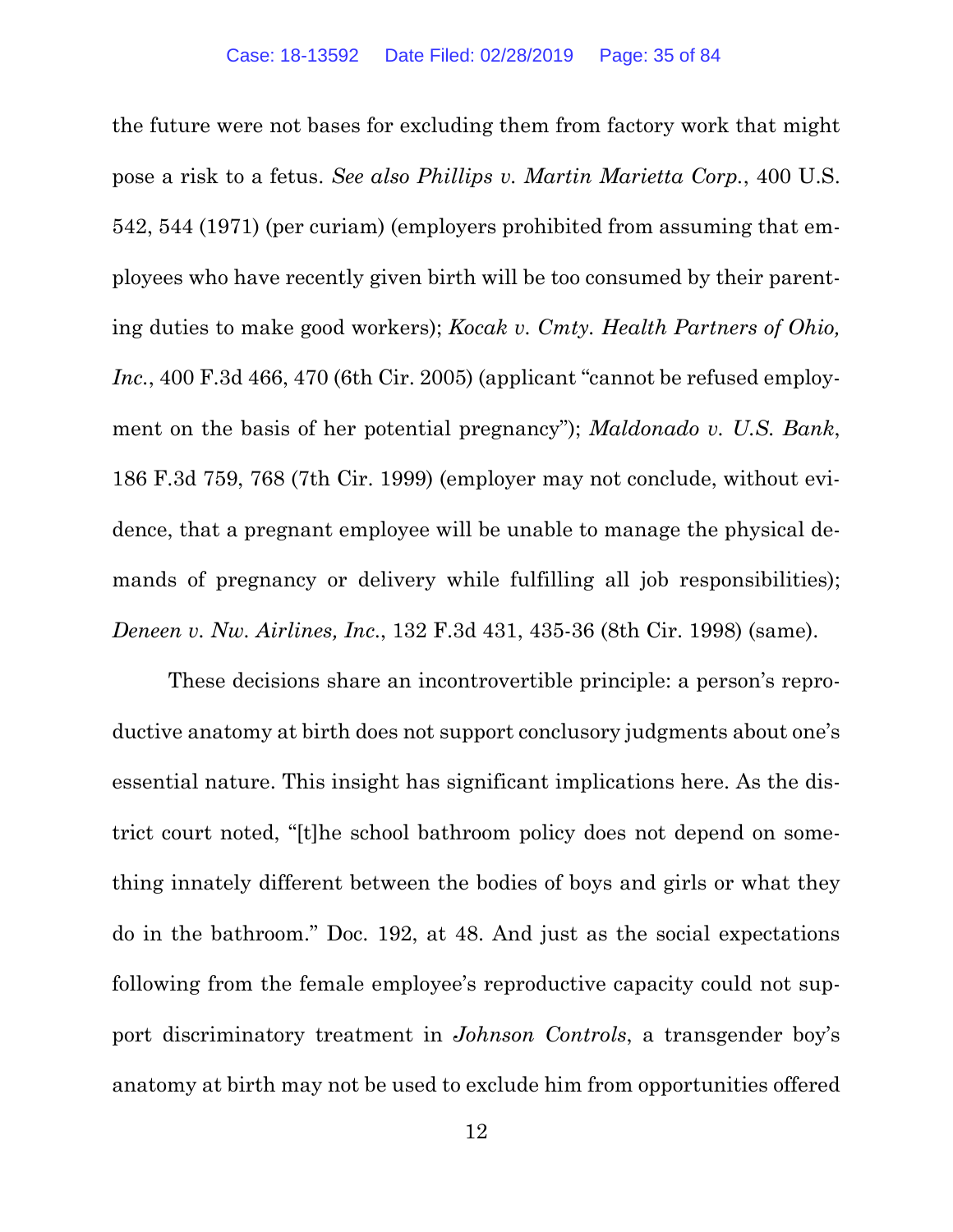to all other boys. *Cf. Roberts v. Clark Cty. Sch. Dist.*, 215 F. Supp. 3d 1001, 1015 (D. Nev. 2016) (employer's claim that discrimination is premised on transgender person's "genitalia, not his status as a transgender person" is "a distinction without a difference").

### **C. Protecting Transgender Students Is Required To Fulfill Title IX's Broad Goal Of Eradicating Discrimination Based On Gender In Educational Programs.**

Against this background, Defendant is wrong in contending that Title IX was designed simply to "address discrimination plaguing biological women in education." Appellant's Br. 39. In fact, the statute—which uses expansive language—had the broad purpose of eradicating *all* forms of insidious gender discrimination in educational programs.

The Supreme Court has consistently recognized Title IX's breadth and the need to interpret it expansively to effectuate its purpose. More than 30 years ago, in *North Haven Board of Education v. Bell*, the Court recognized that, to "give [Title IX] the scope that its origins dictate, we must accord it a sweep as broad as its language." 456 U.S. 512, 521 (1982) (quotation omitted); *see also Jackson v. Birmingham Bd. of Educ.*, 544 U.S. 167, 175 (2005) ("Congress gave the statute a broad reach."). Accordingly, Title IX's language "demonstrates breadth," and even in "situations not expressly anticipated by Congress" its provisions may not be narrowed judicially. *Pa. Dep't*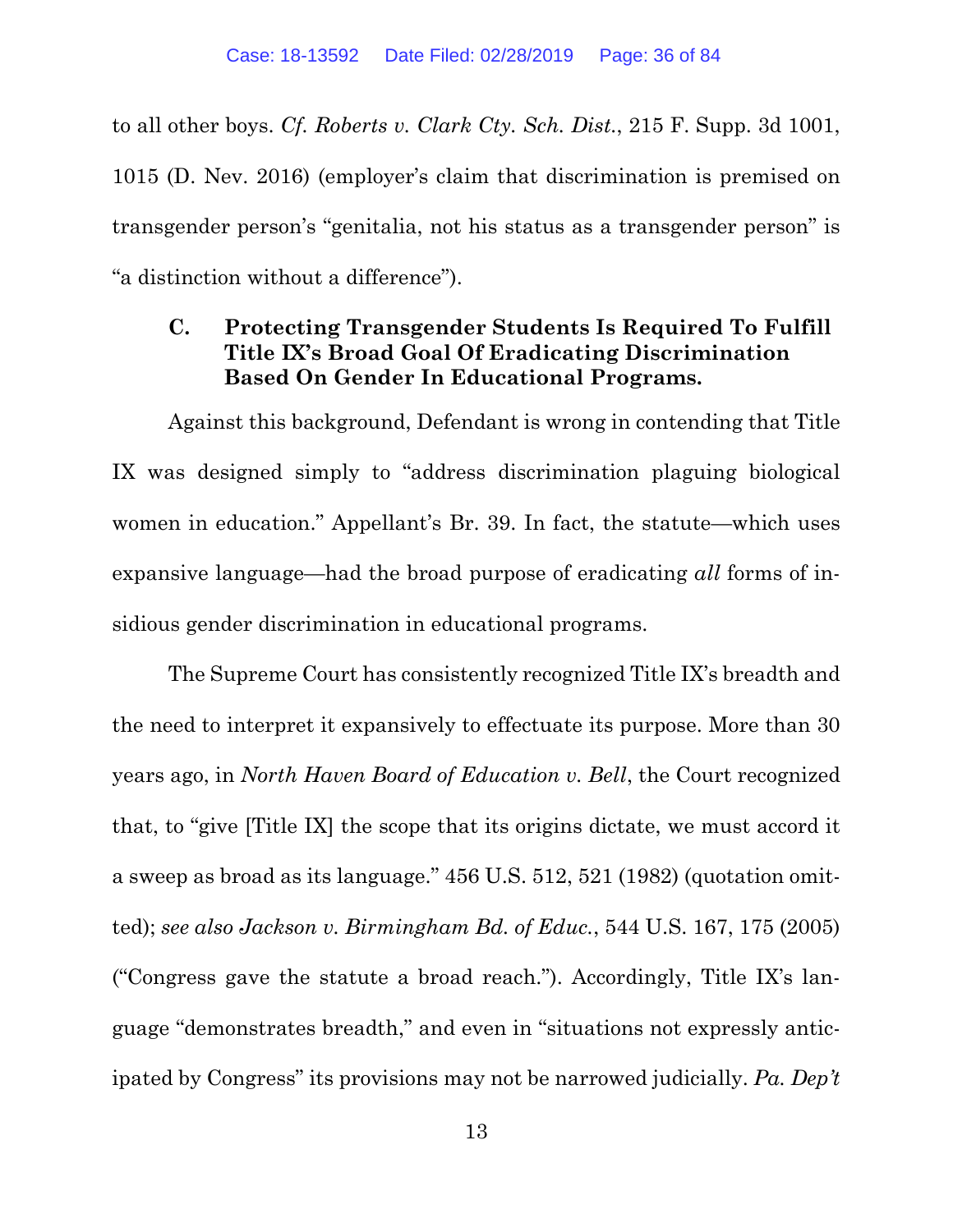*of Corr. v. Yeskey*, 524 U.S. 206, 212 (1998) (quoting *Sedima, S.P.R.L. v. Imrex Co.*, 473 U.S. 479, 499 (1985)).

In introducing Title IX, Senator Birch Bayh, its principal sponsor,<sup>4</sup> articulated that the "impact of this amendment" was meant to be "far-reaching" (118 Cong. Rec. 5808 (1972)), as it was "designed to root out, as thoroughly as possible at the present time, the social evil of sex discrimination in education." *Id*. at 5804. Of particular relevance here, Congress was concerned with eradicating pernicious sex stereotyping. In introducing Title IX, Senator Bayh expressly recognized that sex discrimination in education is based on "stereotyped notions," like that of "women as pretty things who go to college to find a husband, . . . marry, have children, and never work again." *Id.* Title IX was therefore necessary to "change [these] operating assumptions" and to combat the "vicious and reinforcing pattern of discrimination" based on these "myths." *Id*.5

 $\overline{a}$ 

<sup>4</sup> The Supreme Court has noted that "Senator Bayh's remarks, as those of the sponsor of the language ultimately enacted, are an authoritative guide to the statute's construction." *N. Haven Bd. of Educ*, 456 U.S. at 526-27.

As Defendant notes, Congress allowed for separate restrooms by students of different sexes. *See* Appellant's Br. 35; *see also* 118 Cong. Rec. 5807 (1972) (statement of Sen. Bayh); 117 Cong. Rec. 30,407 (1971) (statement of Sen. Bayh). But recognizing that Congress allowed for separate restroom facilities by male and female students says nothing about *which* of those restrooms may be used by transgender students.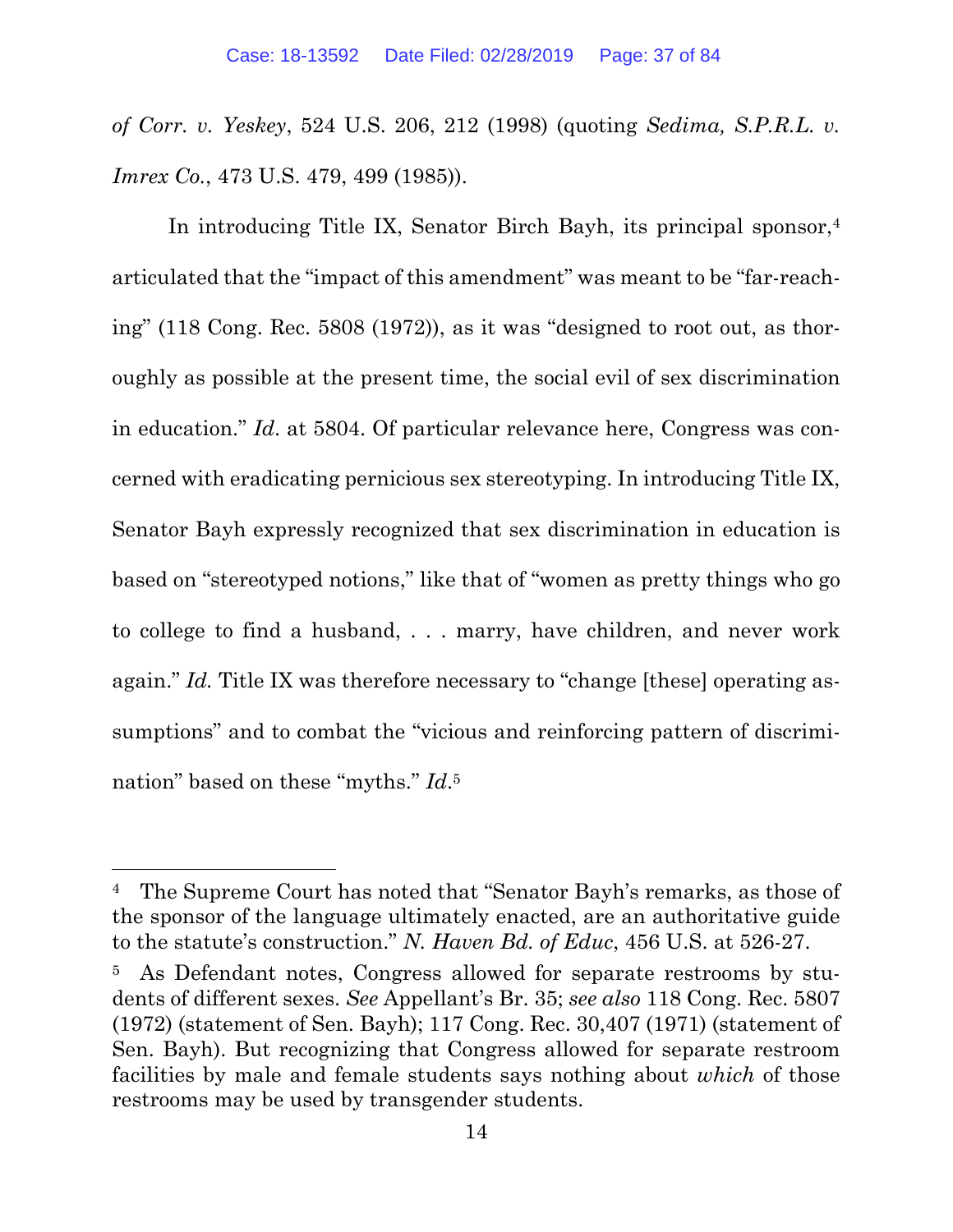Courts have also held specifically that harassment of male students based on their non-conformity to male stereotypes is sex-based discrimination and thus prohibited by Title IX. *E.g.*, *Patterson v. Hudson Area Sch.*, 551 F.3d 438, 442 (6th Cir. 2009); *Wolfe v. Fayetteville, Ark. Sch. Dist.*, 648 F.3d 860, 867 (8th Cir. 2011); *see also Oncale v. Sundowner Offshore Servs., Inc.*, 523 U.S. 75, 79 (1998) (Title VII prohibits sexual harassment of male employees by male employees).

Nothing places transgender students outside the scope of Title IX's protections against sex-based discrimination. Despite Defendant's arguments regarding the original legislative intent to safeguard cisgender female students (*see* Appellant's Br. 39-40), the Supreme Court has advised that "statutory prohibitions often go beyond the principal evil [that prompted their enactment] to cover reasonably comparable evils, and it is ultimately the provisions of our laws rather than the principal concerns of our legislators by which we are governed." *Oncale*, 523 U.S. at 79. As Justice Scalia wrote for a unanimous Court in *Oncale*, even though "[m]ale-on-male sexual harassment in the workplace was assuredly not the principal evil Congress was concerned with when it enacted Title VII," Title VII's broad language extended to that "reasonably comparable evil[]." *Id.* Here, discrim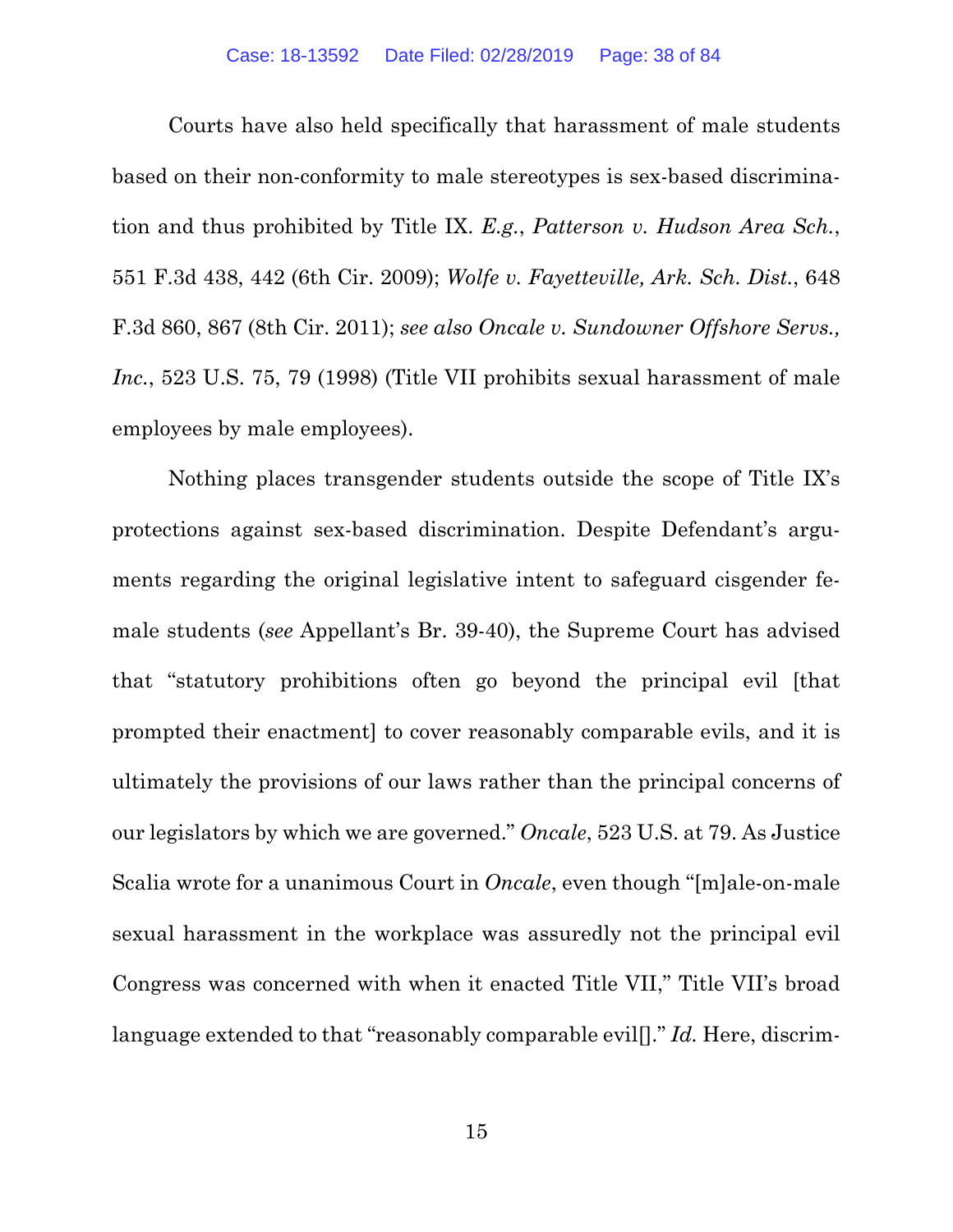ination against transgender students is comparable to the sex discrimination (including sex stereotyping) specifically discussed by Congress at the time of Title IX's passage—and thus is covered by the statute's sweeping language.

# **II. TRANSGENDER STUDENTS EXCLUDED FROM RESTROOMS THAT MATCH THEIR GENDER IDENTITY FACE PHYSICAL AND EMOTIONAL HARM.**

There is compelling evidence both in this case's record and more broadly that Title IX's bar on sex-based discrimination is needed to protect the privacy, health, and safety of transgender students. Drew "testified that he feels alienated and humiliated, and it causes him anxiety and depression to walk past the boys' restroom on his way to a [separate] bathroom, knowing every other boy is permitted to use it but him. . . . [Drew] thinks it also sends a message to other students who see him use a 'special bathroom' that he is different, when all he wants is to fit in." Doc. 192, at 27. Additionally, such exclusion may be physically harmful: Drew "monitors his fluid intake to minimize his need to use the restroom and he now uses the school bathroom only once or twice a day." *Id*. at 26.

As Drew's example illustrates, transgender students excluded from restrooms corresponding to their gender identity face physical and emotional harms. Some simply avoid urinating while they are at school, leading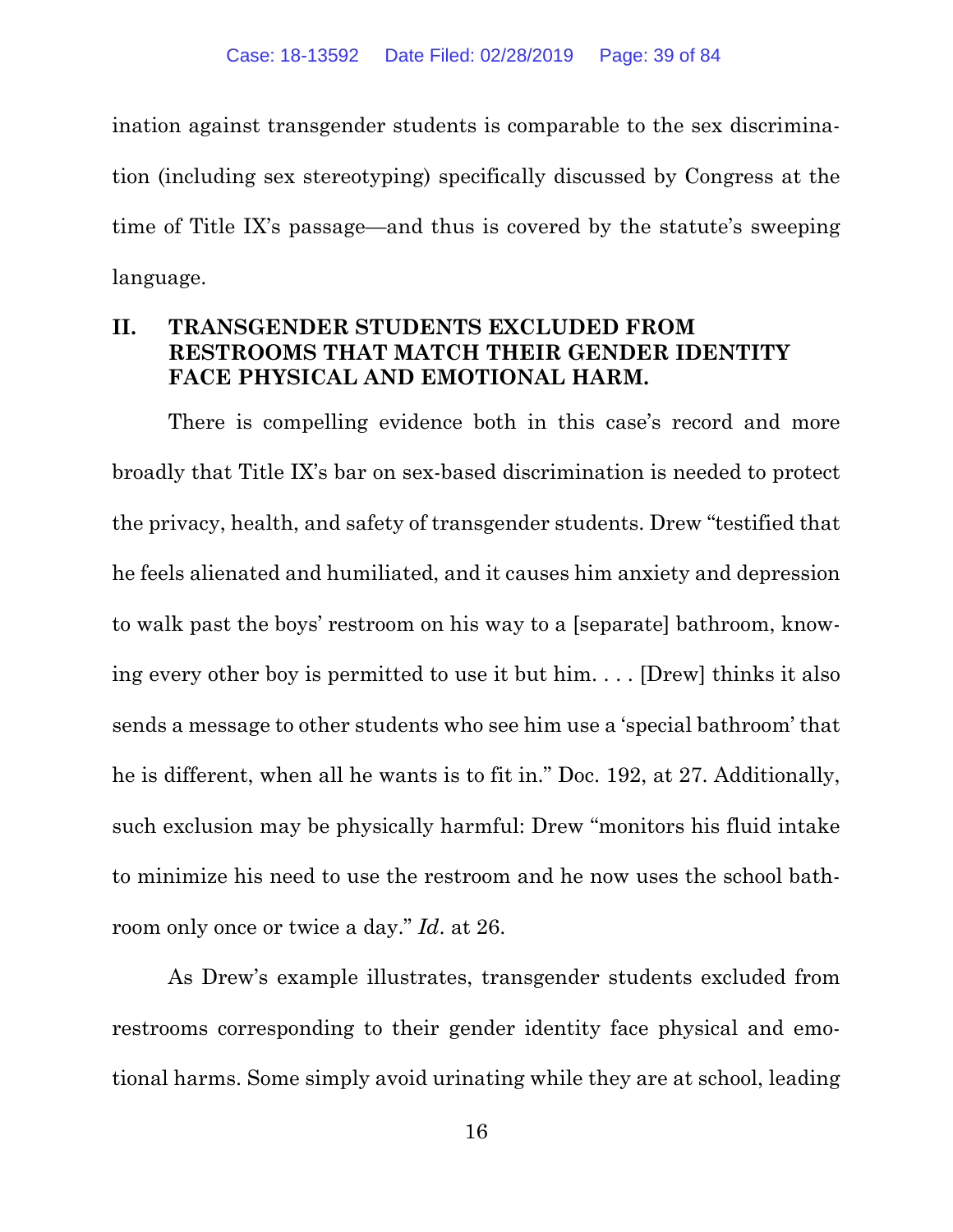to serious health risks, including kidney damage and urinary tract infections. Sandy E. James et al., *The Report of the 2015 U.S. Transgender Survey*, Nat'l Ctr. for Transgender Equality, 14-15 (Dec. 2016), perma.cc/ M7MQ-ZQ52 ("NCTE Survey"). Exclusion from the proper restroom may also lead to severe mental distress, including risk of suicide. *See Bd. of Educ. of Highland Local Sch. Dist.*, 208 F. Supp. 3d at 871; *cf. Brown v. Bd. of Educ. of Topeka*, 347 U.S. 483, 494 (1954) (racial segregation causes early isolation and "generates a feeling of inferiority as to [students'] status in the community that may affect their hearts and minds in a way unlikely ever to be undone").

In addition, "[w]hen schools require transgender girls to use the men's room or force transgender boys to use the women's room, they put them at risk of physical, verbal, or sexual assault from other students or adults." Human Rights Watch, *Shut Out: Restrictions on Bathroom and Locker Room Access for Transgender Youth in US Schools* (Sept. 14, 2016), perma.cc/Y3MQ-9YTF. This increased danger compounds the already-high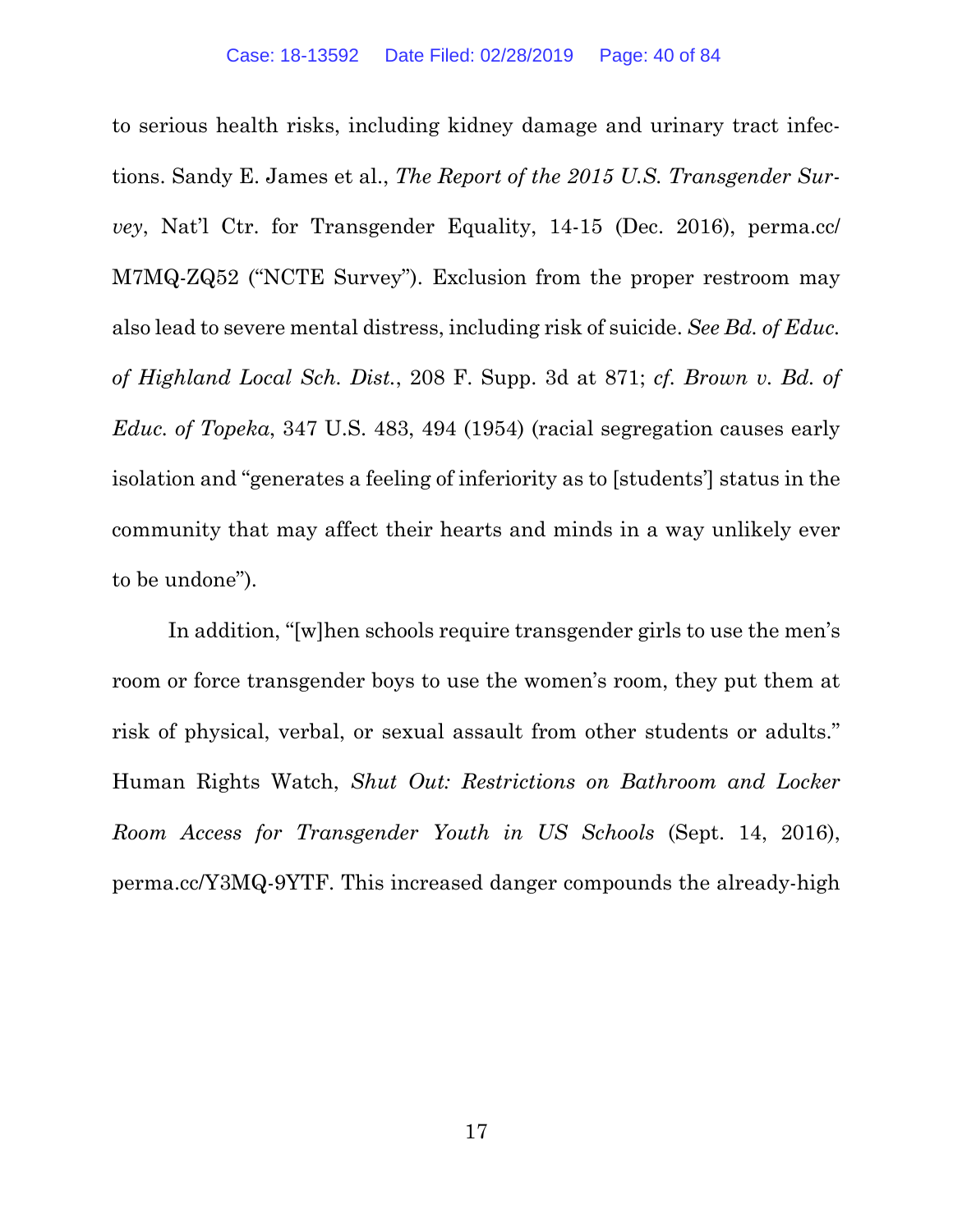risk of violence that transgender students face at school—violence that renders them in particular need of Title IX's protections against sex-based harassment.6

This is a substantial and disturbing problem: transgender students face harassment and violence at far higher rates than their cisgender peers. Confirming earlier studies, data recently released by the CDC shows that 27% of U.S. transgender high school students feel unsafe at school or traveling to or from campus, that 35% are bullied at school, and that 35% attempt suicide. Michelle M. Johns et al., *Transgender Identity and Experiences of Violence Victimization, Substance Use, Suicide Risk, and Sexual Risk Behaviors Among High School Students—19 States and Large Urban School Districts, 2017*, Ctrs. for Disease Control & Prevention (Jan. 25, 2019), perma.cc/R2PX-ZXLH.

 $\overline{a}$ 

Notably, this sort of gender policing in restrooms is also harmful for cisgender women who do not comport with traditional gender norms, and there is ample evidence of gender nonconforming women who are ejected from women's restrooms. *See*, *e.g.*, Matthew Van Atta, *Lesbian Sues NYC Restaurant Over Bathroom Incident*, The Advocate (Oct. 10, 2007), perma.cc/ VWR5-W22D; Melanie Springer Mock, *I'm a Woman Who Got Kicked Out of Women's Bathrooms*, Christianity Today Int'l (June 7, 2016), perma.cc/ 2XHV-ZPHQ .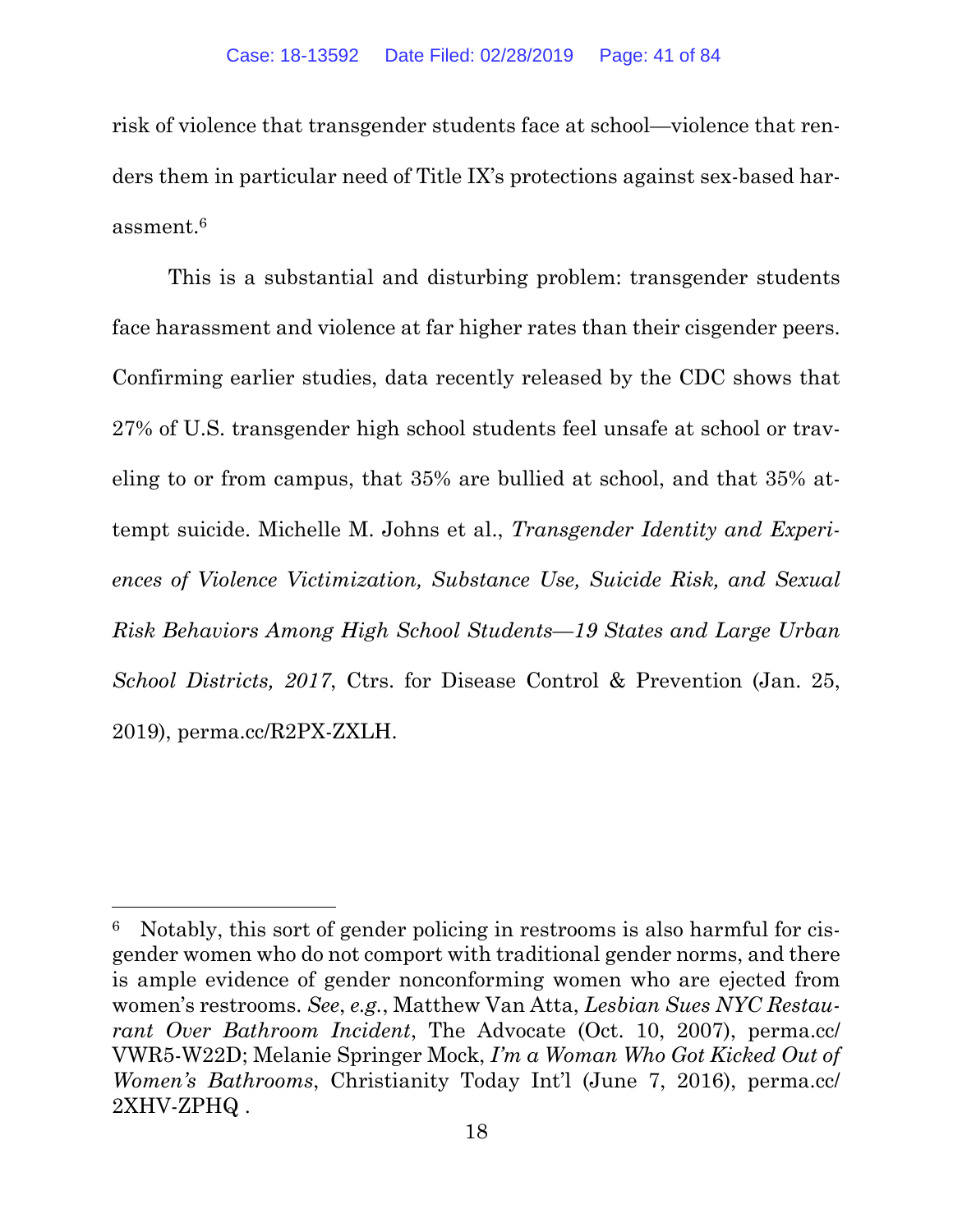Similarly, a survey conducted by the National Center for Transgender Equality found that "[t]he majority of respondents who were out or perceived as transgender while in school  $(K-12)$  experienced some form of mistreatment, including being verbally harassed (54%), physically attacked (24%), and sexually assaulted (13%) because they were transgender." NCTE Survey at 2. Startlingly, 17% of respondents "experienced such severe mistreatment that they left a school as a result." *Id.* Respondents who did not complete high school were more than twice as likely to have attempted suicide as the overall sample. *Id*. at 113. And, according to a survey conducted by the American Association of Universities, nearly one in four transgender students experience sexual violence in college—a higher rate of victimization than that experienced by cisgender college women. David Cantor et al., *Report on the AAU Campus Climate Survey on Sexual Assault and Sexual Misconduct*, Westat, 10 (Sept. 21, 2015), perma.cc/ZY4T-F5LE. Congress designed Title IX to address sex discrimination of just this sort, no matter the gender identity or sexual orientation of the student.

# **III. COURTS HAVE RECOGNIZED THAT DEFENSES OF EXCLUSIONARY POLICIES BASED ON ASSERTED CONCERNS FOR THE SAFETY OF WOMEN AND GIRLS ARE OFTEN PRETEXTUAL.**

Defendant nevertheless maintains that its Policy—which interferes with Drew's ability to obtain the benefits of a public education—is justified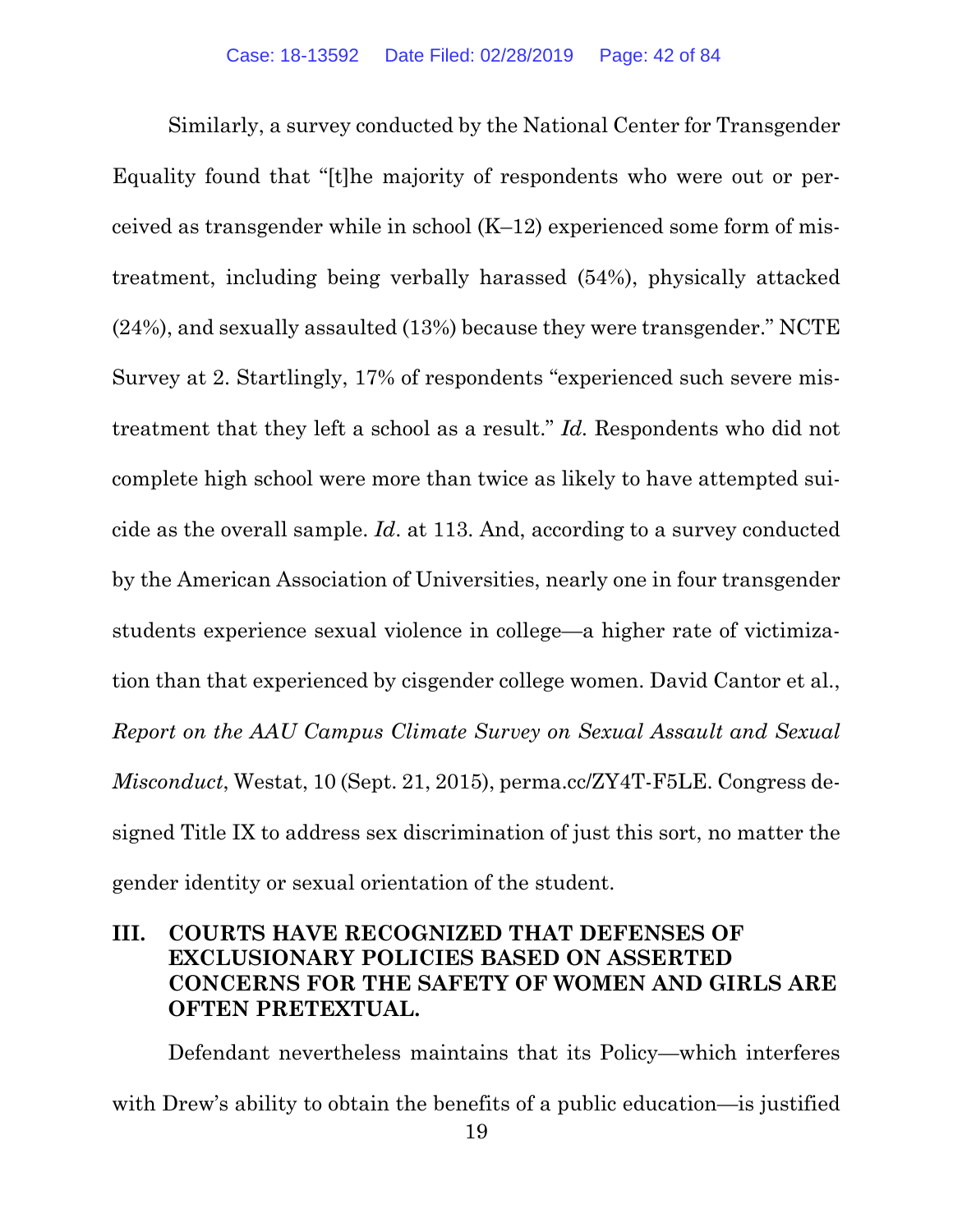#### Case: 18-13592 Date Filed: 02/28/2019 Page: 43 of 84

because allowing transgender students to use restrooms corresponding with their gender identity "would violate the bodily privacy rights of students and risk their safety and welfare." Appellant's Br. 9. Although Defendant's brief to this Court articulates its protective goal in terms that encompass all cisgender students, Defendant's arguments before the district court focused on the need to protect the privacy and safety of cisgender girls. *See* page 20, *infra*.

 This argument that transgender students must be excluded from appropriate bathrooms to protect the safety of cisgender women and girls is based on unfounded fears and stereotypes. These sorts of "protective rationales"—grounded on the harmful stereotypes that civil rights laws are designed to overcome—have long been used to justify discriminatory rules. Specifically, restrooms and other sex-segregated environments long have been a focus of requirements grounded on protective pretexts. Defendant's Policy falls squarely within this long and pernicious tradition. In its modern decisions, the Supreme Court has repeatedly, and correctly, rejected these pretextual justifications. This Court should do likewise.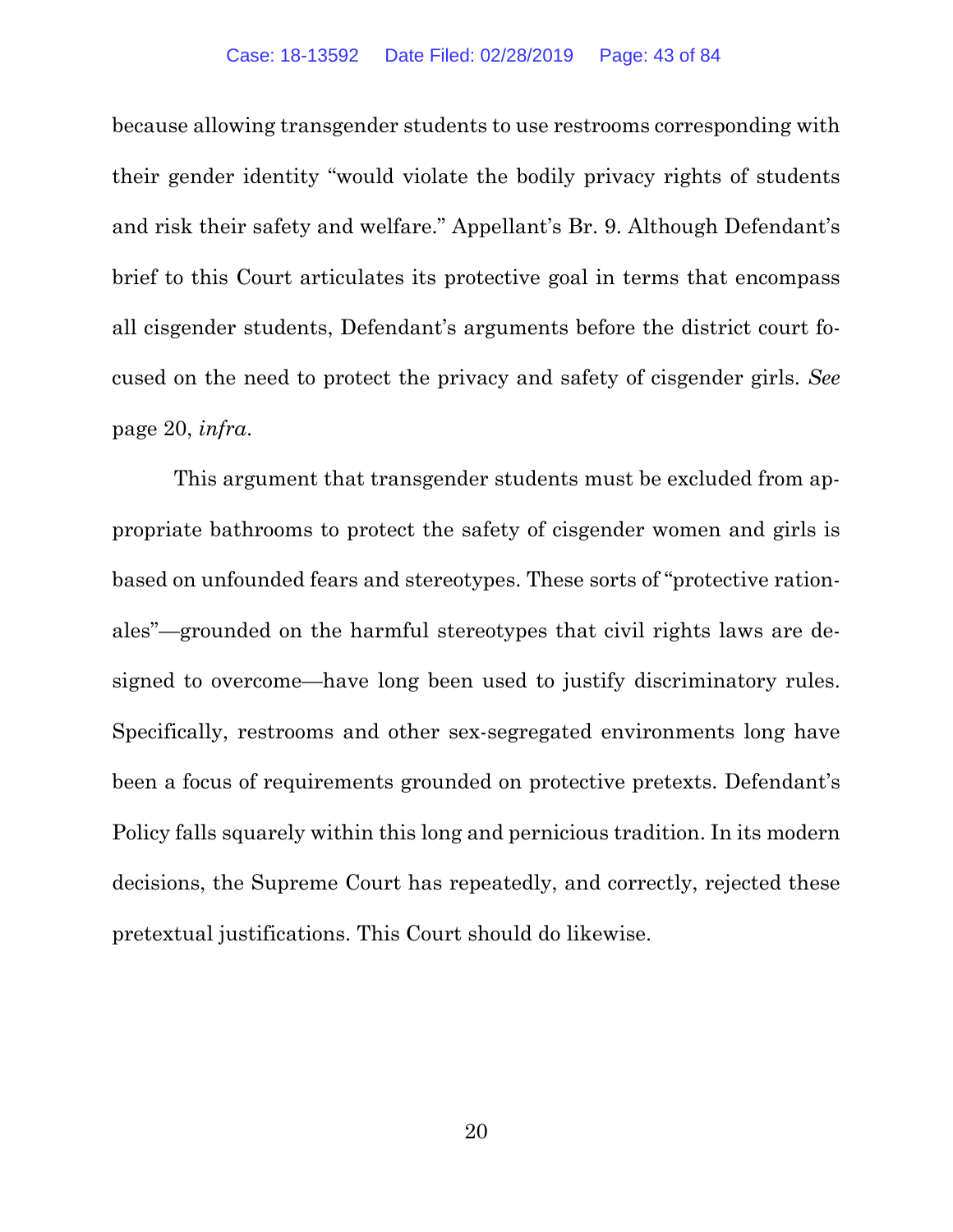# **A. Discriminatory Rules Ostensibly Designed To Protect Women Have Long Reflected Both Stereotype And Pretext.**

In the nineteenth and earlier part of the twentieth centuries, laws that barred women from certain professions were frequently justified by their stated intent to protect women's health and welfare. *See Muller v. Oregon*, 208 U.S. 412 (1908) (holding State had a valid interest in women-protective laws). Laws based on this sort of protective rationale, which served to exclude women from employment opportunities, continued to be enforced for more than half a century thereafter. *See*, *e.g*., *Goesaert v. Cleary*, 335 U.S. 464, 466 (1948) (finding law's justification—"that the oversight assured through ownership of a bar by a barmaid's husband or father minimizes hazards that may confront a barmaid without such protecting oversight" was "entertainable").

In the development of rules ostensibly designed to protect women in the workplace, restrooms and similar sex-segregated environments played a central role in the arguments to limit women's economic opportunities. *See, e.g.,* Deborah L. Rhode, *The "No-Problem" Problem: Feminist Challenges and Cultural Change*, 100 Yale L.J. 1731, 1782-83 (1991); Terry S. Kogan, *Sex-Separation in Public Restrooms: Law, Architecture, and Gender*, 14 Mich. J. Gender & L. 1, 16 (2007). Scholars have understood these rules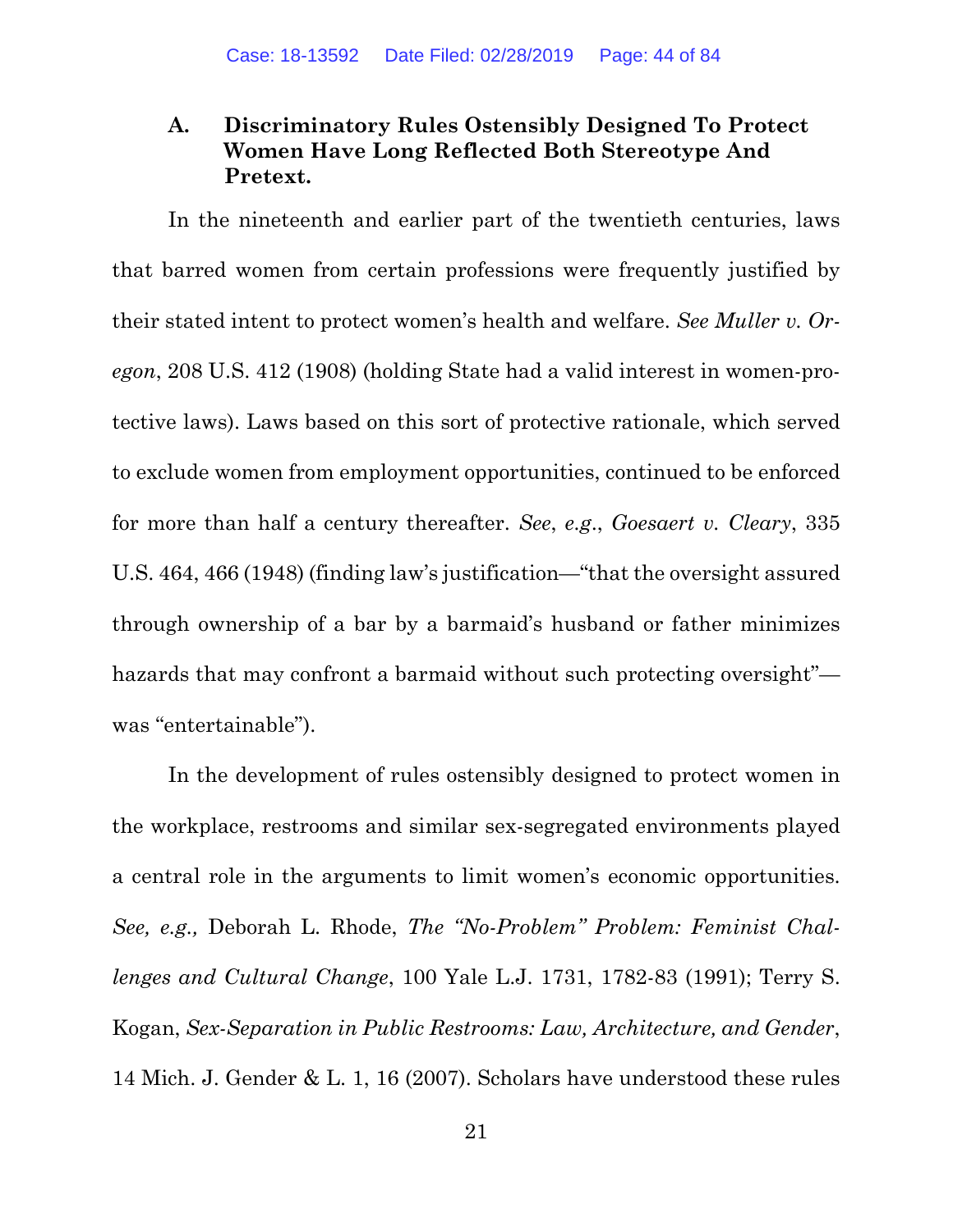largely as an expression of woman-protective safety and modesty concerns, rooted in the idea that women were "especially vulnerable" in the "public realm." Kogan, *supra*, at 54; *see also* Louise M. Antony, *Back to Androgyny: What Bathrooms Can Teach Us About Equality*, 9 J. Contemp. Legal Issues 1, 4-5 (1998); Richard A. Wasserstrom, *Racism, Sexism, and Preferential Treatment: An Approach to the Topics*, 24 UCLA L. Rev. 581, 593-94 (1977).

This stated goal of protecting women—specifically, white women similarly served as justification for segregationist policies, many of which were rooted in anti-miscegenation sentiment. *See generally* Reginald Oh, *Interracial Marriage in the Shadows of Jim Crow: Racial Segregation as a System of Racial and Gender Subordination*, 39 U.C. Davis L. Rev. 1321, 1348 (2006) ("racial segregation . . . sought to 'protect' white women"). For example, schools forced to integrate racially after *Brown* started to consider sex-segregated schooling to avoid interracial interactions between the sexes. *See* Serena Mayeri, *The Strange Career of Jane Crow: Sex Segregation and the Transformation of Anti-Discrimination Discourse*, 18 Yale J.L. & Human. 187, 192-93, 270 (2006) ("If anything, the psychological stigma of sex segregation particularly affected black boys, whose alleged propensity to prey upon white girls animated the policy.").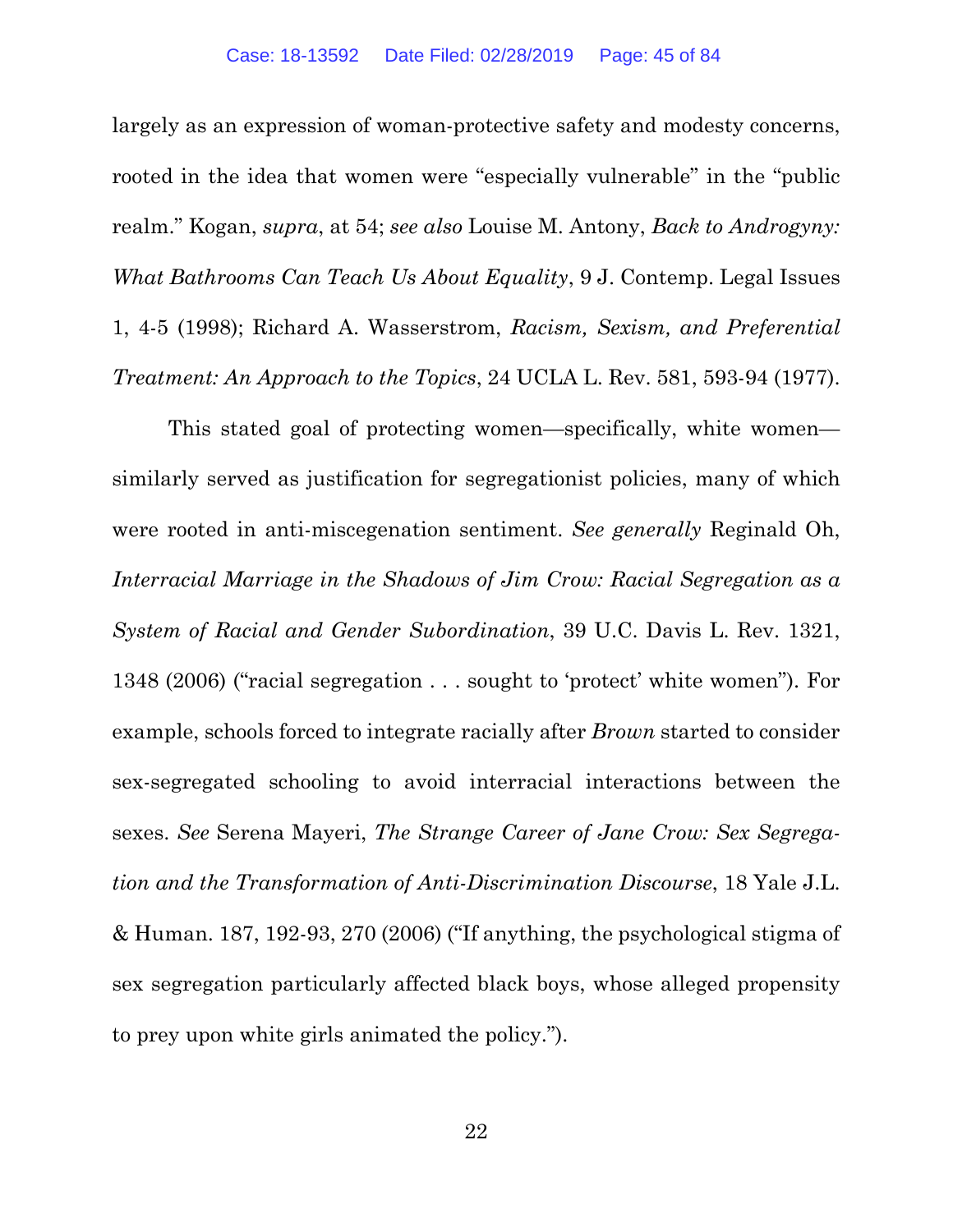Thus, restrooms and similar spaces were at the center of the effort to entrench racial segregation. Even after *Brown*, States continued to assert protective purposes in support of the continued racial segregation of public restrooms, pointing, for example, to supposedly heightened rates of venereal disease among black communities. Desegregated restrooms were framed as a public health threat, particularly for girls in school. *See*, *e.g*., Phoebe Godfrey, *Bayonets, Brainwashing, and Bathrooms: The Discourse of Race, Gender, and Sexuality in the Desegregation of Little Rock's Central High*, 62 Ark. Hist. Q. 42, 64 (2003) ("White daughters . . . needed to be protected from the sexualized presence of the black girls."). The impact of such restrictions is dramatized in *Hidden Figures*, a film that depicts the need for a Black female physicist working at NASA to leave her building every time she needed a bathroom break. *See* Christina Cauterucci, Hidden Figures *Is a Powerful Statement Against Bathroom Discrimination*, Slate (Jan. 18, 2017), perma.cc/HW98-E6F3.

This attitude extended to other public facilities. For example, the City of Jackson, Mississippi, preferred to close its public swimming pools rather than desegregate them. *See Palmer v. Thompson*, 403 U.S. 217, 227 (1971) (finding no discriminatory effect in this action). *But see City of St. Petersburg v. Alsup*, 238 F.2d 830, 830, 832 (5th Cir. 1956).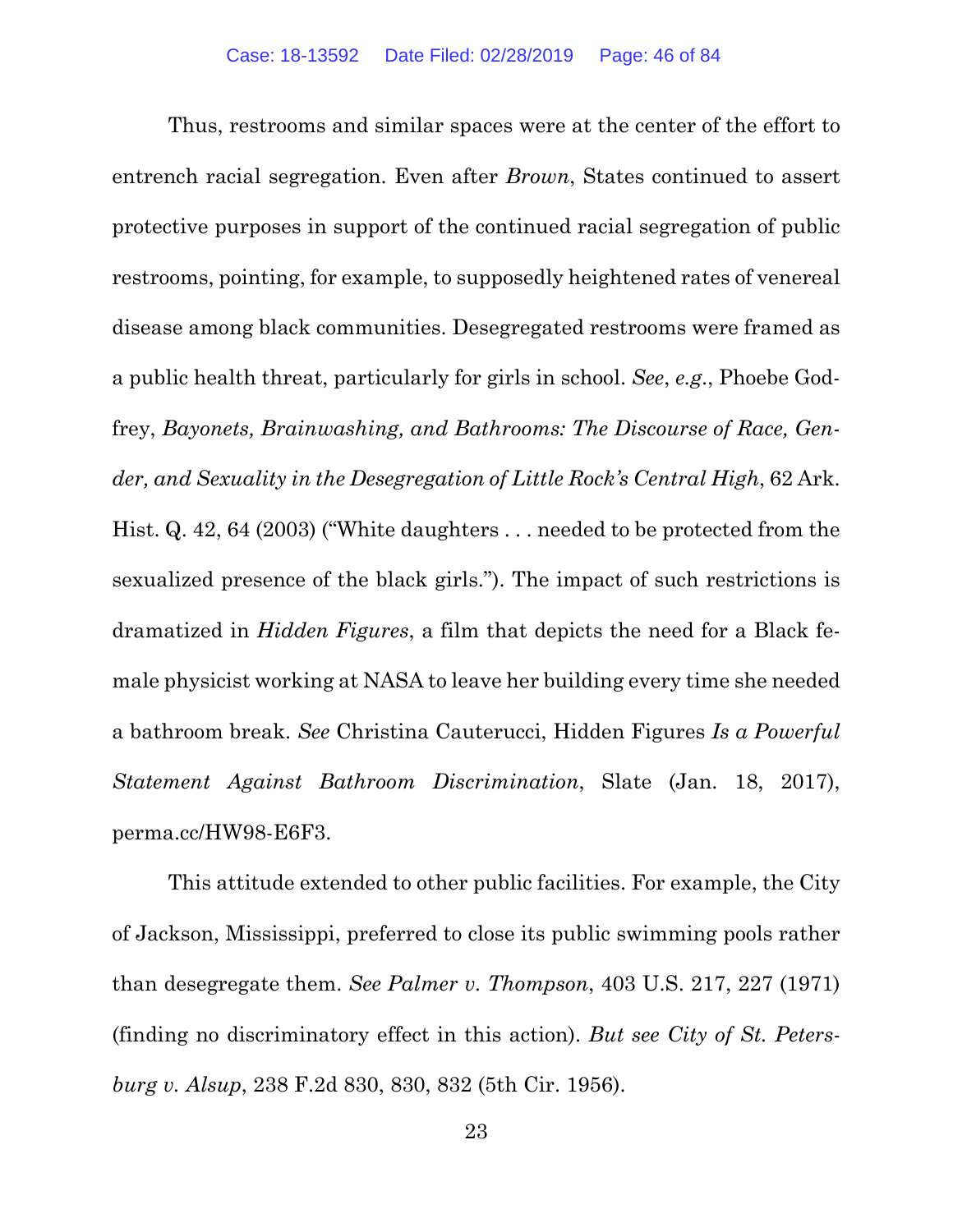In this respect, Defendant's Policy has much in common with the protective and discriminatory policies of the past. Although the Policy purports to advance interests of privacy and safety, its rationale is aimed at the protection of women: "[w]hen a girl goes into a girls' restroom, she feels that she has the privacy to change clothes in there, to go to the bathroom, to refresh her makeup. They talk to other girls." Doc. 192, at 20 (quoting Doc. 161, at 213); *see also id.* ("[A] student may want privacy to undress or clean up a stain on her clothing."); *id*. ("[A]llowing a transgender student to use a restroom that conformed to his or her gender identity could create opportunities for students 'with untoward intentions to do things they ought not to do.'") (quoting Doc. 162, at 112-13); *id*. at 21 ("[T]he School Board seeks to assure that members of the opposite sex are not in an unsupervised bathroom together, citing as an example the risks of danger posed to a female freshman student who might find herself alone in the restroom with an 18 year[-]old male student.") (citing Doc. 162, at 69, 111, 115). The rationale that a girl needs a private space to "refresh her makeup" and "talk to other girls" rests on stereotypes regarding who needs protection, and from whom—stereotypes that, like racially discriminatory rules, exclude the disfavored class: here, transgender students.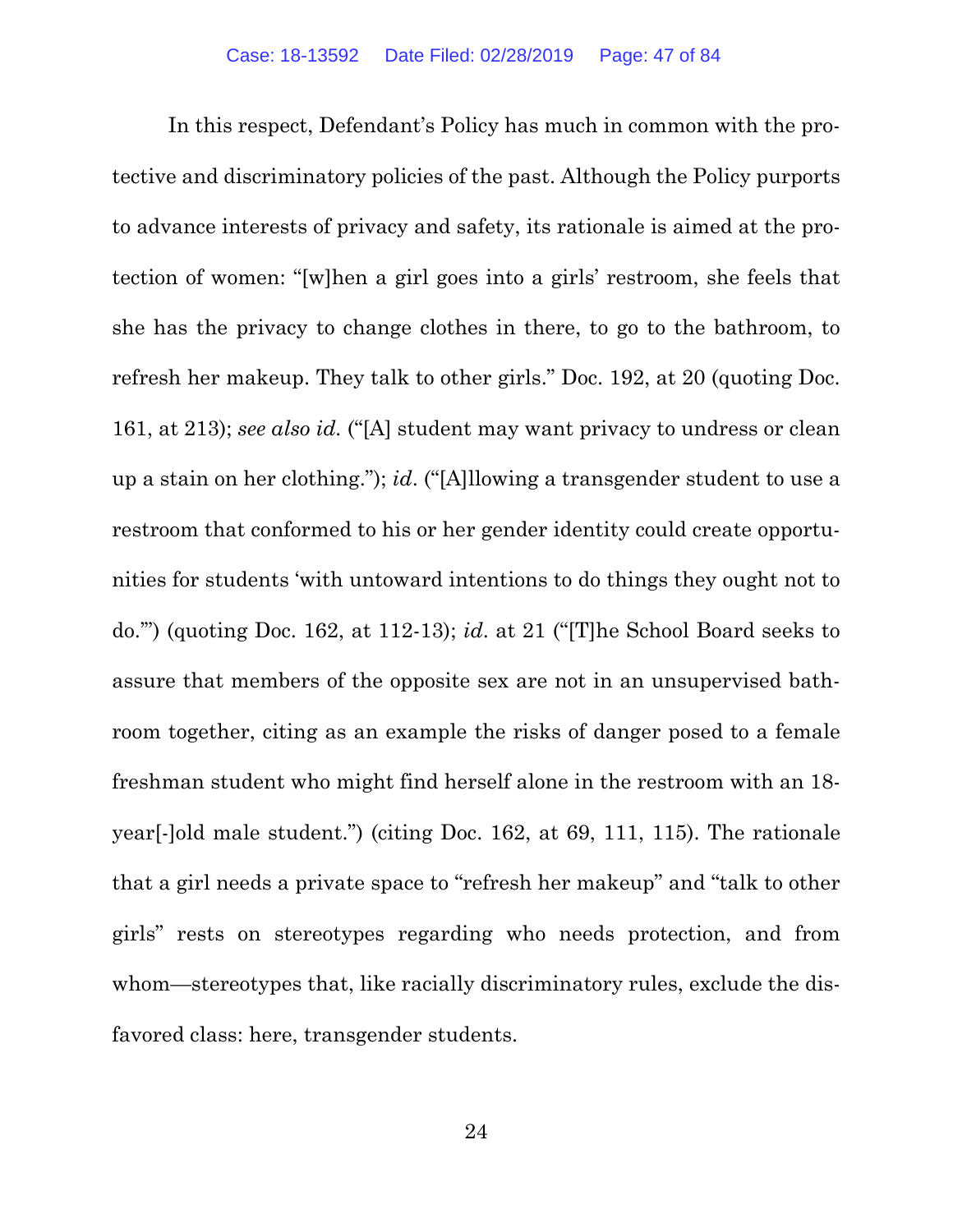# **B. The Supreme Court Has Recognized That "Protecting Women" Generally Does Not Justify Sex Discrimination.**

The Supreme Court has come to recognize that the stated rationale of "protecting women" does not justify implementation of discriminatory laws, grounded on stereotypes, that actually deny women opportunities. In *Frontiero v. Richardson*, the Court addressed these protective pretexts: "[t]raditionally, such discrimination was rationalized by an attitude of 'romantic paternalism' which, in practical effect, put women, not on a pedestal, but in a cage." 411 U.S. 677, 684 (1973) (plurality opinion). The Court held that such "gross, stereotyped distinctions between the sexes" are insupportable as a basis for public policy. *Id.* at 685.

The Court has since made clear that exclusionary policies designed to "protect women" often do not serve that purpose—and instead disadvantage those groups. In *Johnson Controls*, the Court addressed an employer's selfdescribed "fetal-protection policy" that excluded "fertile female employee[s] from certain jobs" based on an expressed "concern for the health of the fetus." 499 U.S. at 190. Noting that the effect of this policy was the blanket exclusion of women, the Court found the employer's policy both discriminatory against women (*see id.* at 197-200) and unrelated to "job-related skills and aptitudes." *Id.* at 201; *see also id*. at 205. Given the purpose of Title VII to achieve equal opportunities for women, the employer's "professed moral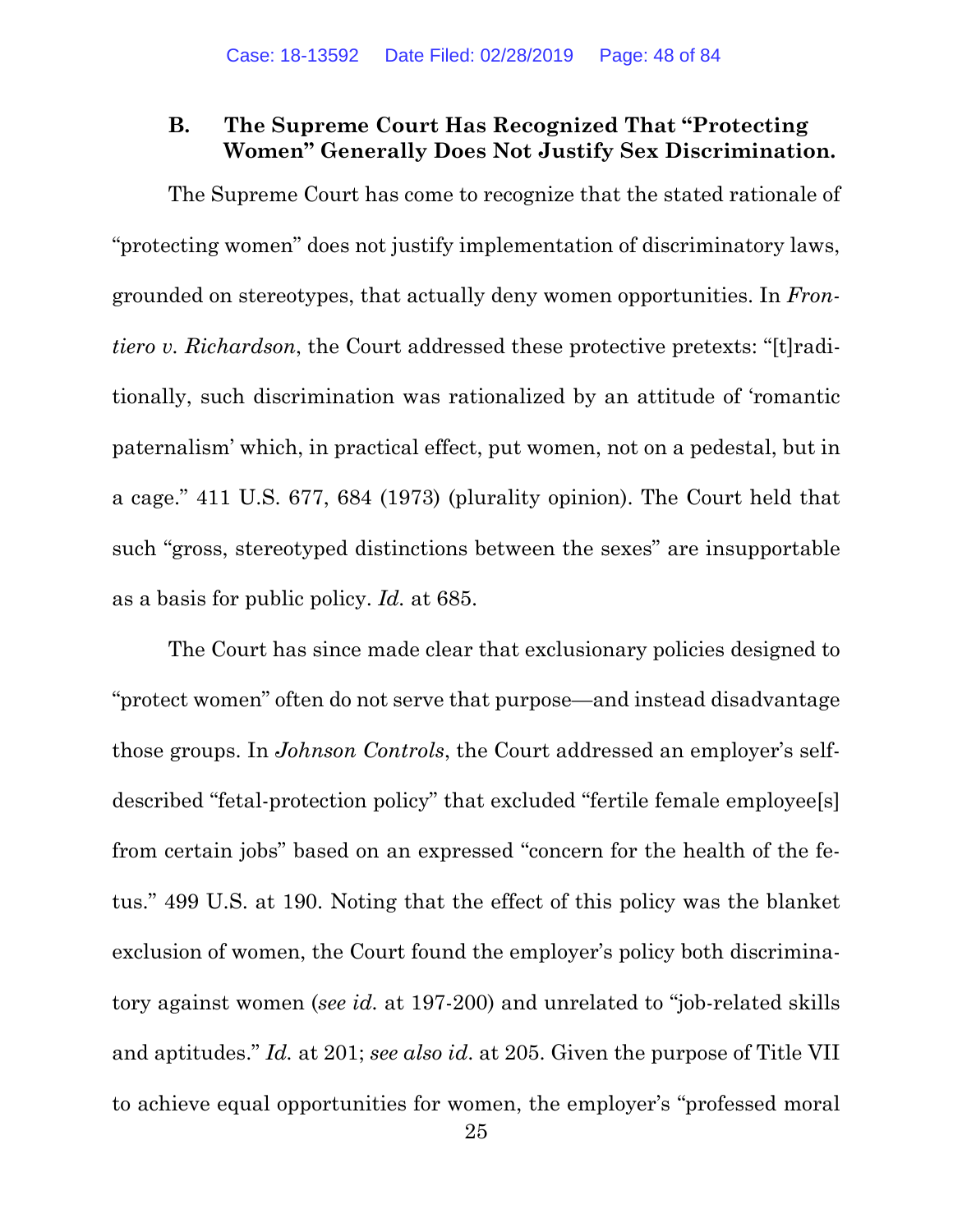and ethical concerns about the welfare of the next generation" did not justify disparate treatment, as Title VII was intended to ensure that such decisions were left to women themselves. *Id*. at 206.

Notably, in reaching this conclusion, the Court harkened back to its decision in *Mueller*, observing that "[c]oncern for a woman's existing or potential offspring historically has been the excuse for denying women equal employment opportunities." *Johnson Controls*, 499 U.S. at 211. But pointing to Title VII and the Pregnancy Discrimination Act, 42 U.S.C. § 2000e(k), the Court held that "[i]t is no more appropriate for the courts than it is for individual employers to decide whether a woman's reproductive role is more important to herself and her family than her economic role." *Id.*; *see Dothard v. Rawlinson*, 433 U.S. 321, 335 (1977) ("[T]he argument that a particular job is too dangerous for women may appropriately be met by the rejoinder that it is the purpose of Title VII to allow the individual woman to make that choice for herself."); *see also United States v. Virginia*, 518 U.S. 515, 542-43 (1996) ("generalizations about 'the way women are,'" including those based on assertedly protective rationales, "no longer justify denying opportunity to women as a group"; rules creating such bans violate the Constitution's equal protection guarantee).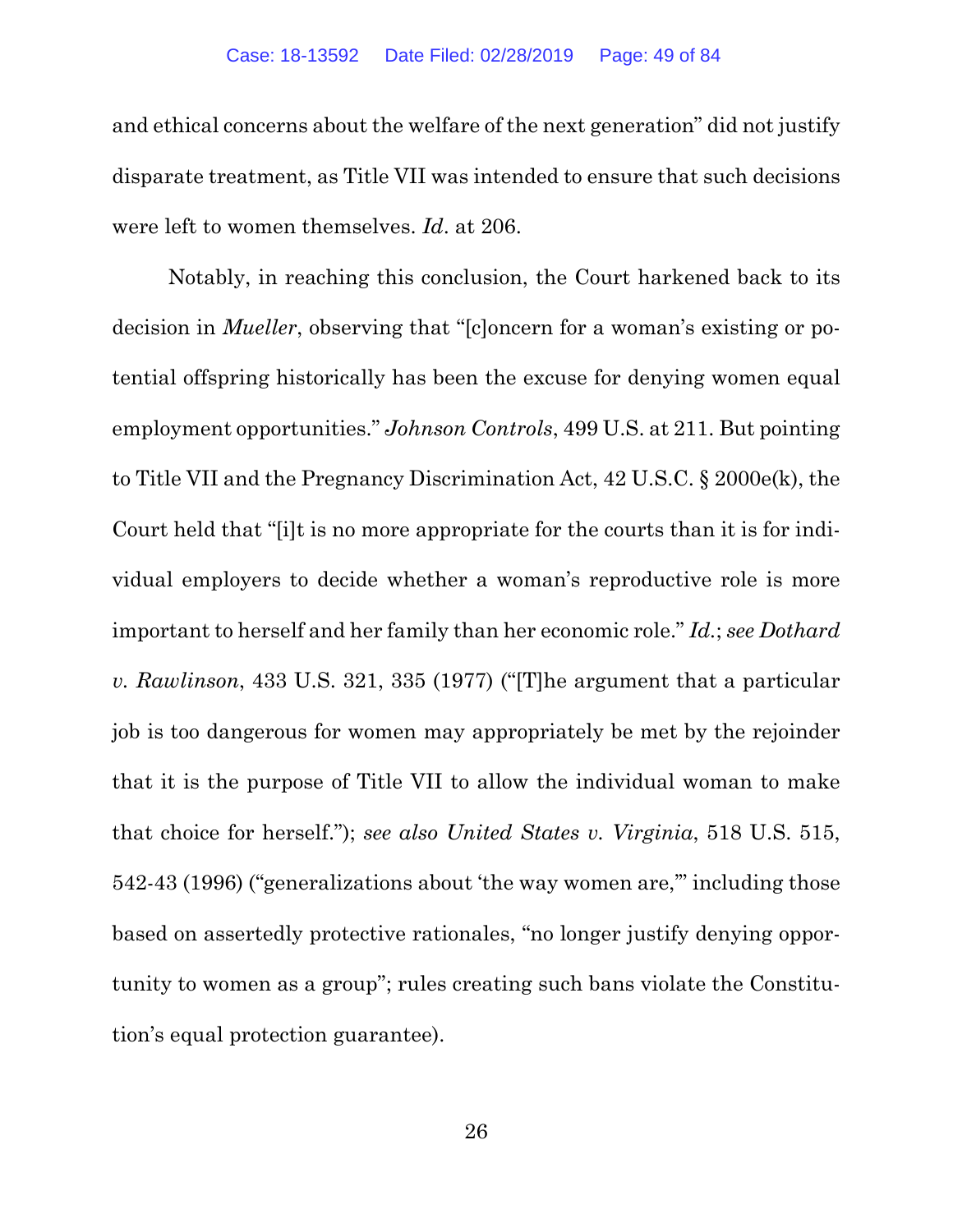Courts have also recently rejected laws that use a pretextual interest in women's health and well-being to limit their reproductive decisions. *See, e.g.*, *Whole Woman's Health v. Hellerstedt*, 136 S. Ct. 2292, 2316 (2016) (abortion laws justified as protections for women's "health and safety" violated women's liberty).

Similarly, this Court should reject Defendant's alleged safety and privacy arguments put forth in defense of its discriminatory Policy.

# **IV. DEFENDANT'S POLICY DOES NOT ADVANCE ACTUAL SAFETY OR PRIVACY INTERESTS OF CISGENDER WOMEN AND GIRLS.**

Under the U.S. Constitution, and Titles VII and IX, a rule that discriminates on the basis of sex may not rest on gender stereotypes and assumptions—the sort of rationales often offered in the past to support exclusionary rules that limited opportunity and use of public facilities. Defendant's discriminatory Policy fails this test. For the reasons explained by Plaintiff and detailed by the district court, the Policy at issue does not advance any real interest in safety or privacy. And beyond the record in this case, research has confirmed the unsurprising conclusion that alleged safety and privacy concerns regarding the use of public restrooms by transgender individuals are wholly unsubstantiated: "there is no evidence that allowing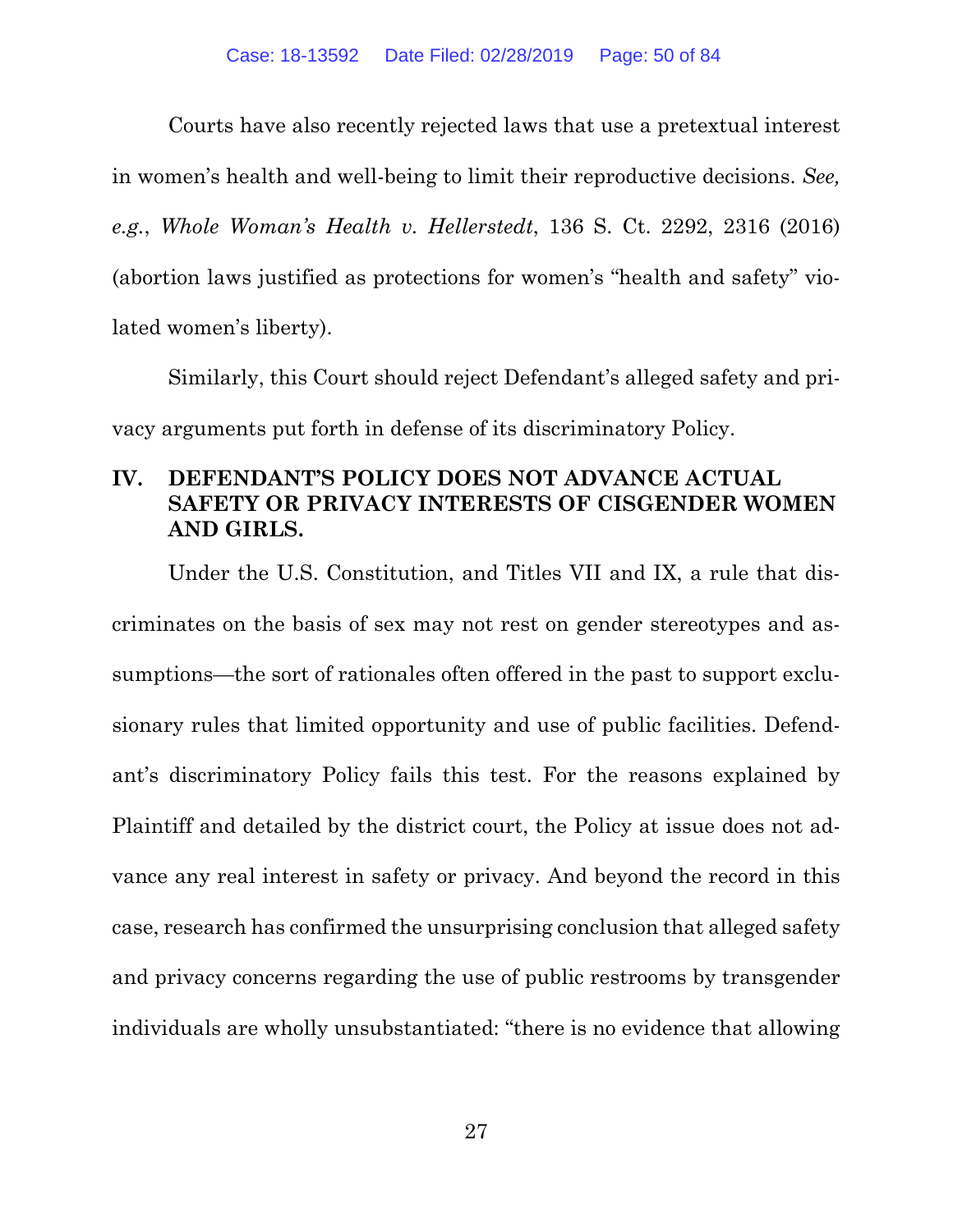transgender students to choose bathroom or locker room facilities that correspond to their gender identity puts other students at risk." Human Rights Watch, *supra*; *see also* Rachel E. Moffitt, *Keeping the John Open to Jane: How California's Bathroom Bill Brings Transgender Rights Out of the Water Closet*, 16 Geo. J. Gender & L. 475, 500 (2015).

Federal courts have also consistently rejected claims that transgender-inclusive policies violate others' rights. *Doe v. Boyertown Area Sch. Dist.*, 897 F.3d 518 (3rd Cir. 2018) (rejecting arguments that a school policy protecting transgender students violated other students' rights), rehearing en banc denied, 897 F.3d 515 (3d Cir. 2018); *Cruzan v. Special Sch. Dist. No. 1*., 294 F.3d 981, 983 (8th Cir. 2002) (rejecting arguments that a school policy protecting transgender employees with respect to restroom use violated another employee's rights under Title VII); *Parents for Privacy v. Dallas Sch. Dist. No. 2*, 326 F. Supp. 3d 1075, 1099 (D. Or. 2018) (rejecting arguments that a school policy protecting transgender students violated other students' rights); *Students & Parents for Privacy v. U.S. Dep't of Educ.*, 2016 WL 6134121 (N.D. Ill. 2016), report and recommendation adopted*,*  2017 WL 6629520 (N.D. Ill. 2017) (same).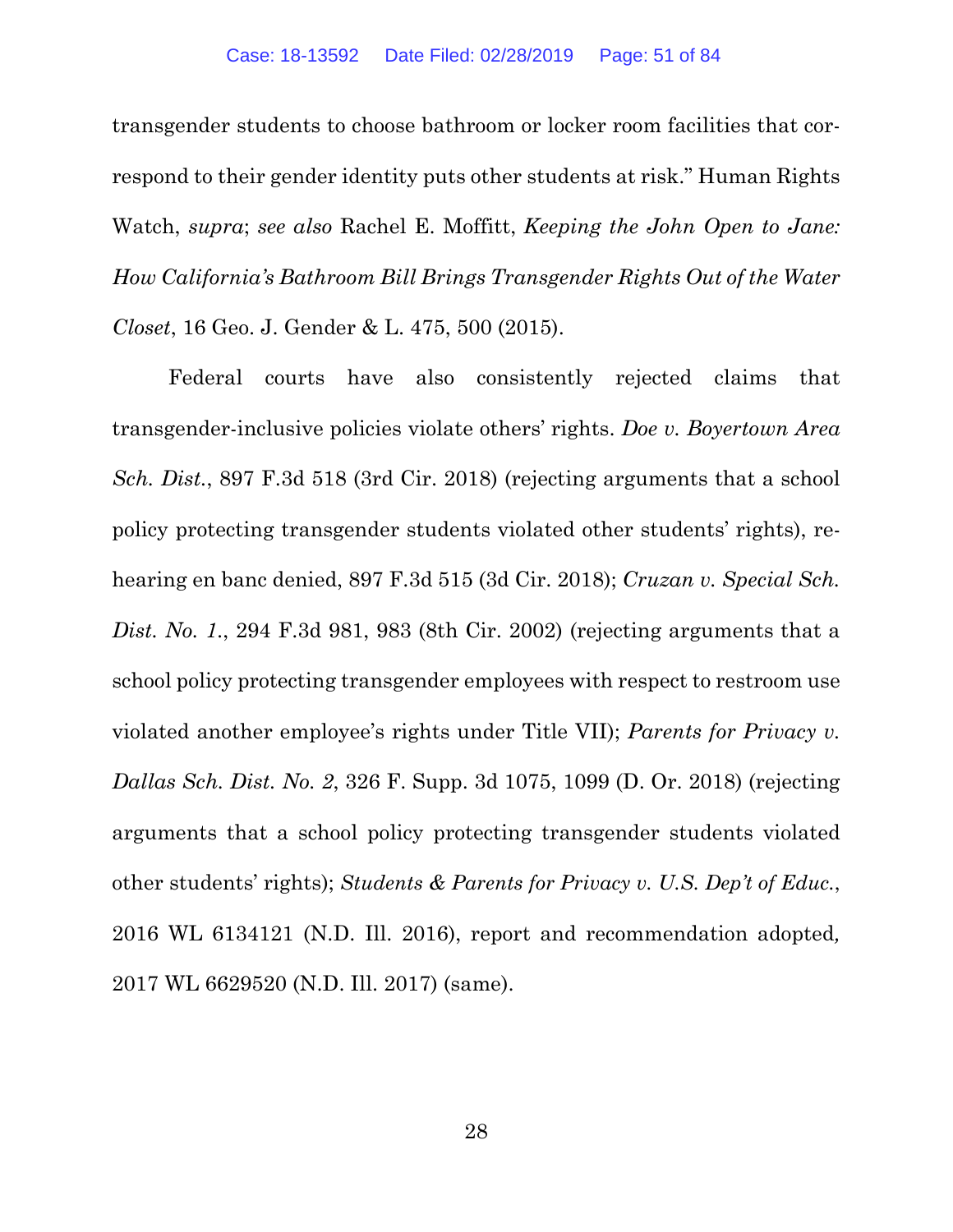Similarly, in this case, Defendant can offer no factual basis for its purported concern that cisgender boys will claim transgender status as a pretext to obtain access to girls' restrooms, and it is absurd to suggest that individuals would dishonestly identify as transgender.7 As the district court found, and Defendant does not dispute, gender dysphoria is a diagnosable medical condition in which individuals "'consistently, persistently, and insistently' identif[y]" with the other sex, and it can be addressed medically, for example, through hormone therapy or surgery. Doc 192, at 1-2, 7-10. As an example, Drew himself underwent significant surgery. It is not credible to posit that anyone would identify as transgender for the opportunity to ogle members of the opposite sex in a bathroom—and there is no evidence of any such incidents.8

1

<sup>7</sup> A witness for Defendant claimed she was concerned about students who identify as gender-fluid, suggesting this might allow a "football quarterback" to "come in and say I feel like a girl today and so I want to be able to use the girls' room." Doc. 161, at 213:10-18; *see also id.* 214:1-4; *id.* 216:15- 17; Doc. 162, 70:6-14.

<sup>8</sup> Arguments submitted by Defendant's *amicus*, the so-called "Women's Liberation Front," largely align with those presented by Defendant, but emphasize the assertion that according protection to transgender women would disadvantage and injure cisgender women. These arguments are both offensive and unsupported by factual evidence or federal law. Accordingly, the signatories to this brief reject a framework that pits the rights of cisgender women and girls against those of transgender individuals; *amici* assert that persons of all genders and sexual orientations should find common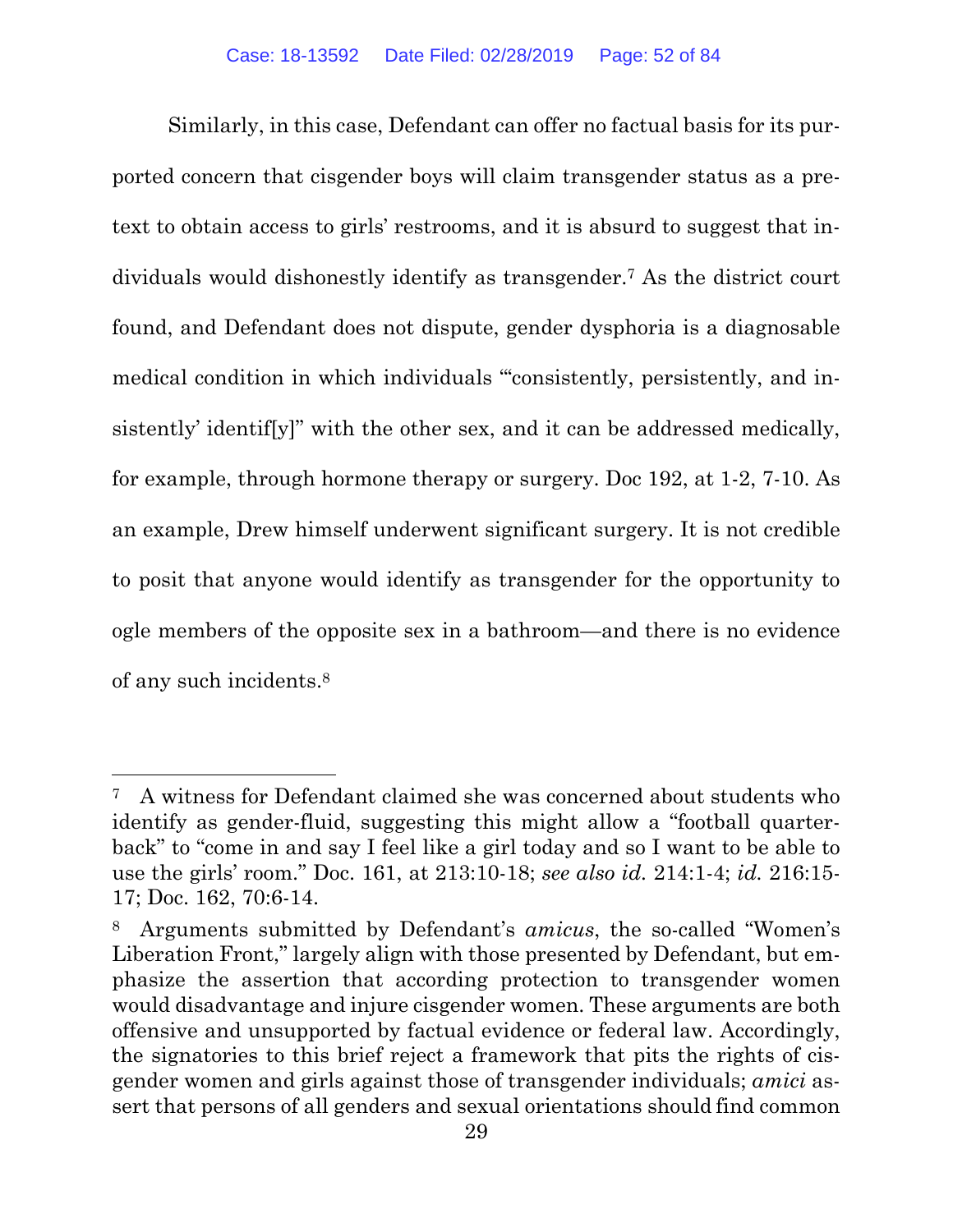Moreover, Defendant assumes all that matters, in classifying by gender, is sex at birth based on anatomy, and so a transgender man like Drew is "actually" a woman. Necessarily, this argument denies that there *is* such a thing as being transgender. Such a conclusion disregards the lived reality of countless trans people throughout history, medical science (*see, e.g.*, Doc. 192, at 5-10), and the extensive body of court decisions according protection to transgender individuals under Title VII, Title IX, and the U.S. Constitution's equal protection provisions, including this Court's decision in *Glenn*. The district court properly held that Defendant's Policy, like other pretextual policies designed to perpetuate discriminatory rules, violates federal law.

 $\overline{a}$ 

cause in addressing sex discrimination through the protections of federal law.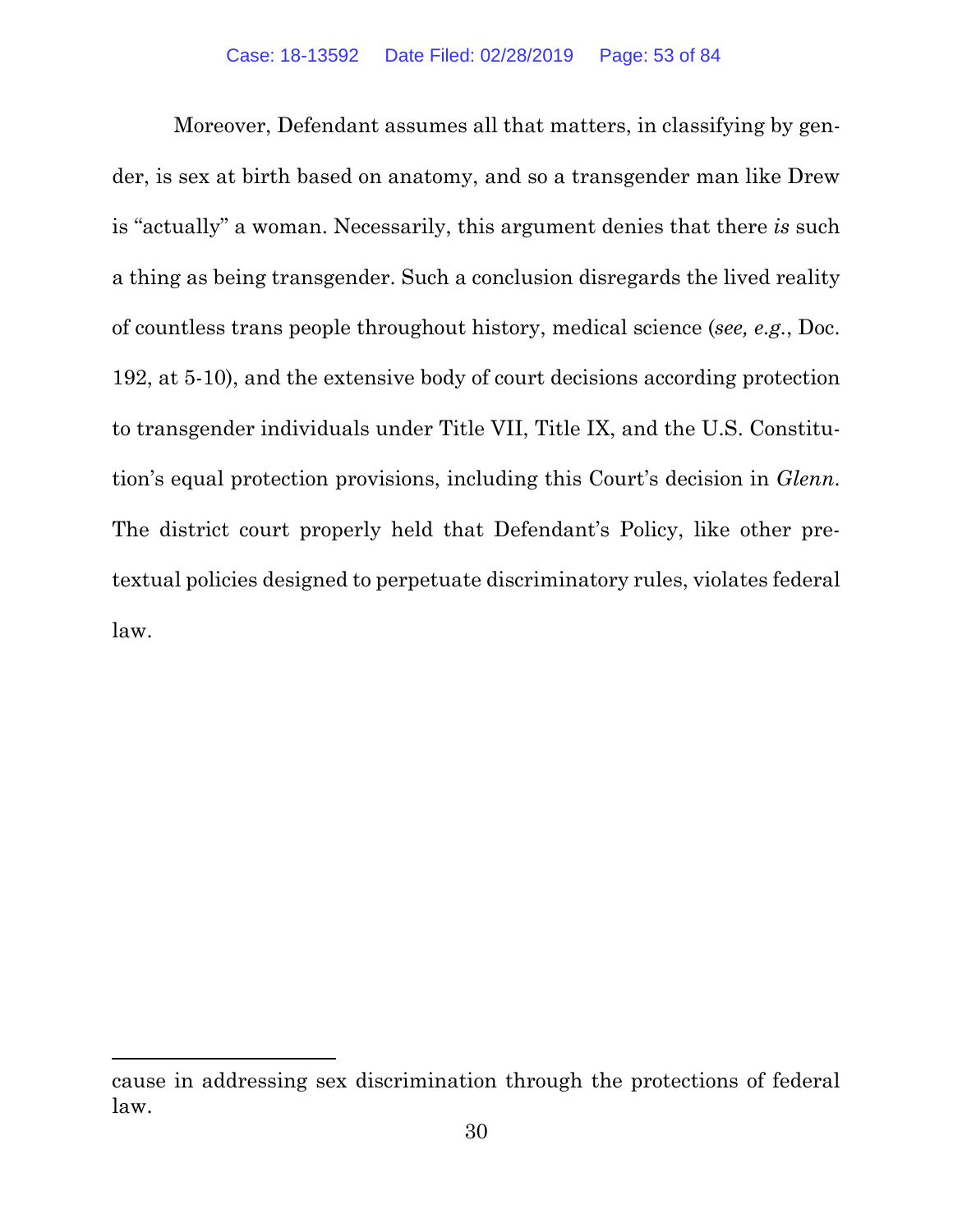# **CONCLUSION**

The district court's order should be affirmed.

Respectfully submitted,

Fatima Goss Graves Emily Martin Neena Chaudhry Sunu P. Chandy NATIONAL WOMEN'S LAW CENTER 11 Dupont Circle, N.W. Washington, D.C. 20036 (202) 588-5180

 /s/ *Charles A. Rothfeld*  Charles A. Rothfeld *Counsel of Record*  Andrew J. Pincus Paul W. Hughes Michael B. Kimberly MAYER BROWN LLP 1999 K Street, N.W. Washington, D.C. 20006 (202) 263-3000 crothfeld@mayerbrown.com

February 28, 2019

*Counsel for* Amici Curiae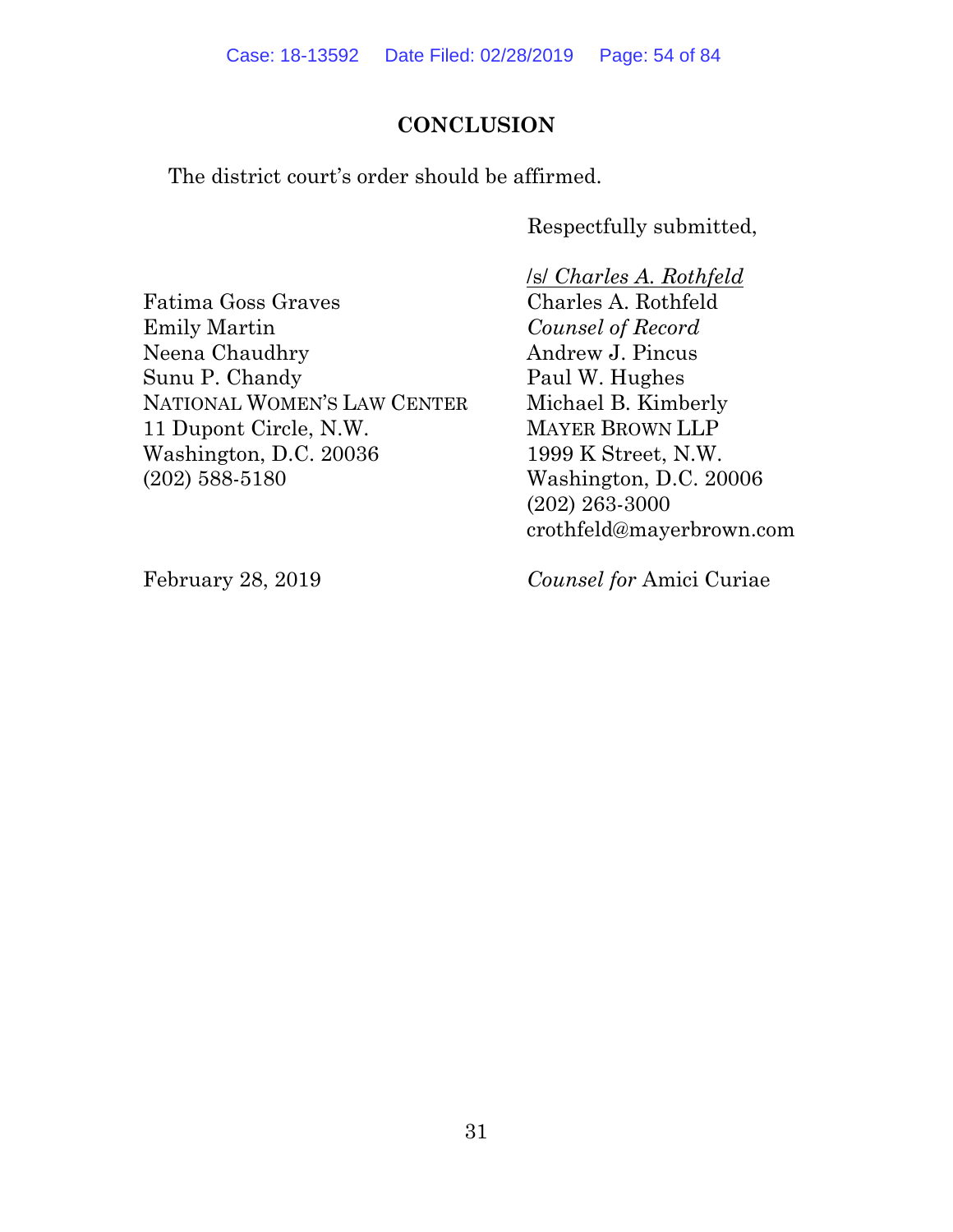# **CERTIFICATE OF COMPLIANCE**

This brief complies with the type-volume limitation of Fed. R. App. P.  $29(a)(5)$  and  $32(a)(7)(B)$  because it contains 6,489 words, excluding the parts of the brief exempted by Fed. R. App. P. 32(f).

This brief complies with the typeface requirements of Fed. R. App. P.  $32(a)(5)$  and the type style requirements of Fed. R. App. P.  $32(a)(6)$  because this brief has been prepared in a proportionally spaced typeface using Microsoft Word 2016 in size 14 Century Schoolbook font.

Dated: February 28, 2019 *Isl Andrew J. Pincus* 

# **CERTIFICATE OF SERVICE**

I certify that on February 28, 2019, I filed the foregoing via the CM/ECF system and the foregoing document was served on all parties or their counsel of record through the CM/ECF system.

Dated: February 28, 2019 /s/ *Andrew J. Pincus*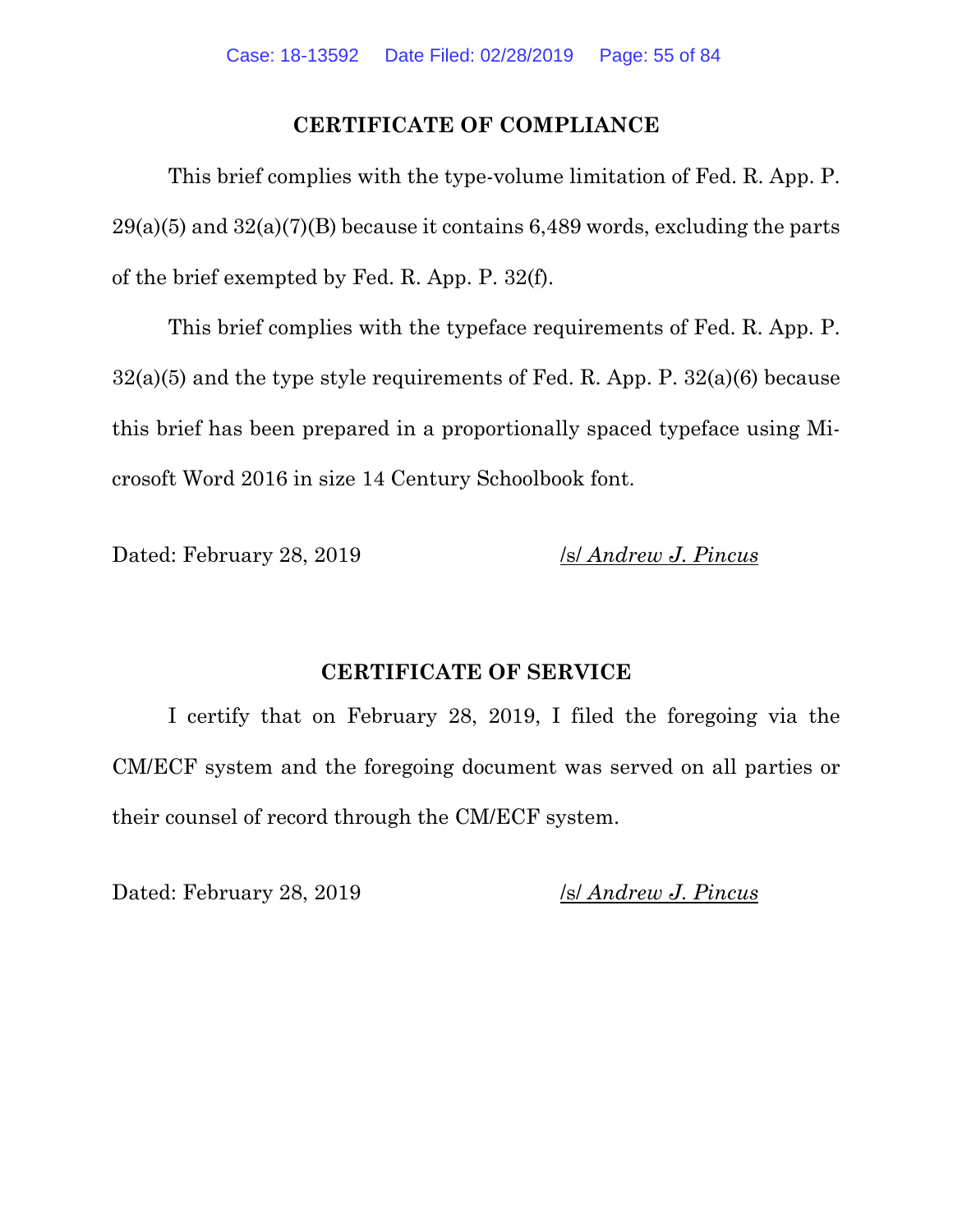# **APPENDIX A**

# **DESCRIPTION OF** *AMICI CURIAE*

# **A Better Balance**

A Better Balance is a national legal advocacy organization dedicated to promoting fairness in the workplace and helping employees meet the conflicting demands of work and family. Through its legal clinic, A Better Balance provides direct services to low-income workers on a range of issues, including employment discrimination based on pregnancy and/or caregiver status. A Better Balance is also working to combat LGBTQ discrimination including bathroom access rights for transgender people—through its national LGBTQ Work-Family project. A Better Balance is committed to ensuring the health, safety, and security of all LGBTQ individuals and families.

## **ADL**

Founded in 1913 in response to an escalating climate of anti-Semitism and bigotry, ADL is a leading anti-hate organization with the timeless mission to protect the Jewish people and to secure justice and fair treatment for all. Today, we continue to fight all forms of hate with the same vigor and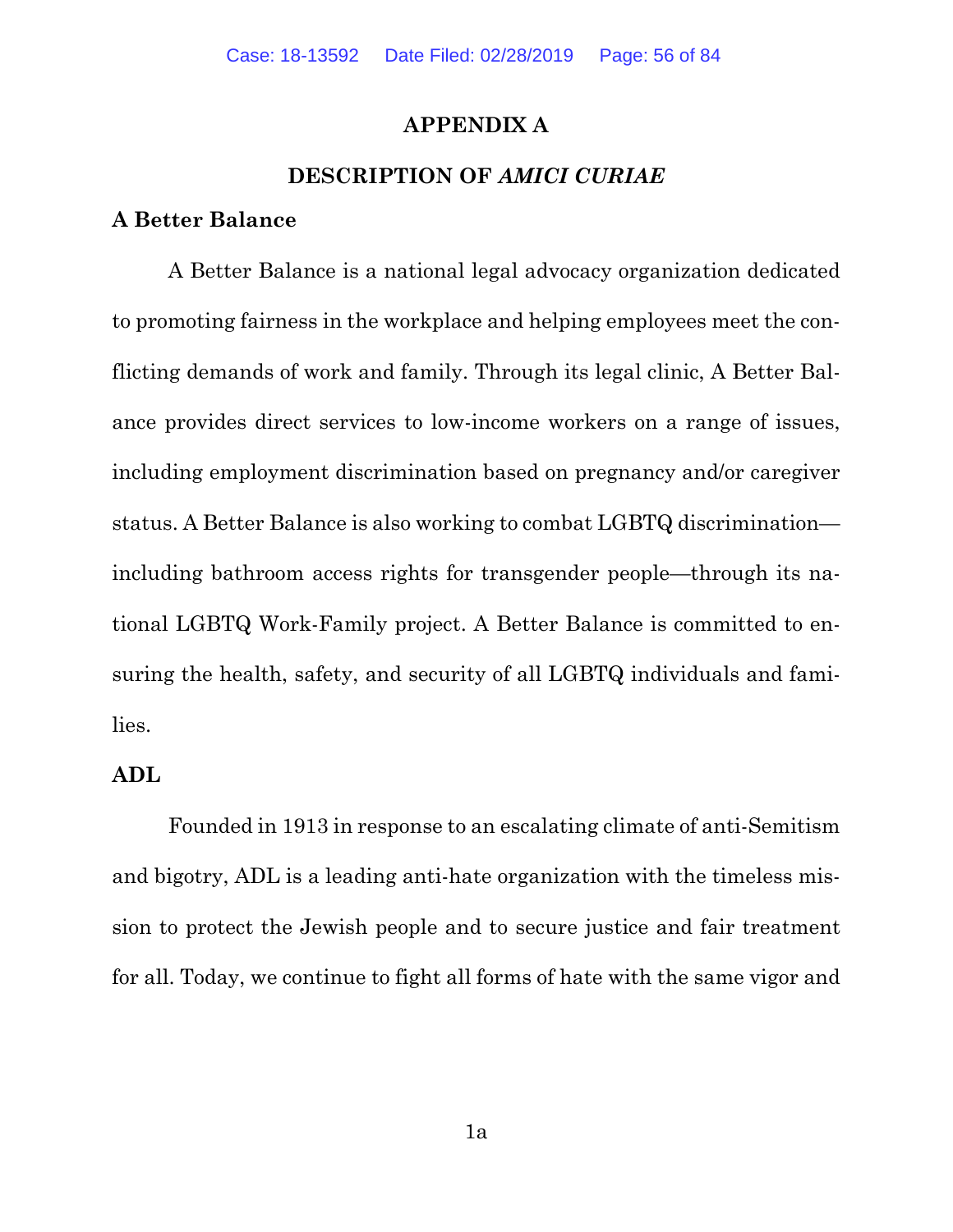passion. A global leader in exposing extremism, delivering anti-bias education, and fighting hate online, ADL's ultimate goal is a world in which no group or individual suffers from bias, discrimination, or hate.

# **Advocates for Youth**

Advocates for Youth works alongside thousands of young people here in the U.S. and around the globe as they fight for sexual health, rights, and justice. Advocates for Youth partners with youth leaders, adult allies, and youth-serving organizations to advocate for policies and champion programs that recognize young people's rights to honest sexual health information; accessible, confidential, and affordable sexual health services; and the resources and opportunities necessary to create safe and supportive environments for all youth. Advocates prioritizes issues that impact the young people we serve and work alongside, who are majority LGBTQ-identified and youth of color.

#### **American Association of University Women (AAUW)**

In 1881, the American Association of University Women (AAUW) was founded by like-minded women who had defied society's conventions by earning college degrees. Since then, it has worked to increase women's access to higher education and equal employment opportunities. Today, AAUW has more than 170,000 members and supporters, 1,000 branches,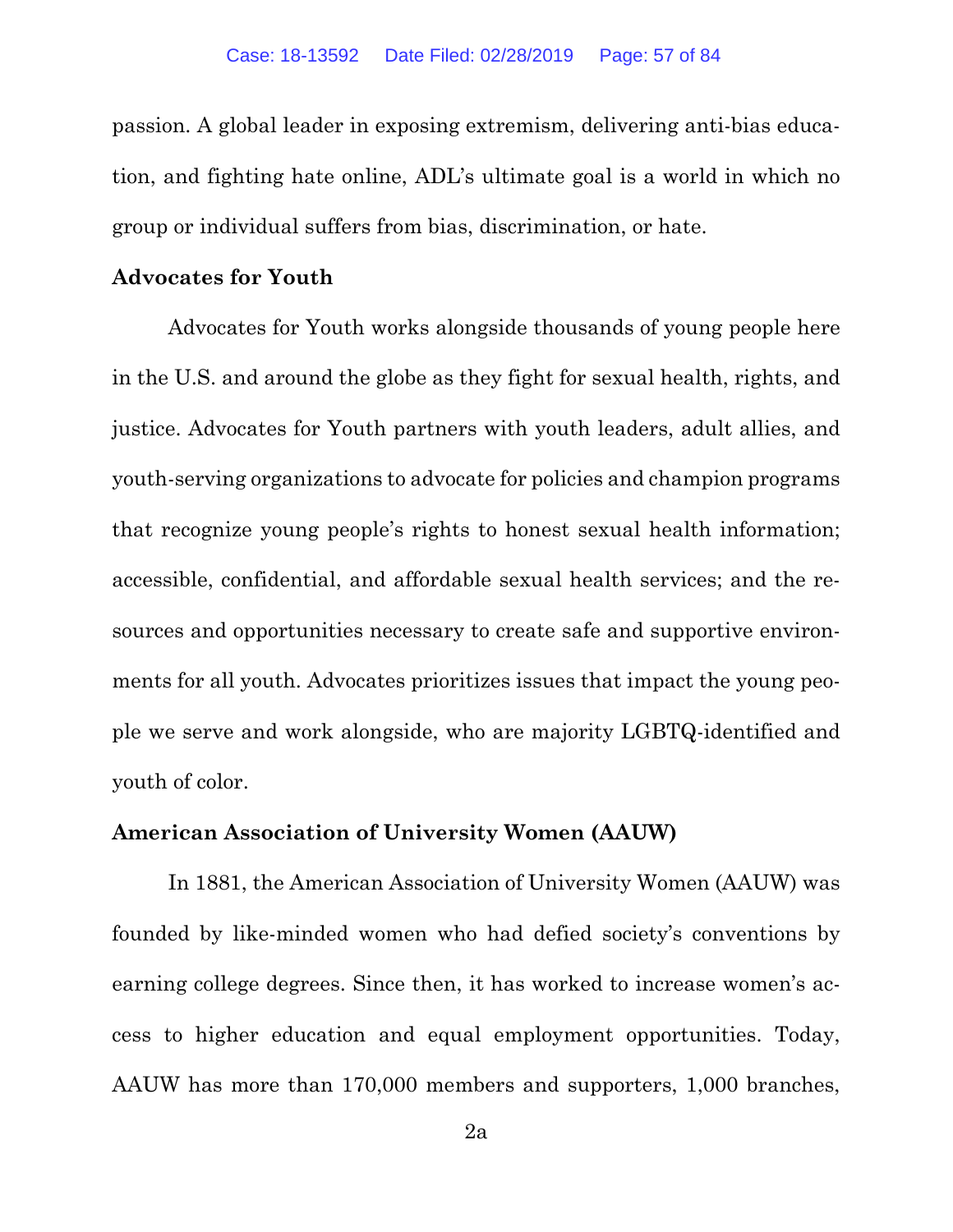and 800 college and university partners nationwide. AAUW plays a major role in mobilizing advocates nationwide on AAUW's priority issues to advance gender equity. In adherence with its member-adopted Public Policy Priorities, AAUW supports equitable educational climates free of harassment, bullying, and sexual assault, and vigorous enforcement of Title IX and all other civil rights laws pertaining to education. AAUW also supports civil rights for LGBTQ Americans.

## **Atlanta Women for Equality**

Atlanta Women for Equality (AWE) is a 501(c)(3) nonprofit legal aid organization dedicated to shaping our schools according to true standards of equality and to empowering women and girls to assert their rights to equal treatment. We accomplish this mission by providing free legal advocacy for individuals facing gender discrimination at school and by protecting and expanding educational opportunities through policy advocacy. AWE strongly opposes the tragically widespread discrimination in schools against transgender individuals. Such discrimination is clearly prohibited under, *inter alia*, Title IX and the Equal Protection Clause of the U.S. Constitution, causes severe and often indelible harm to the lives of transgender individuals and to surrounding communities, and profoundly undermines our nation's commitment to providing equal educational opportunities for all.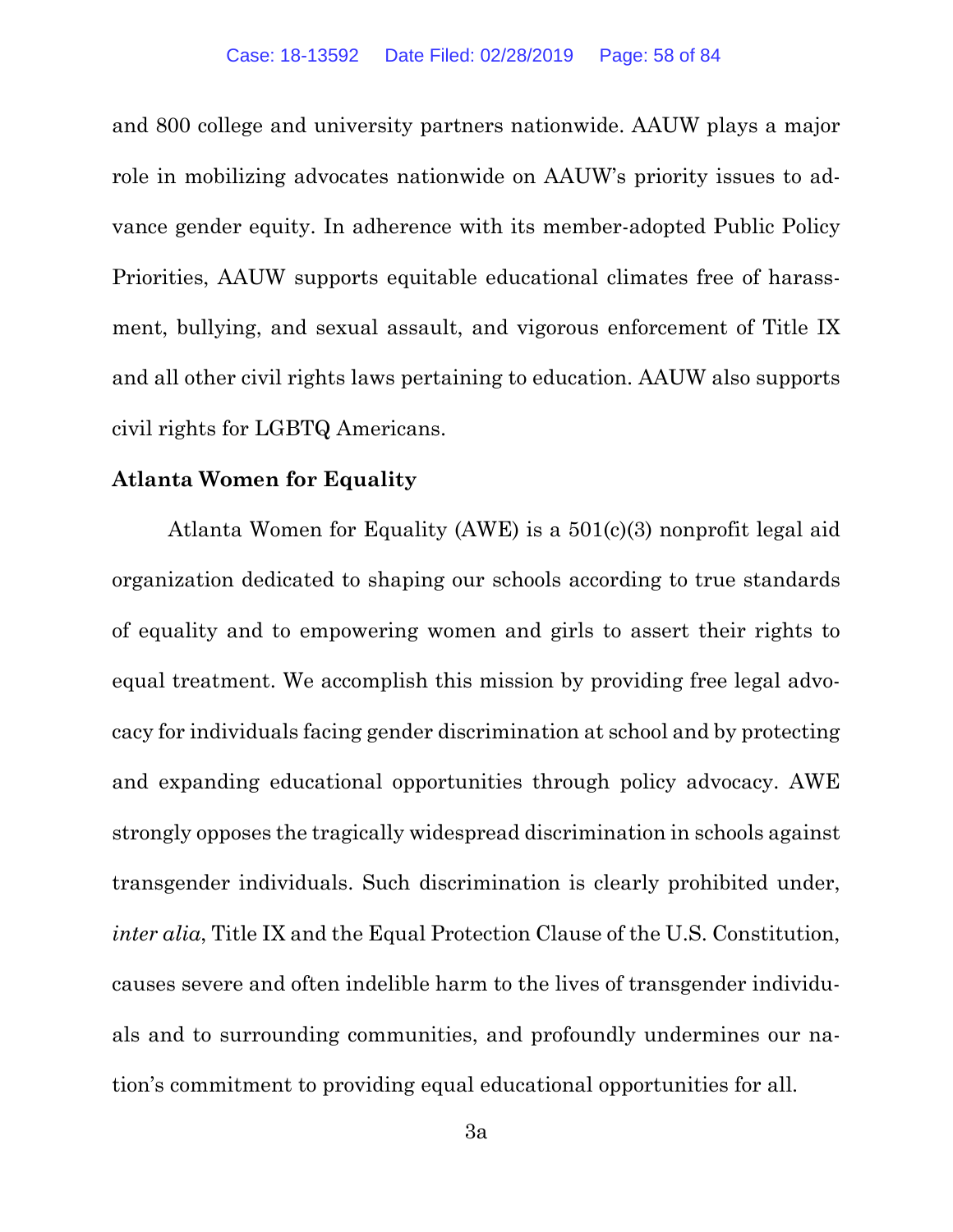#### **Beth Chayim Chadashim (BCC)**

Beth Chayim Chadashim, or BCC, is a Reform Jewish synagogue in Los Angeles. BCC was the world's first LGBTQ synagogue and has been and seeks to expand its commitment to full inclusion for transgender and gender non-conforming people and their families, including our members. BCC embraces the gender identity of each individual in our communities.

#### **California Women Lawyers**

California Women Lawyers (CWL) is a non-profit organization that was chartered in 1974. CWL is the only statewide bar association for women in California and maintains a primary focus on advancing women in the legal profession. Since its founding, CWL has worked to improve the administration of justice, to better the position of women in society, and to eliminate all inequities based on gender. CWL participates as *amicus curiae* in a wide range of cases to secure the equal treatment of women and other classes of persons under the law.

# **California Women's Law Center**

The California Women's Law Center (CWLC) is a statewide, nonprofit law and policy center dedicated to breaking down barriers and advancing the potential of women and girls through transformative litigation,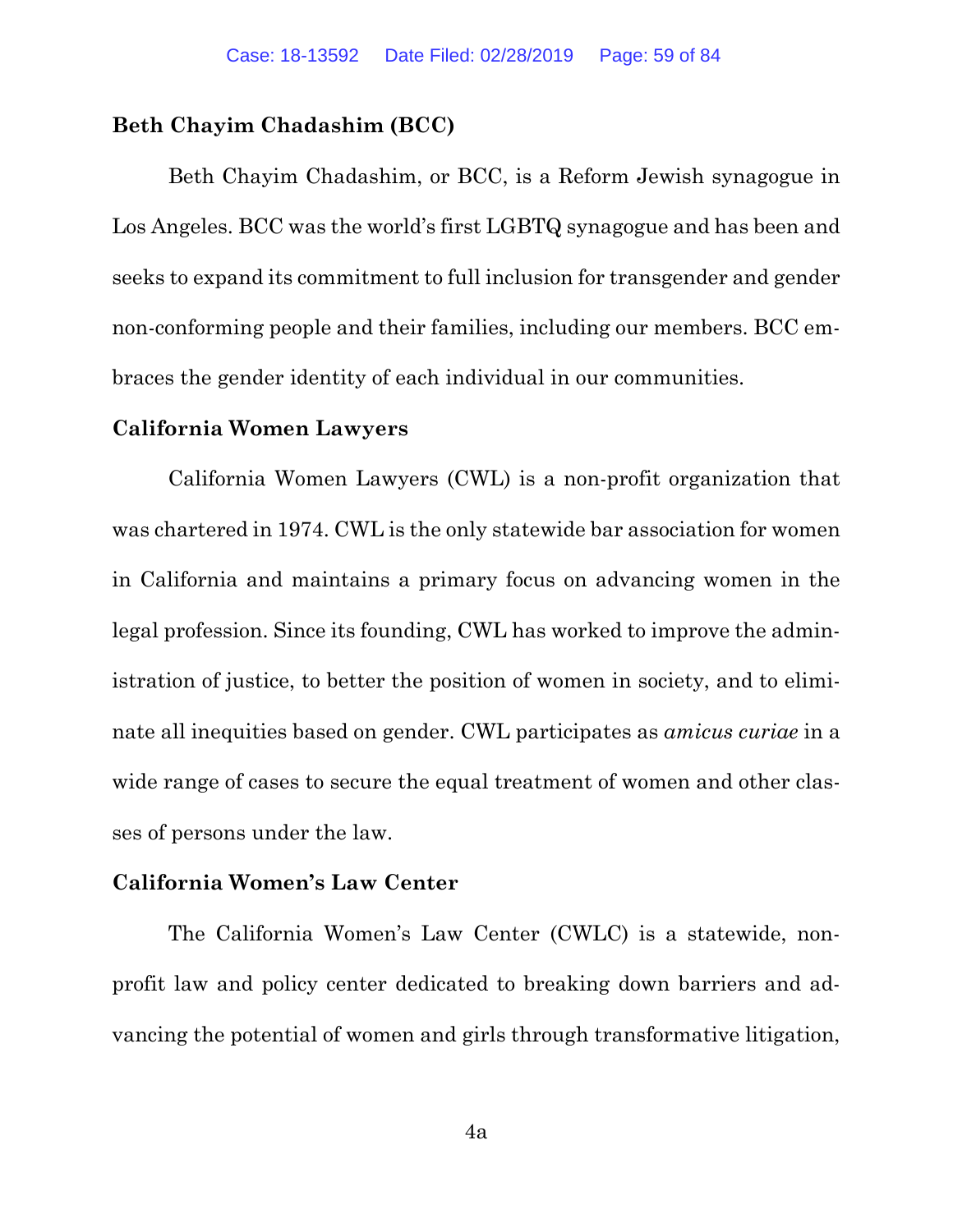policy advocacy, and education. CWLC's issue priorities include gender discrimination, economic justice, violence against women, and women's health. CWLC places particular emphasis on eliminating all forms of gender discrimination on school campuses, including discrimination based on sexual orientation and sexual identity. CWLC remains committed to supporting equal rights for transgender folks and to eradicating invidious discrimination in all forms.

## **Center for Constitutional Rights**

The Center for Constitutional Rights ("CCR") is a national, not-forprofit legal, educational, and advocacy organization dedicated to protecting and advancing rights guaranteed by the United States Constitution and international law. Founded in 1966 to represent civil rights activists in the South, CCR has litigated numerous landmark civil and human rights cases on behalf of individuals impacted by arbitrary and discriminatory state policies, including policies that disproportionately impact LGBTQI communities of color.

# **Center for Reproductive Rights**

The Center for Reproductive Rights is a global advocacy organization that uses the law to advance reproductive freedom as a fundamental right that all governments are legally obligated to respect, protect, and fulfill. In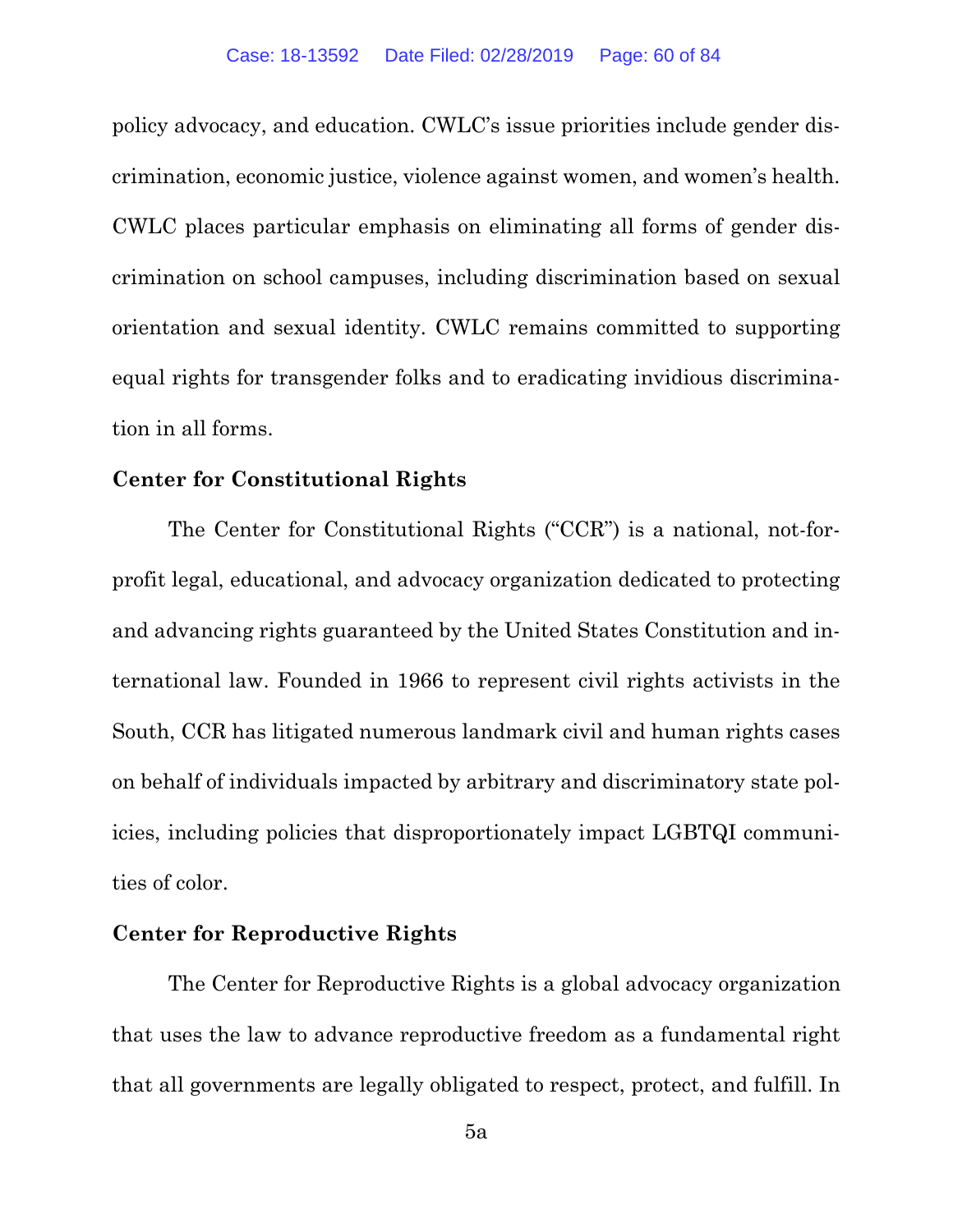the U.S., the Center's work focuses on ensuring that all people have access to a full range of high-quality reproductive health care. Since its founding in 1992, the Center has been actively involved in nearly all major litigation in the U.S. concerning reproductive rights, in both state and federal courts, including serving as lead counsel for the plaintiffs in *Whole Woman's Health v. Hellerstedt*, 136 S. Ct. 2292 (2016), in which the U.S. Supreme Court reaffirmed the constitutional right to access legal abortion. As a rights-based organization, the Center has a vital interest in protecting individuals endeavoring to exercise their fundamental rights free from restrictions based on gender stereotypes. Using its expertise in U.S. constitutional law, the Center seeks to highlight that discrimination against transgender people is rooted in the same gender stereotypes and false pretenses that have historically been used to justify discrimination against women.

#### **Champion Women**

Champion Women is a non-profit providing legal advocacy for girls and women in sports. Focus areas include equal play, such as traditional Title IX compliance in athletic departments, sexual harassment, abuse and assault, as well as employment, pregnancy, and LGBT discrimination.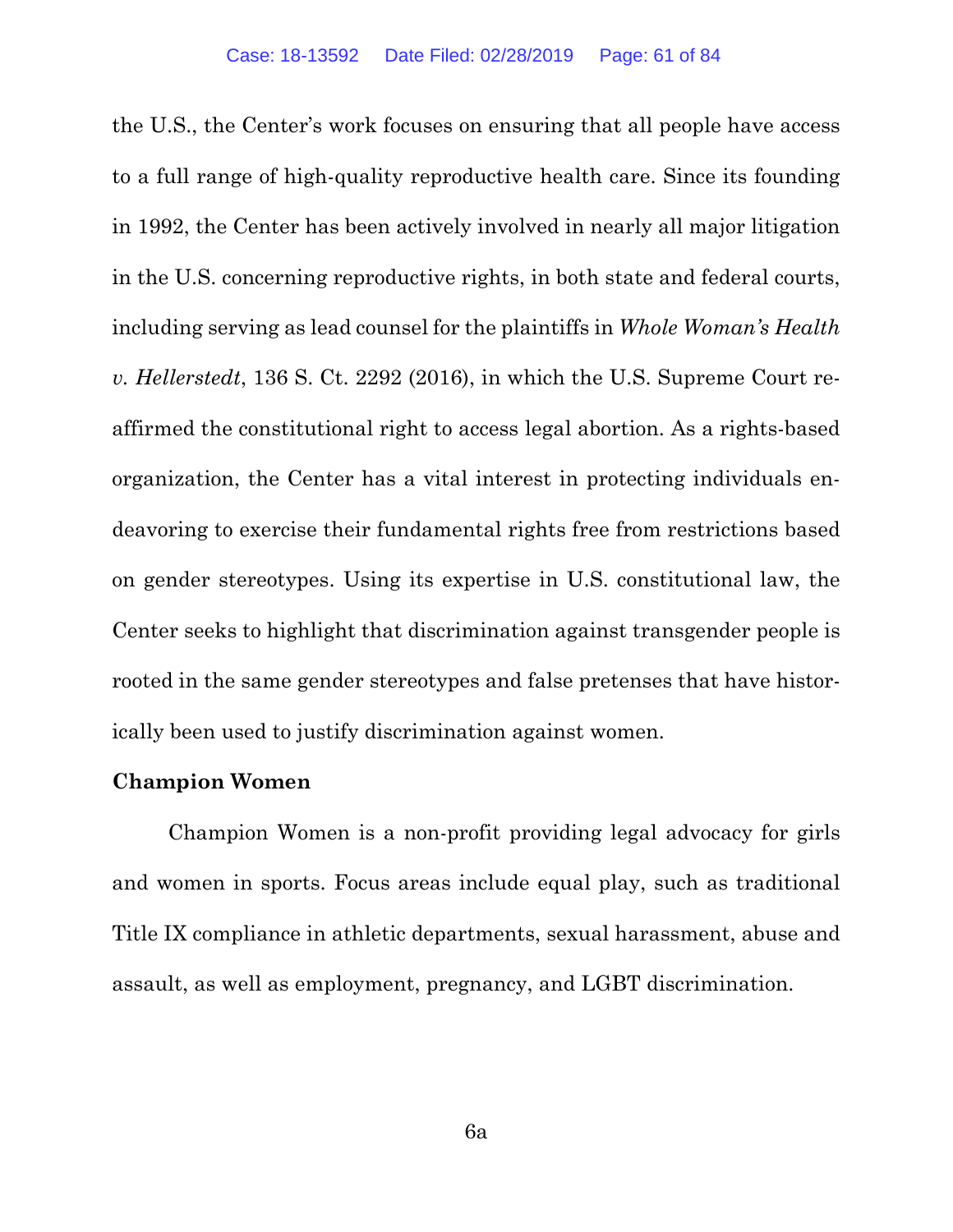#### **Coalition of Black Trade Unionists**

The CBTU represents the interests of people of color and the underprivileged within the workforce and our overall society. We believe all should have the right to dignity and respect.

#### **Disability Rights Education and Defense Fund (DREDF)**

The Disability Rights Education and Defense Fund, Inc. (DREDF), based in Berkeley, California, is the nation's premier law and policy center dedicated to protecting and advancing the civil rights of people with disabilities. Founded in 1979, DREDF pursues its mission through education, advocacy, and law reform efforts, and is nationally recognized for its expertise in the interpretation of federal disability civil rights laws. We broadly support interpretations of civil rights laws that ensure equal educational opportunity for all students, regardless of race, ethnicity, disability, immigration status, or sexual orientation and gender identity.

#### **Equal Rights Advocates**

Equal Rights Advocates (ERA) is a national non-profit legal organization dedicated to protecting and expanding economic and educational access and opportunities for women and girls. In service of its mission, ERA litigates class actions and other high-impact cases on issues of gender discrim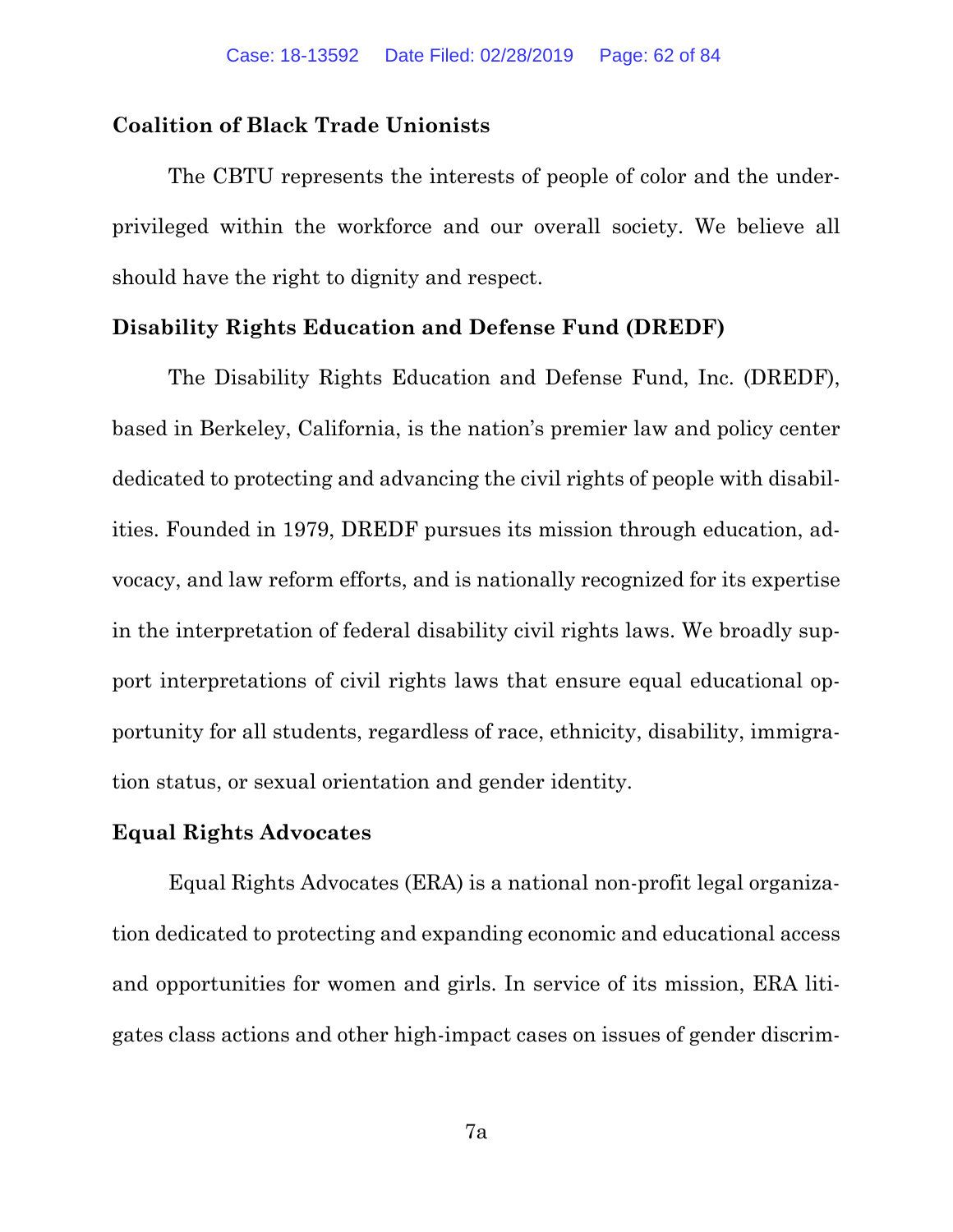ination in employment and education. Through its legal advocacy, ERA represents members of the LGBTQI community, including individuals who identify as transgender and gender non-conforming. ERA believes that defending the rights and dignity of the transgender community is essential to advancing gender equity for all persons. In service of its mission, ERA litigates class actions and other high-impact cases on issues of gender discrimination in employment and education. ERA has a long history of pursuing equality and justice for women and girls under Title IX through advocacy, legislative efforts, and litigation. ERA has served as counsel in numerous class and individual cases involving the interpretation of Title IX in the athletics and sexual harassment contexts. ERA also provides advice and counseling to hundreds of individuals each year through a telephone advice and counseling hotline, and has participated as *amicus curiae* in scores of state and federal cases involving the interpretation and application of procedural and substantive laws affecting the ability of students to obtain and enforce their equal rights under the law.

# **Equality California**

Equality California is an LGBTQ civil rights organization, representing 800,000 members.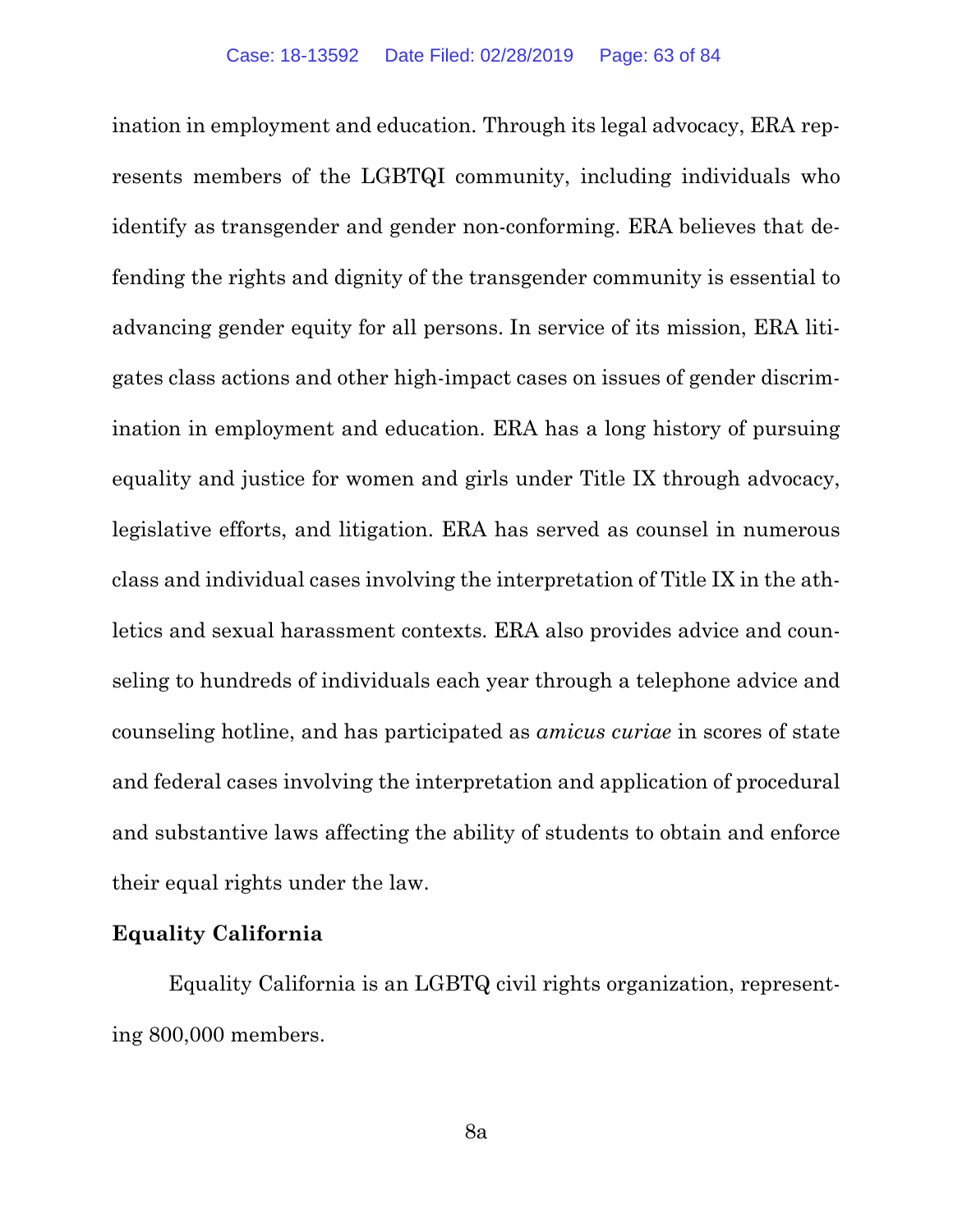#### **Family Values @ Work**

FV@W is a network of 26 statewide coalitions anchored by 28 in-state lead organizations working at the intersection of economic, racial, and gender justice. We are guided and supported by a staff of 11, headquartered in Washington, D.C. and working in locations across the country. We are governed by a Board of Directors predominately consisting of state and local leaders from within our network.

We are women and queer/trans people, low-income people, people of color, those living at the intersection of those identities, and those that ally with us. We are most impacted by the lack of workplace leave policies, and together we will win change.

# **FORGE, Inc.**

FORGE is a national transgender anti-violence organization, federally funded to provide services to transgender and non-binary survivors of violence and crime. We believe trans people are far safer from attack when they are permitted to choose the restroom they feel best aligns with their gender expression.

# **Gender Justice**

Gender Justice is a nonprofit legal and policy advocacy organization based in the Midwest that is committed to the eradication of gender barriers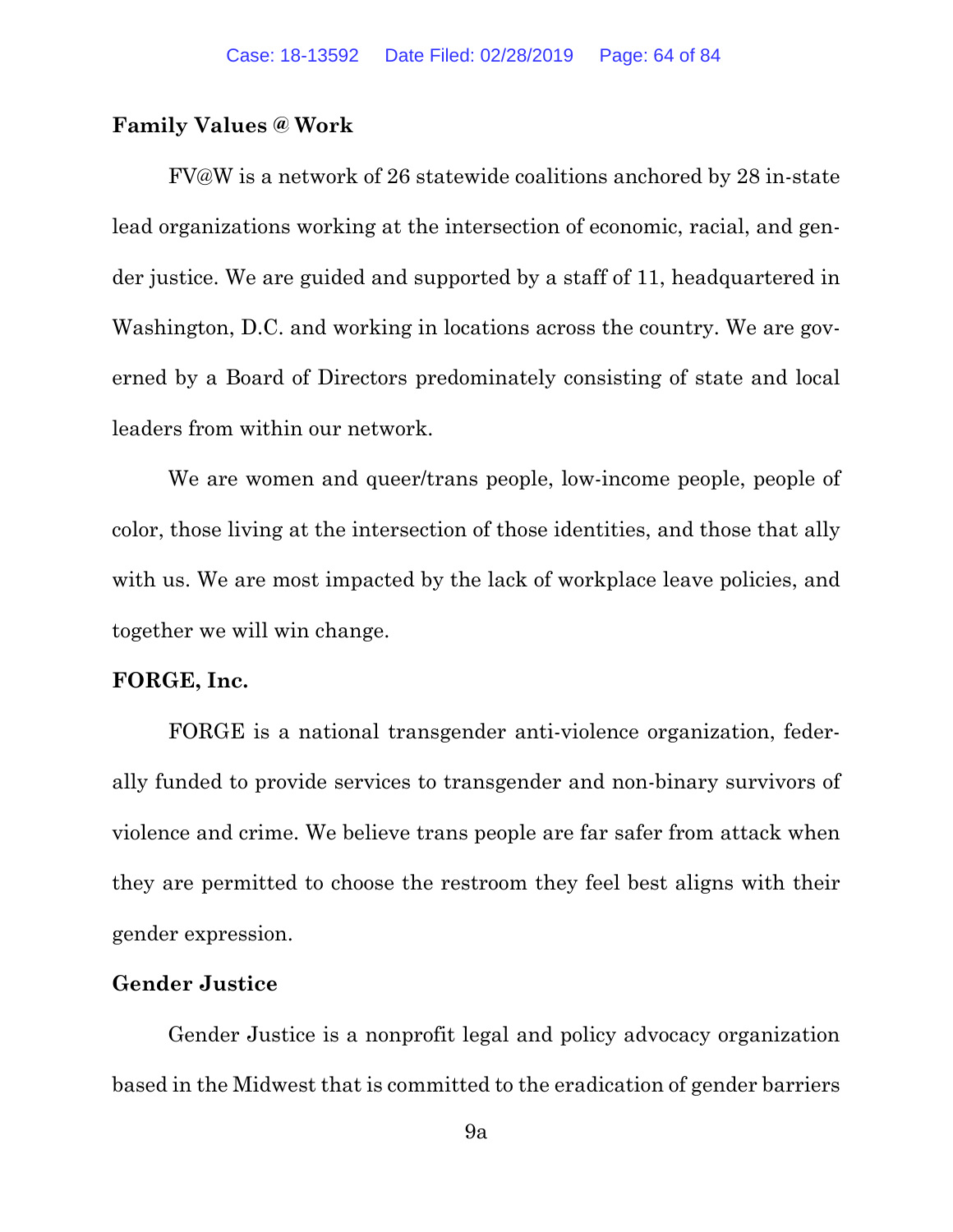through impact litigation, policy advocacy, and education. As part of its litigation program, Gender Justice represents individuals and provides legal advocacy as *amicus curiae* in cases involving issues of gender discrimination. Gender Justice has an interest in ensuring that transgender individuals have access to the restrooms and other gendered facilities that match their gender identity.

## **Girls for Gender Equity**

Girls for Gender Equity (GGE) is a youth development and policy advocacy organization committed to the well-being of transgender and cisgender girls and gender non-conforming youth of color. Through education, organizing, policy advocacy, and physical fitness, GGE encourages communities to remove barriers and create opportunities for girls and women to live self-determined lives. People of trans, and especially transgender children of color, face considerable discrimination in their schools, workplaces, and communities. Being denied access to restrooms and changing areas is a profound source of humiliation and ostracism for trans youth, and can have detrimental effects on their education, which in turn pushes them out of school. GGE supports this *amicus* and the urgent need for schools to make every effort to create safe, affirming, and inclusive academic environments.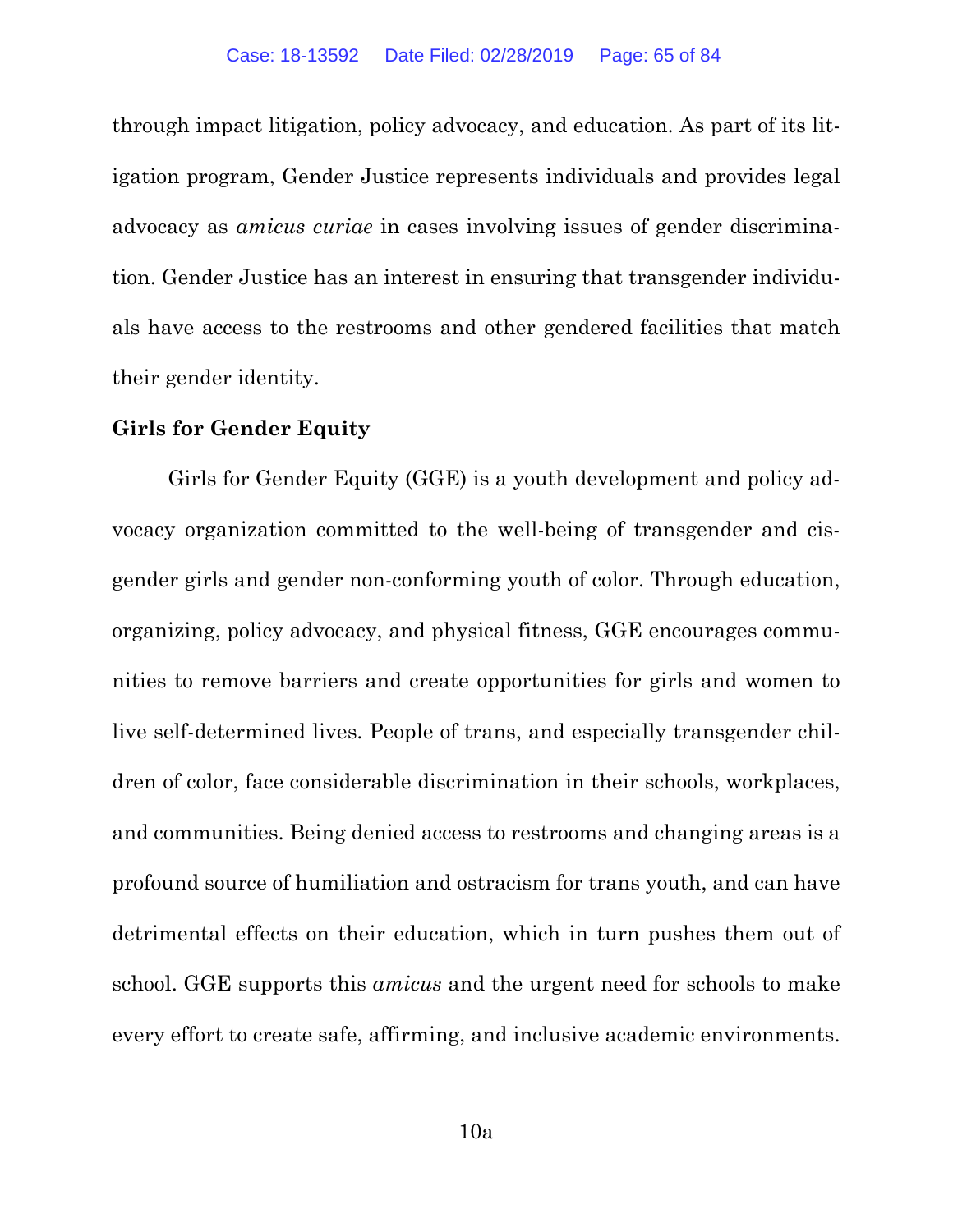#### **Girls Inc.**

Girls Inc. is the national organization dedicated to inspiring all girls to be strong, smart, and bold, through direct service and advocacy. Our 81 local affiliates in the U.S. and Canada serve girls ages 5-18, primarily through afterschool and summer programs. We reach over 156,000 girls annually and provide them with strong mentoring relationships, a safe, progirl environment, and research-based programming. We also advocate, with our girls, for policies and practices that break down barriers so that all girls and young women can have the chance to grow up healthy, educated, and independent. Central to the mission of Girls Inc. is our belief that girls have the right to be themselves and resist gender stereotypes. Both Title IX and the Equal Protection Clause protect students' civil right to an education free from gender identity discrimination, including the right to use restrooms at school that match their gender identity.

# **In Our Own Voice: National Black Women's Reproductive Justice Agenda**

In Our Own Voice: National Black Women's Reproductive Justice Agenda is a national-state partnership with eight Black women's Reproductive Justice organizations: The Afiya Center, Black Women for Wellness, Black Women's Health Imperative, New Voices for Reproductive Justice,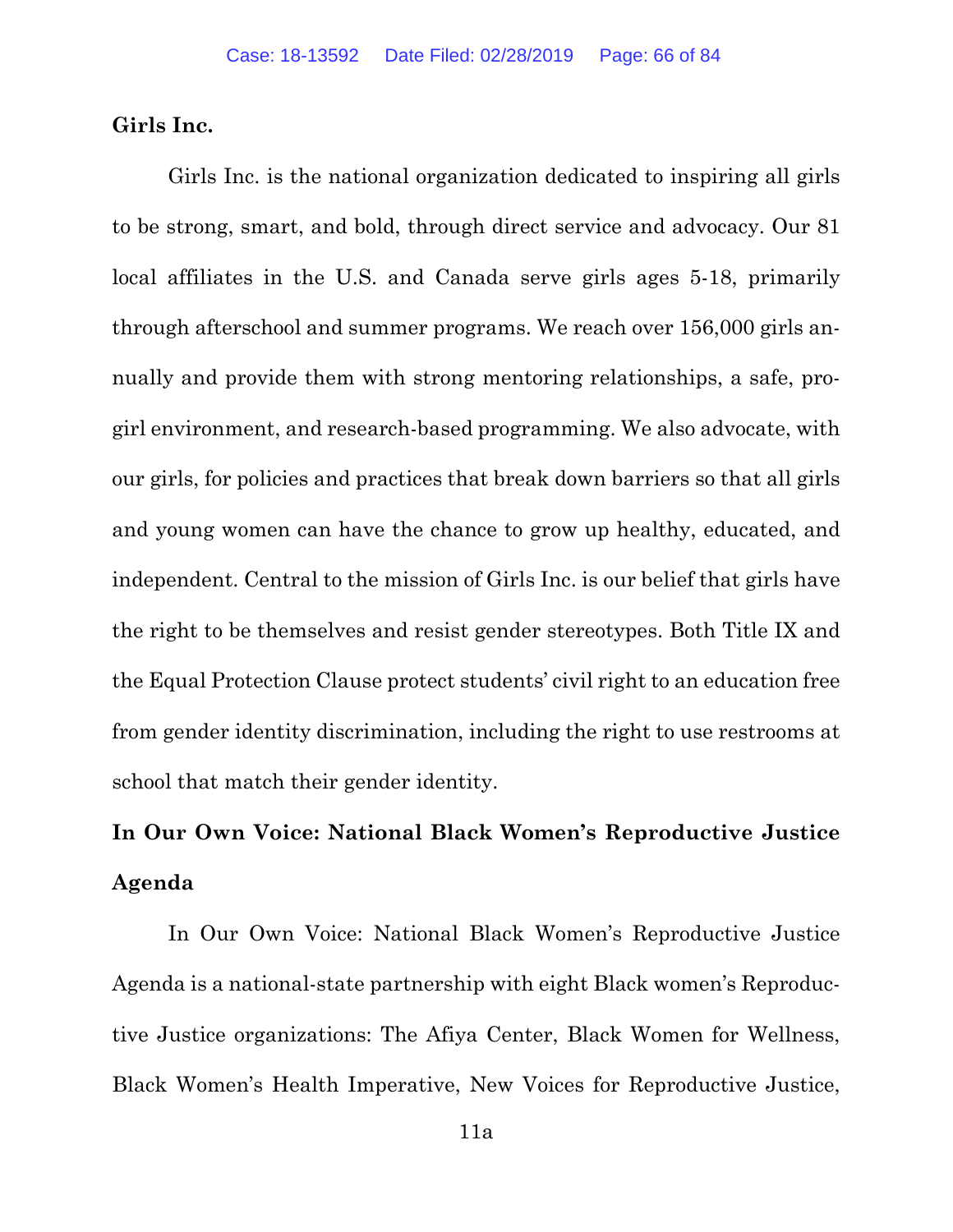SisterLove, Inc., SisterReach, SPARK Reproductive Justice NOW, and Women with a Vision. In Our Own Voice is a national Reproductive Justice organization focused on lifting up the voices of Black women leaders on national, regional, and state policies that impact the lives of Black women and girls.

Reproductive Justice is a framework rooted in the human right to control our bodies, our sexuality, our gender, and our reproduction. Reproductive Justice will be achieved when all people, of all immigration statuses, have the economic, social, and political power and resources to define and make decisions about our bodies, health, sexuality, families, and communities in all areas of our lives with dignity and self-determination. Access to safe educational facilities that are consistent with students' gender identities and that align with Title IX protections is essential to ensuring this right.

#### **LatinoJustice PRLDEF**

LatinoJustice PRLDEF, formerly known as the Puerto Rican Legal Defense & Education Fund, is a national non-profit civil rights legal defense fund that, since 1972, has advocated for and defended the constitutional rights of all Latinos as part of our continuing mission to protect and advance the civil rights of the greater pan-Latinx community in the United States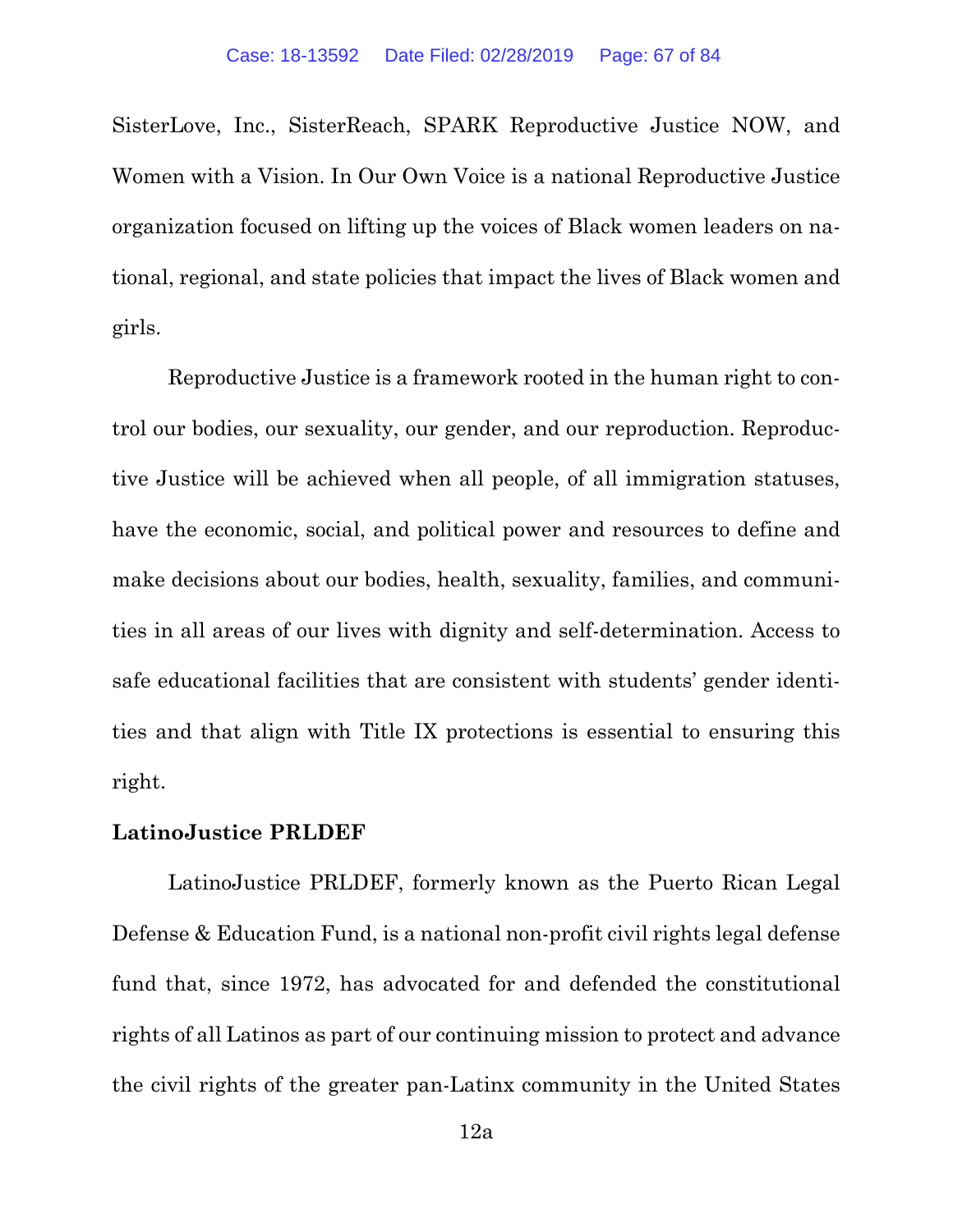and Puerto Rico. LatinoJustice has engaged in and supported law reform litigation across the country combatting discriminatory policies and practices in various areas, including criminal justice, education, employment, fair housing, immigrants' rights, language rights, LGBTQ rights, redistricting, and voting rights.

LatinoJustice PRLDEF is a not-for-profit corporation with no parent corporation. No publicly held corporation owns 10 or more percent of its stock.

#### **Lawyers Club of San Diego**

Lawyers Club of San Diego is a 1,300+ member legal association established in 1972 with the mission "to advance the status of women in the law and society." In addition to presenting educational programs and engaging in advocacy, Lawyers Club participates in litigation as *amicus curiae* where the issues concern the advancement of status of women in the law and society. Lawyers Club joins this *amicus* brief because children must have equal access to school facilities without discrimination based on gender or gender identity, and sexist "women protective" policies that have been disingenuously used to hurt the rights of oppressed groups directly impacts the ability of women to advance their status in law in society.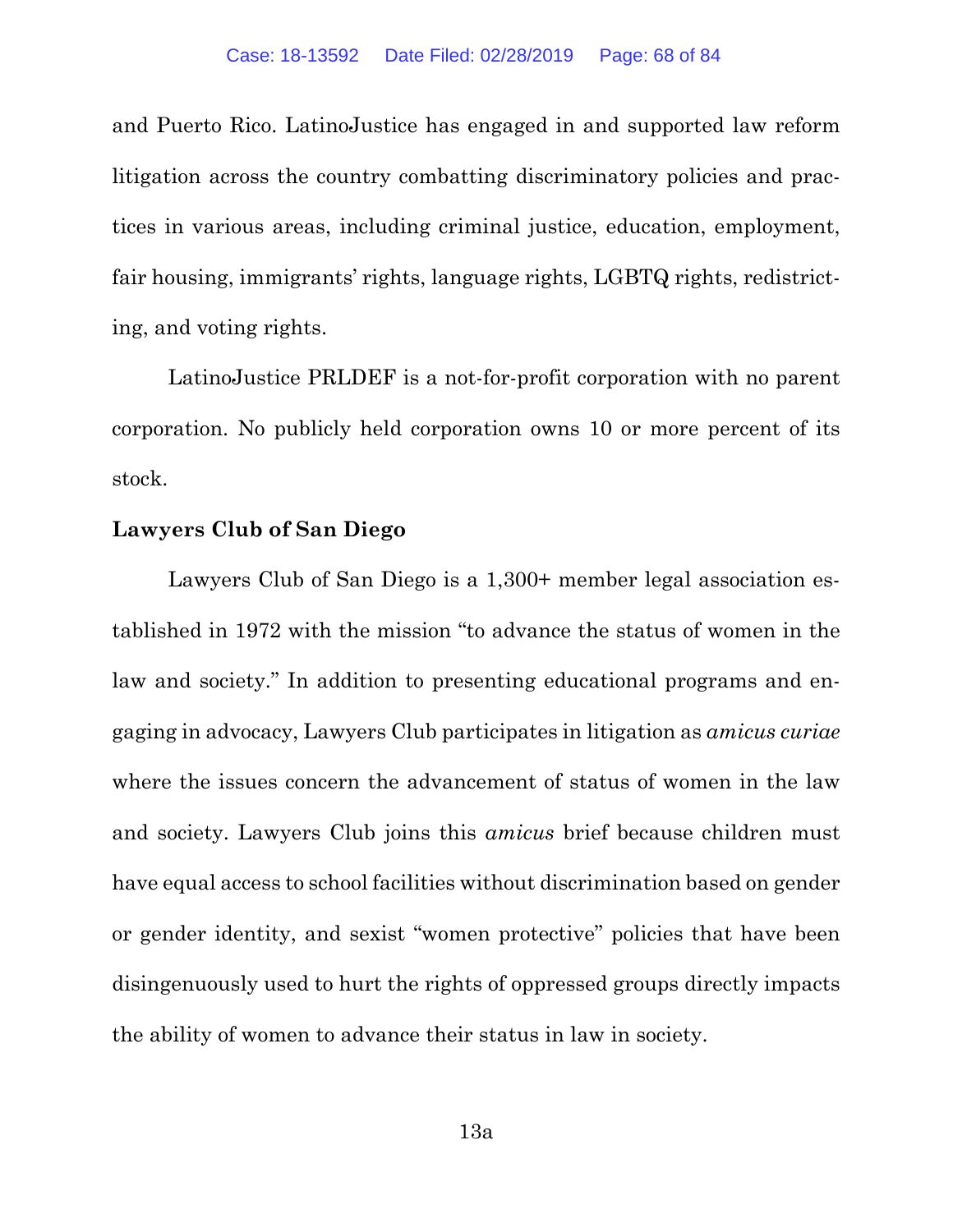## **Legal Aid At Work**

Legal Aid at Work (LAAW) is a non-profit public interest law firm whose mission is to protect, preserve, and advance the employment and education rights of individuals from traditionally under-represented communities. LAAW has represented plaintiffs in cases of special import to communities of color, women, recent immigrants, individuals with disabilities, the LGBT community, and the working poor. LAAW has litigated a number of cases under Title IX of the Education Amendments of 1972, as well as Title VII of the Civil Rights Act of 1964. LAAW's interest in preserving the protections afforded to employees and students by this country's antidiscrimination laws is longstanding.

#### **Legal Momentum, the Women's Legal Defense and Education Fund**

Legal Momentum, the Women's Legal Defense and Education Fund, is a leading national non-profit civil rights organization that for nearly 50 years has used the power of the law to define and defend the rights of girls and women. Legal Momentum has consistently supported the rights of the LGBT community to be free from discrimination on the basis of sexual orientation and gender identity. Legal Momentum has developed numerous resources and appeared before courts in many cases concerning the right to be free from sex discrimination and gender stereotypes, including appearing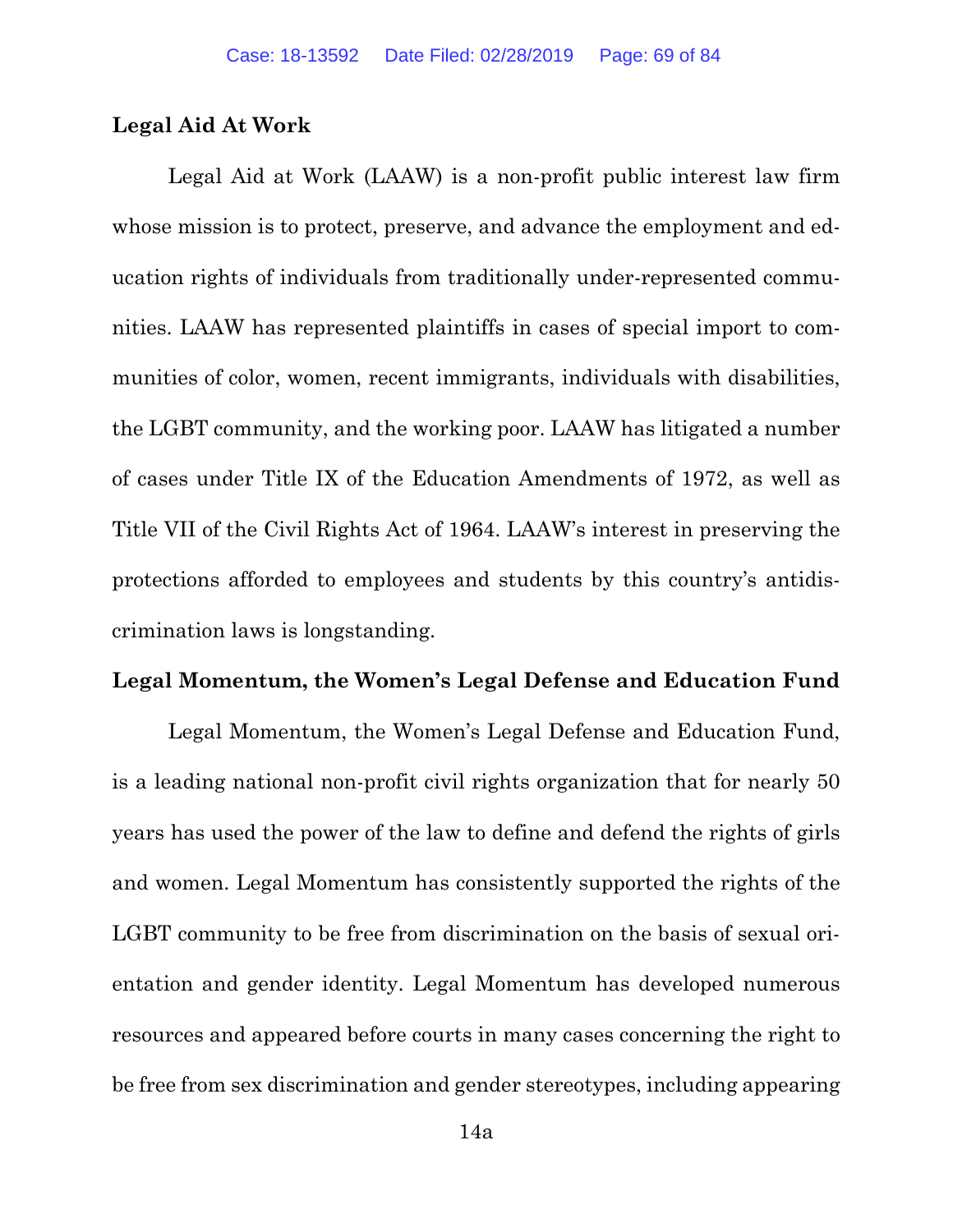as counsel in *Nguyen v. INS*, 533 U.S. 53 (2001), and *Miller v. Albright*, 523 U.S. 420 (1998), and as *amicus curiae* in *United States v. Virginia*, 518 U.S. 515 (1996), *Price Waterhouse v. Hopkins*, 490 U.S. 228 (1989), and *Mississippi University for Women v. Hogan*, 458 U.S. 718 (1982).

#### **Legal Voice**

Legal Voice is a non-profit public interest organization based in Seattle that is dedicated to protecting the rights of women through litigation, legislative advocacy, and education about legal rights. Legal Voice's work includes decades of advocacy to advance the rights of lesbian, gay, bisexual, and transgender (LGBT) people and to ensure that all people are free from discrimination based on their sex, sexual orientation, and gender identity or expression. Legal Voice has participated as counsel and as *amicus curiae* in cases throughout the Northwest and the country. Legal Voice has a strong interest in this case because it raises important issues concerning the rights of transgender people to use facilities that are consistent with their gender identity.

# **National Asian Pacific American Women's Forum**

The National Asian Pacific American Women's Forum (NAPAWF) is the only national, multi-issue Asian American and Pacific Islander (AAPI)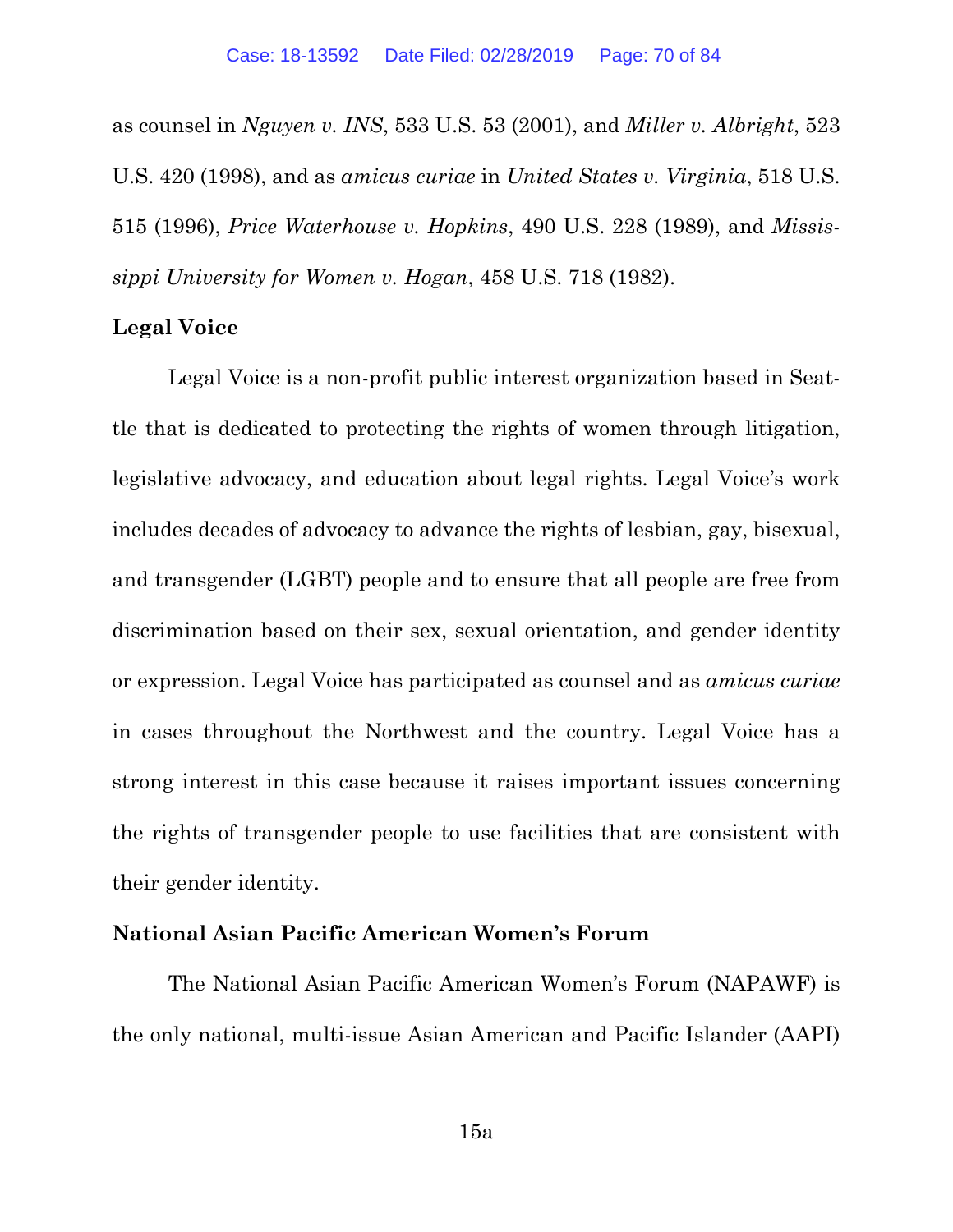women's organization in the country. NAPAWF's mission is to build the collective power of all AAPI women and girls to gain full agency over our lives, our families, and our communities. NAPAWF's work is centered in a reproductive justice framework that acknowledges the diversity within our community and ensures that different aspects of our identity—such as ethnicity, immigration status, education, sexual orientation, gender identity, and access to health—are considered in tandem when addressing our social, economic, and health needs.

#### **National Association of Social Workers (NASW)**

The National Association of Social Workers (NASW), founded in 1955, is the largest association of professional social workers in the United States with over 120,000 members in 55 chapters. NASW recognizes the considerable diversity in gender expression and identity among our population groups. The NASW National Committee on LGBT Issues develops, reviews, and monitors programs of the Association that significantly affect LGBT individuals. The NASW Code of Ethics for professional social workers requires that all people—including those who are transgender—should be afforded the same respect and rights regardless of gender identification. NASW supports safe and secure educational environments at all levels of education, in which children, youth, and adults may obtain an education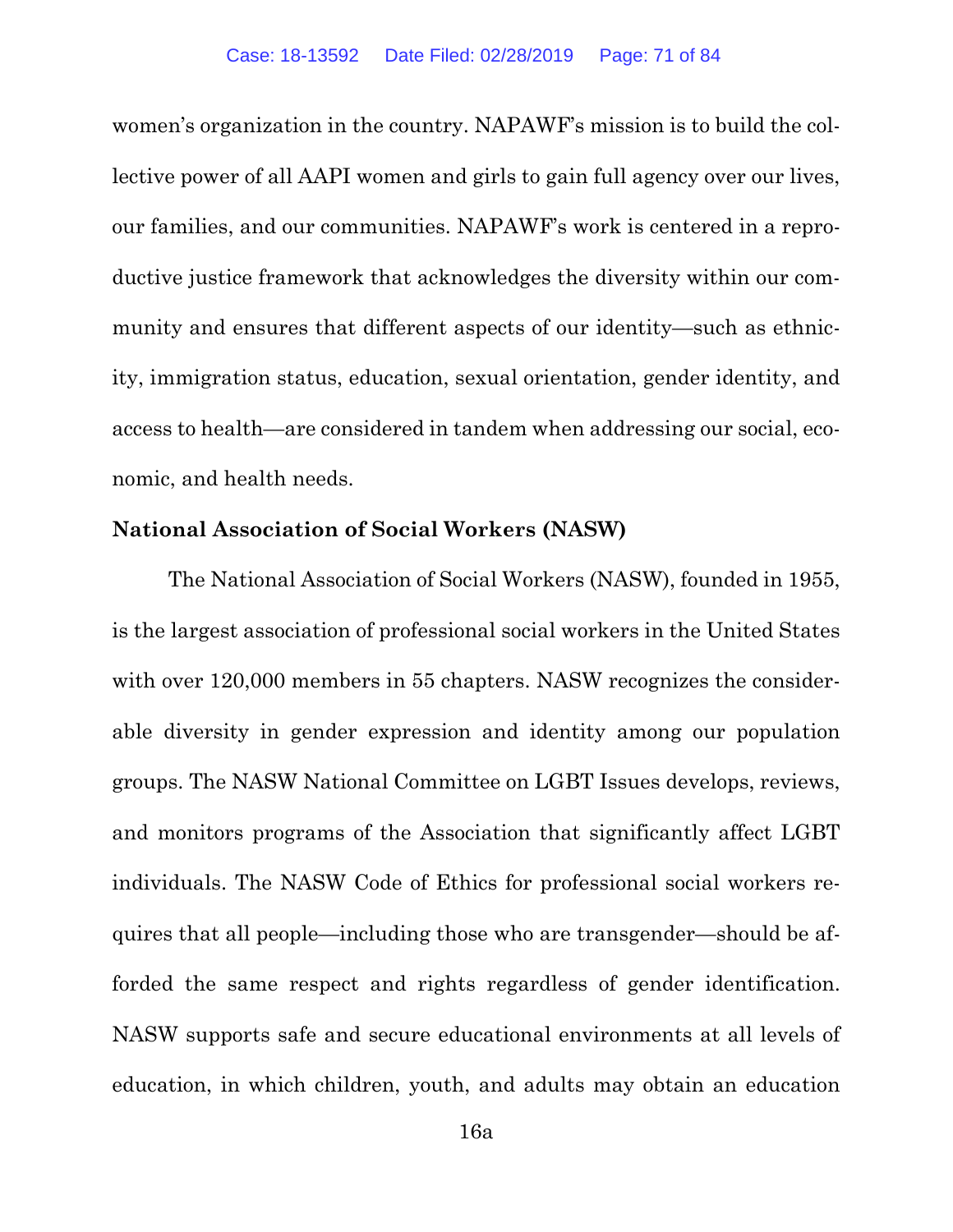free from discrimination, harassment, violence, and abuse. NASW asserts that discrimination and prejudice directed against any individual on the basis of gender identity or gender expression, can be damaging to the social, emotional, psychological, physical, and economic well-being of the affected individual, as well as to society as a whole.\*

# **National Association of Women Lawyers**

The mission of the National Association of Women Lawyers (NAWL) is to provide leadership, a collective voice, and essential resources to advance women in the legal profession and advocate for the equality of women under the law. Since 1899, NAWL has been empowering women in the legal profession, cultivating a diverse membership dedicated to equality, mutual support, and collective success. As part of its mission, NAWL works to protect both adults and children from discrimination based on sexual orientation or gender identity.

# **National Center for Law and Economic Justice**

 $\overline{a}$ 

The National Center for Law and Economic Justice (NCLEJ), exists to protect the legal rights of low-income people, especially those who are

<sup>\*</sup> *NASW Policy Statements: Transgender and Gender—Antidiscrimination and Public Awareness and Advocacy*, in Social Work Speaks 305, 306 (10th ed. 2015).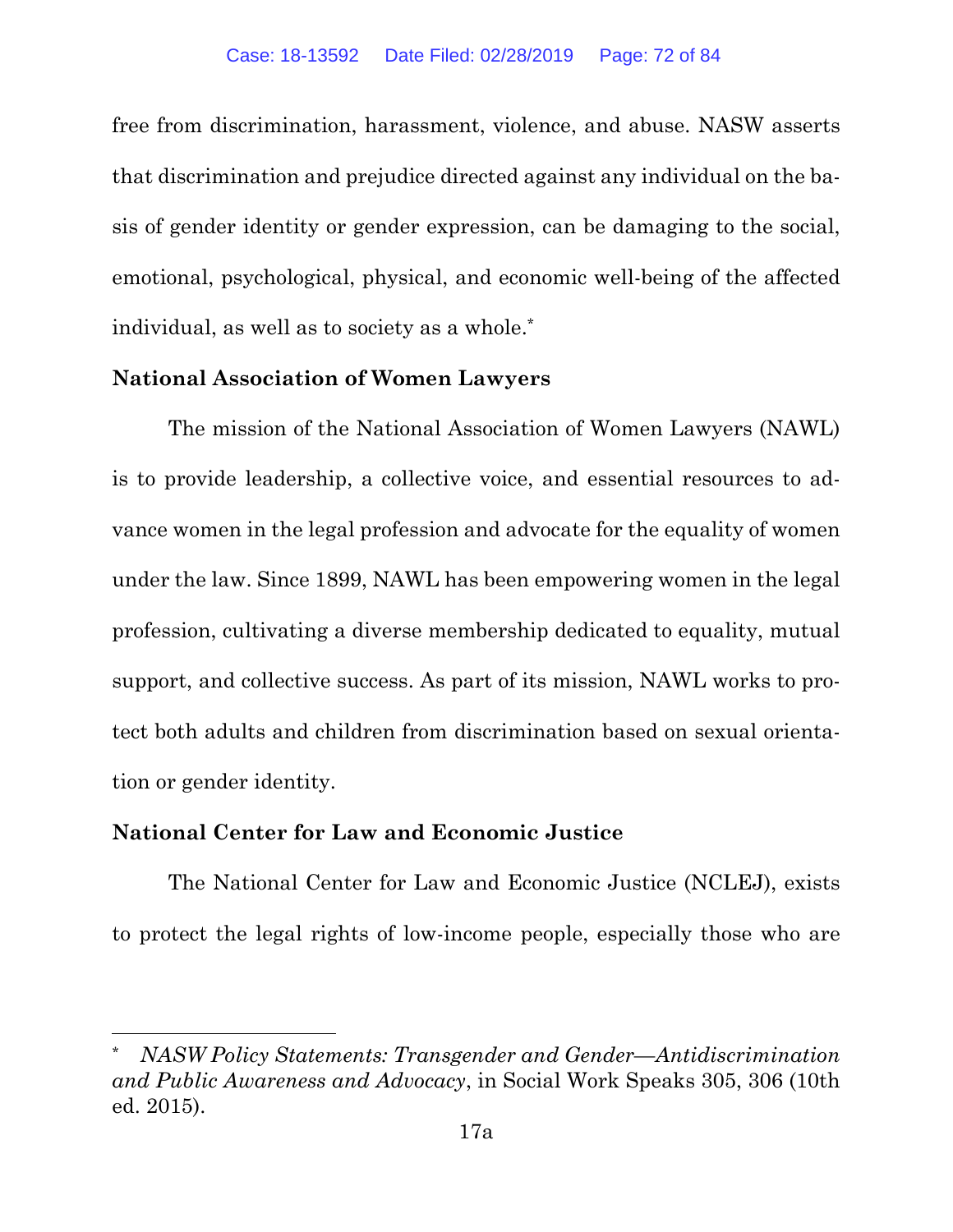members of marginalized communities. This includes trans people, who face higher than average poverty rates as a result of widespread discrimination. NCLEJ focuses on impact litigation that will establish important principles for the protection of such individuals and is committed to ensuring that all people have fair access to government resources. It has been involved, as counsel or *amicus curiae*, in many significant cases involving the rights of low-income individuals over the more than 50 years since it was founded in 1965.

## **National Center for Transgender Equality**

The National Center for Transgender Equality (NCTE) is a national social justice organization founded in 2003 and devoted to advancing justice, opportunity, and well-being for transgender people and their families through education, advocacy, and research. NCTE works with policymakers and communities around the country to develop fair and effective public policies, and has helped many state and local education agencies develop and implement effective equal opportunity policies to support their students.

## **National Council of Jewish Women**

The National Council of Jewish Women (NCJW) is a grassroots organization of 90,000 volunteers and advocates who turn progressive ideals into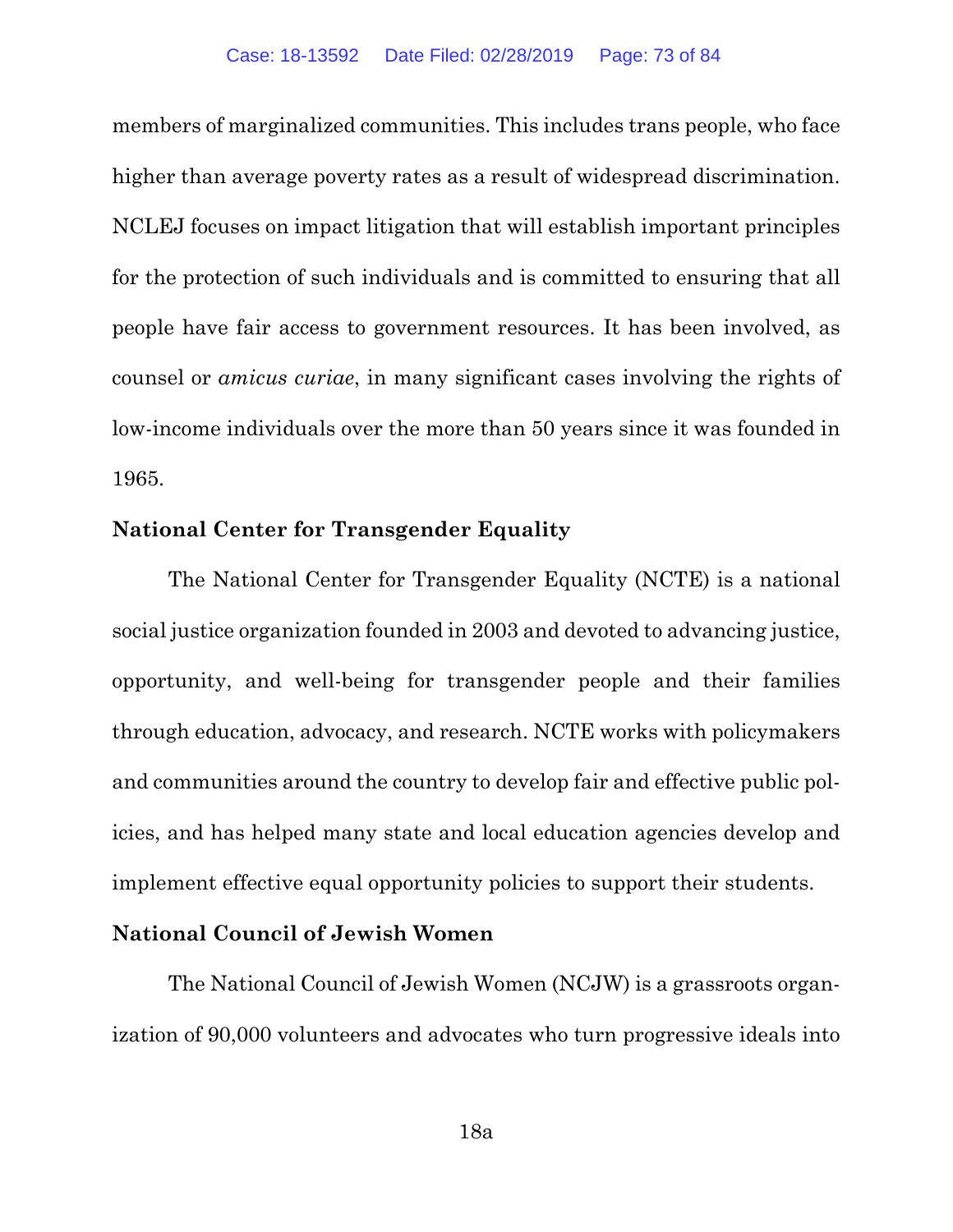action. Inspired by Jewish values, NCJW strives for social justice by improving the quality of life for women, children, and families and by safeguarding individual rights and freedoms. NCJW's Resolutions state that NCJW resolves to work for "[l]aws, policies, programs, and services that protect every child from abuse, neglect, exploitation, bullying, and violence" and "laws and policies that provide equal rights for all regardless of race, gender, national origin, ethnicity, religion, age, disability, marital status, sexual orientation, gender identity and expression, economic status, immigration status, parenthood status, or medical condition." Consistent with our Principles and Resolutions, NCJW joins this brief.

## **National Crittenton**

National Crittenton is honored to join in this *amicus* brief in the case, *Adams v. St. John's County School Board*.

## **National LGBTQ Task Force**

Since 1973, the National LGBTQ Task Force has worked to build power, take action, and create change to achieve freedom and justice for lesbian, gay, bisexual, transgender, and queer ("LGBTQ") people and our families. As a progressive social justice organization, the Task Force works toward a society that values and respects the diversity of human expression and identity and achieves equity for all.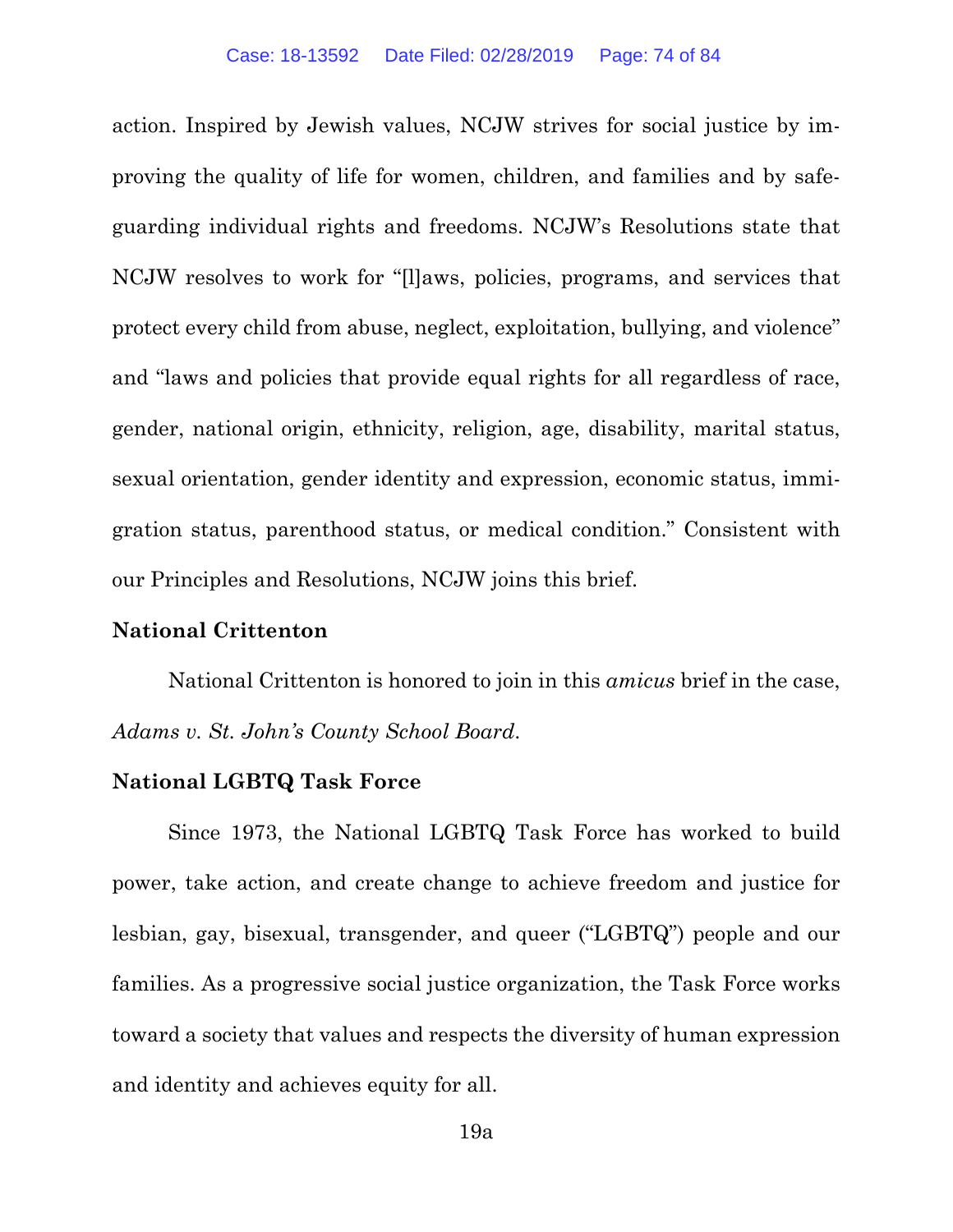## **National Organization for Women Foundation**

The National Organization for Women Foundation ("NOW Foundation") is a 501(c)(3) entity affiliated with the National Organization for Women, the largest grassroots feminist activist organization in the United States with chapters in every state and the District of Columbia. NOW Foundation is committed to advancing equal opportunity, among other objectives, and works to assure that women and LGBTQIA persons are treated fairly and equally under the law. As an education and litigation organization, NOW Foundation is also dedicated to eradicating sex-based discrimination—which we believe pertains to discrimination against LGBTQIA persons.

#### **Planned Parenthood of South, East and North Florida**

Planned Parenthood of South, East and North Florida's mission is to provide comprehensive sexual health care through the provision of clinical services, education, and advocacy to all individuals throughout northern, eastern, and southern Florida—especially individuals with low incomes, those in medically underserved areas, communities of color, and transgender individuals. We do so by understanding and responding to the needs of those seeking our services, and by protecting and respecting the essential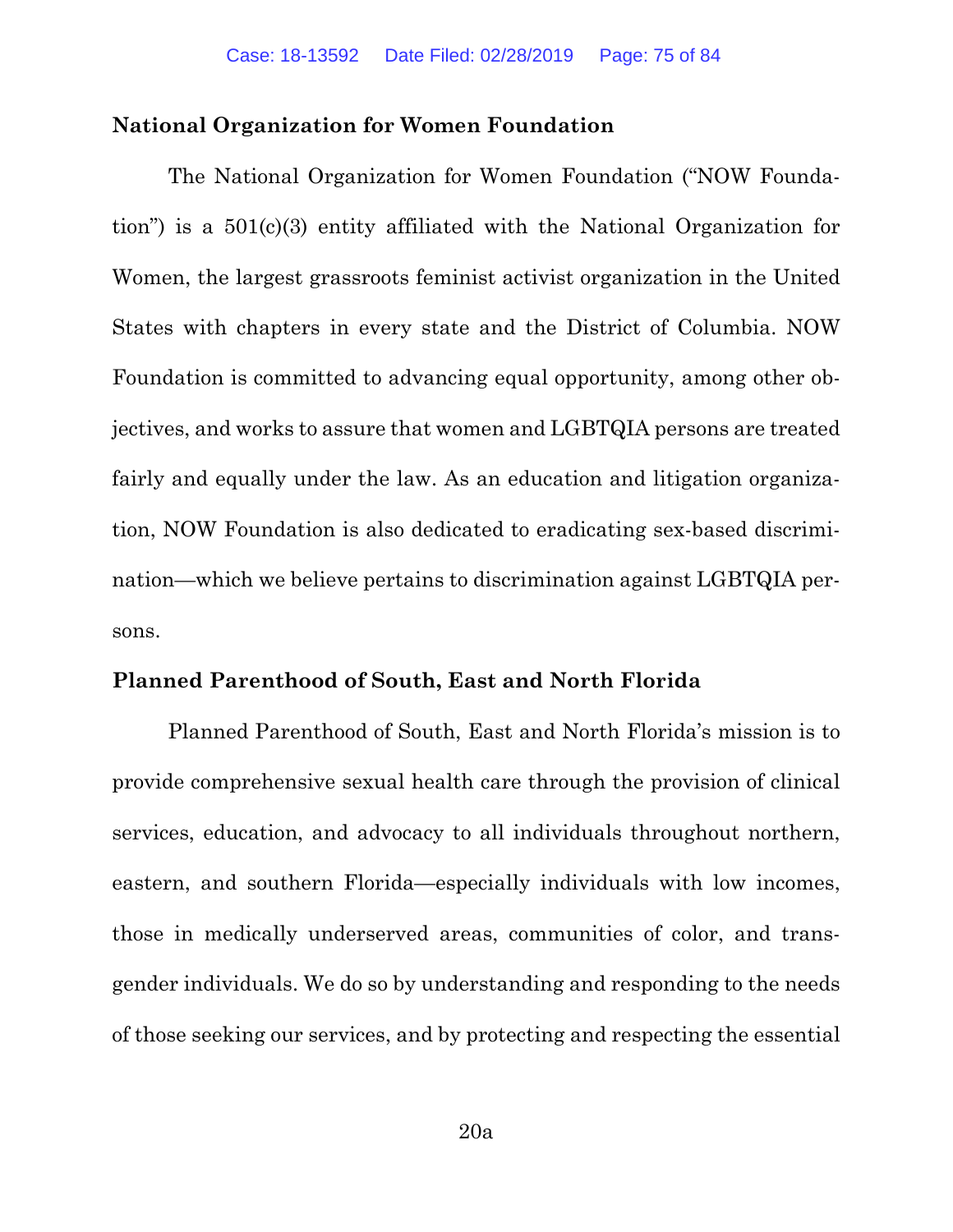privacy rights, dignity, and culture of each individual. Our goal is to create the healthiest generation ever.

## **Planned Parenthood of Southwest and Central Florida**

Planned Parenthood of Southwest and Central Florida provides vital sexual health services and comprehensive sexuality education to all, regardless of gender identity, throughout central and southwest Florida. We are at the forefront of providing high-quality sexual health care to individuals and communities facing serious barriers to obtaining such care, including the provision of transgender care in our health centers. Our commonsense approach to health and well-being is based on respect for each individual's right to make informed, independent decisions about health, sex, and family planning. It is our goal to empower individuals to make informed decisions and lead healthy lives.

## **SisterReach**

SisterReach, founded October 2011, is a Memphis, TN based grassroots 501(c)(3) non-profit supporting the reproductive autonomy of women and teens of color, poor and rural women, LGBT+ and gender non-conforming people, and their families through the framework of Reproductive Justice. Our mission is to empower our base to lead healthy lives, raise healthy families, and live in healthy communities.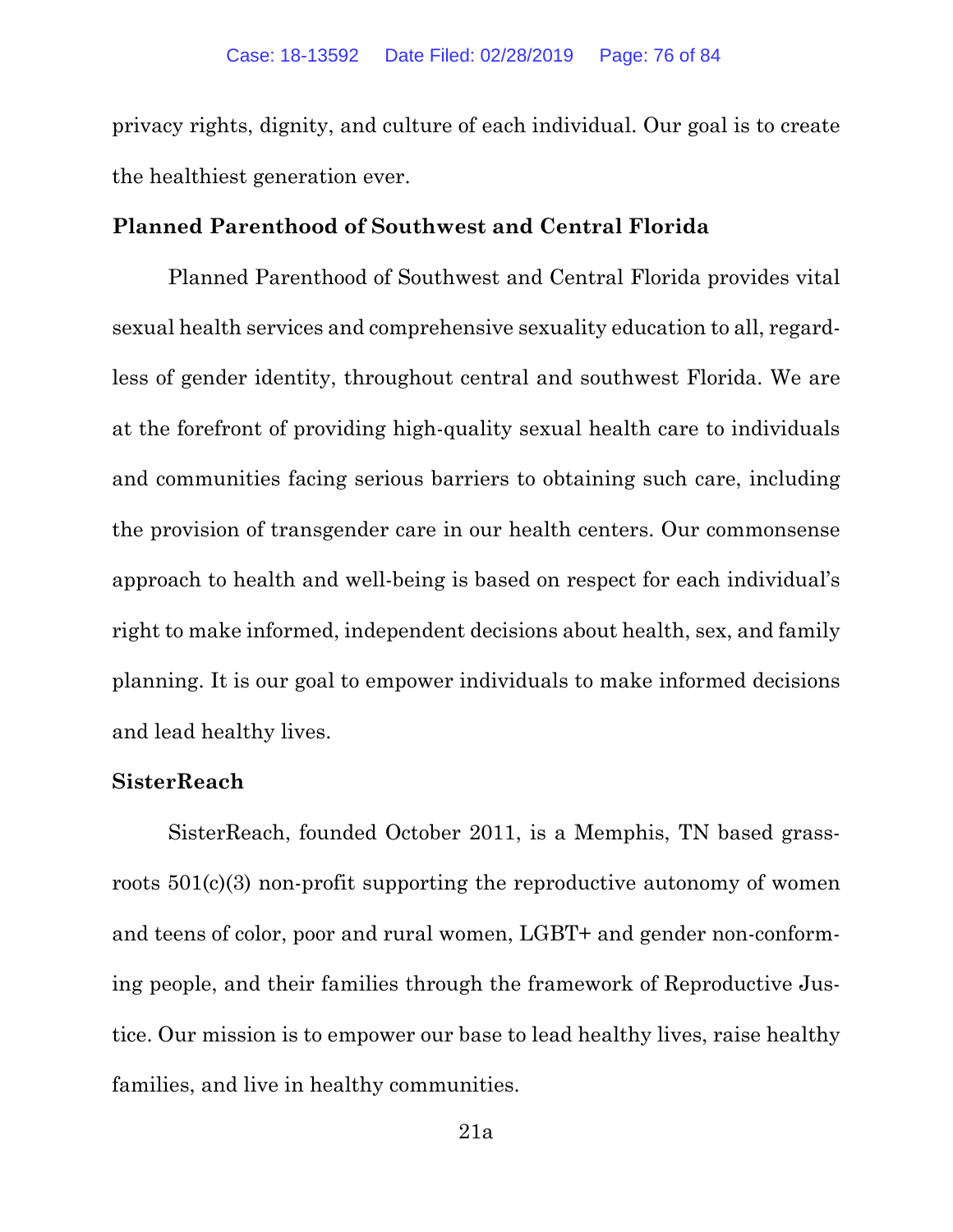## **Stop Sexual Assault in Schools (SSAIS.org)**

The mission of SSAIS is to ensure that all K-12 students receive an education free from sex discrimination.

## **SurvJustice**

SurvJustice is a national non-profit organization offering legal assistance in campus hearings to sexual violence survivors regardless of their sex, gender, gender identity, or sexual orientation. Since 2014, SurvJustice has provided students with safe and equitable access to education, protecting their rights under Title IX.

#### **The Impact Fund**

The Impact Fund is a nonprofit legal foundation that provides strategic leadership and support for impact litigation to achieve economic and social justice. It provides funding, innovative training and support, and representation in impact litigation across the country. The Impact Fund has served as counsel in a number of major civil rights cases to achieve social justice for all communities, including cases challenging employment discrimination, lack of access for those with disabilities, and violations of fair housing laws.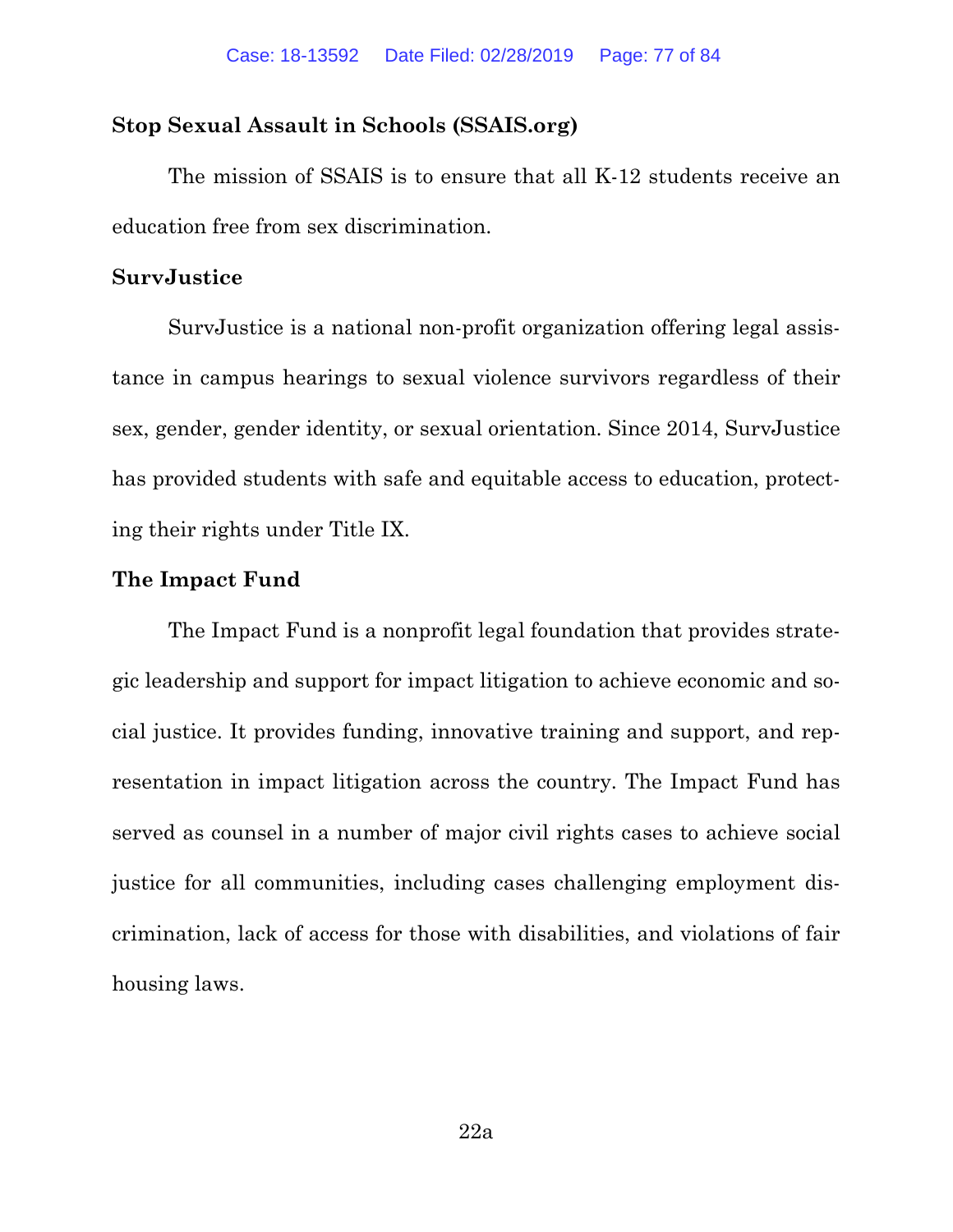## **The Southwest Women's Law Center**

The Southwest Women's Law Center (SWLC) was founded in 2005. Our mission is to create opportunities for women to realize their full economic and personal potential by: eliminating gender bias, discrimination, and harassment; lifting women and their families out of poverty; and ensuring that all women have full control over their reproductive lives through access to comprehensive reproductive health services and information. Our primary services include providing legal and policy advocacy to advance opportunities for girls and women in New Mexico in the areas of health care, reproductive justice, equal pay, ensuring economic security for survivors of domestic violence, and ensuring that girls have equal access to athletics or sports programs without discrimination. Our geographic focus is the State of New Mexico.

## **The Women's Law Center of Maryland**

The Women's Law Center of Maryland, Inc. (WLC) is a non-profit, membership organization established in 1971 with a mission of improving and protecting the legal rights of women, particularly regarding gender discrimination, employment law, family law and reproductive rights. Through its direct services and advocacy, the Women's Law Center seeks to protect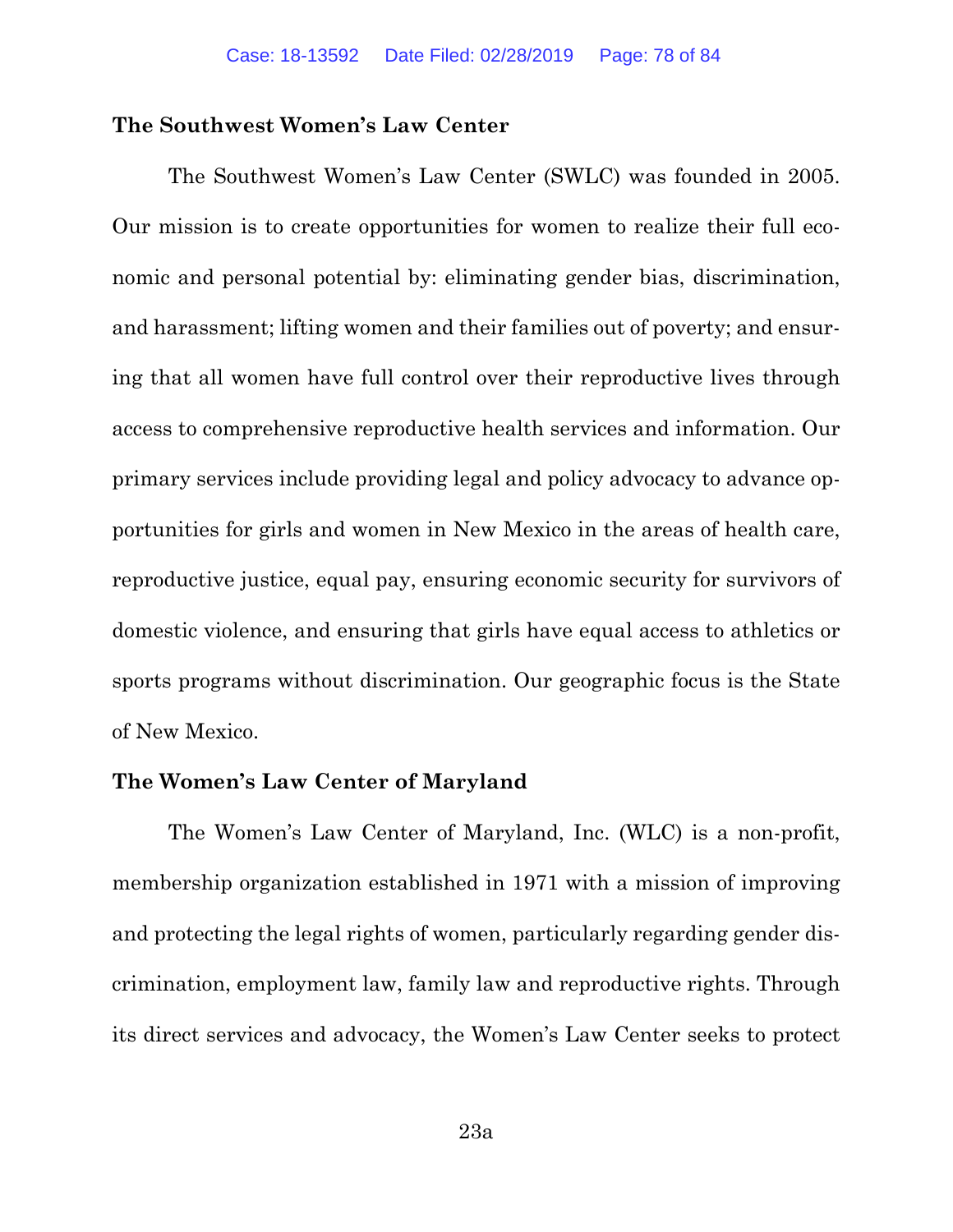women's legal rights and ensure equal access to resources and remedies under the law. The Women's Law Center is participating as an *amicus* in *Adams v. St. John's County School District* because it agrees with the proposition that sex, gender, and sexual orientation are intrinsically intertwined, particularly in the realm of discrimination and education. The concerns and struggles of the transgender community impact all women, regardless of sexual orientation.

# **Union for Reform Judaism, Central Conference of American Rabbis, Women of Reform Judaism, and Men of Reform Judaism**

The Union for Reform Judaism, whose 900 congregations across North America include 1.5 million Reform Jews; the Central Conference of American Rabbis, whose membership includes more than 2,000 Reform rabbis; Women of Reform Judaism, which represents more than 65,000 women in nearly 500 women's groups in North America and around the world; and Men of Reform Judaism come to this issue out of our deep commitment to ensuring equality for all of God's children. We oppose discrimination against all individuals and are committed to the full equality, inclusion, and protection of people of all gender identities and gender expressions, for the stamp of the Divine is present in each and every human being.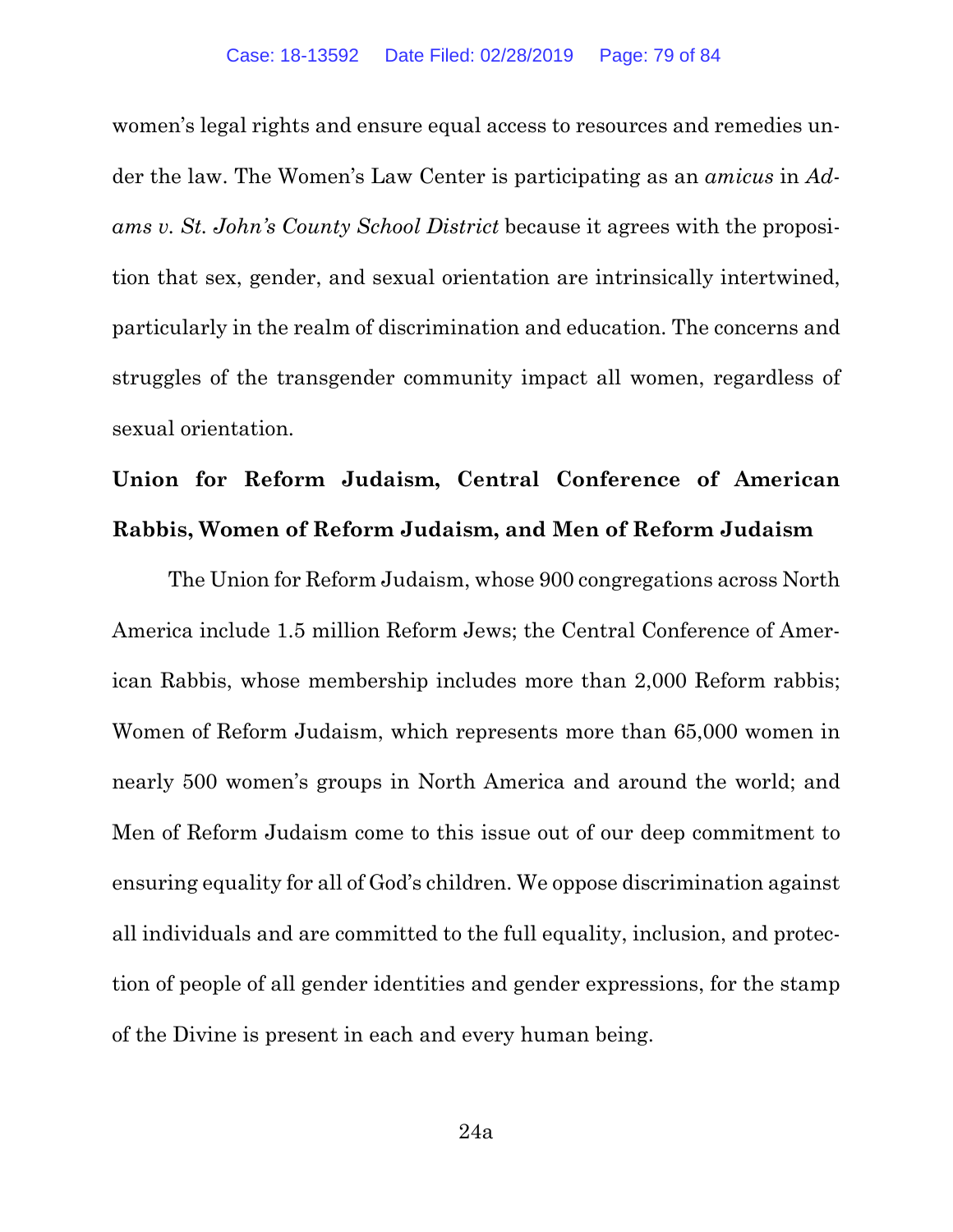## **UniteWomen.org**

UniteWomen.org's mission is to end inequality for self-identified women that stems from prejudice and discrimination and to defend and advance the human and civil rights of self-identified women and girls. Transgender students should have access to a restroom consistent with their gender identity.

## **Women Lawyers On Guard Inc. ("WLG")**

Women Lawyers On Guard Inc. ("WLG") is a national non-partisan non-profit organization harnessing the power of lawyers and the law in coordination with other organizations to preserve, protect, and defend the democratic values of equality, justice, and opportunity for all.

## **Women's Bar Association of the District of Columbia**

Founded in 1917, the Women's Bar Association of the District of Columbia (WBA) is one of the oldest and largest voluntary bar associations in metropolitan Washington, D.C. Today, as in 1917, we continue to pursue our mission of maintaining the honor and integrity of the profession, promoting the administration of justice, advancing and protecting the interests of women lawyers, promoting their mutual improvement, and encouraging a spirit of friendship among our members. The WBA believes that discrim-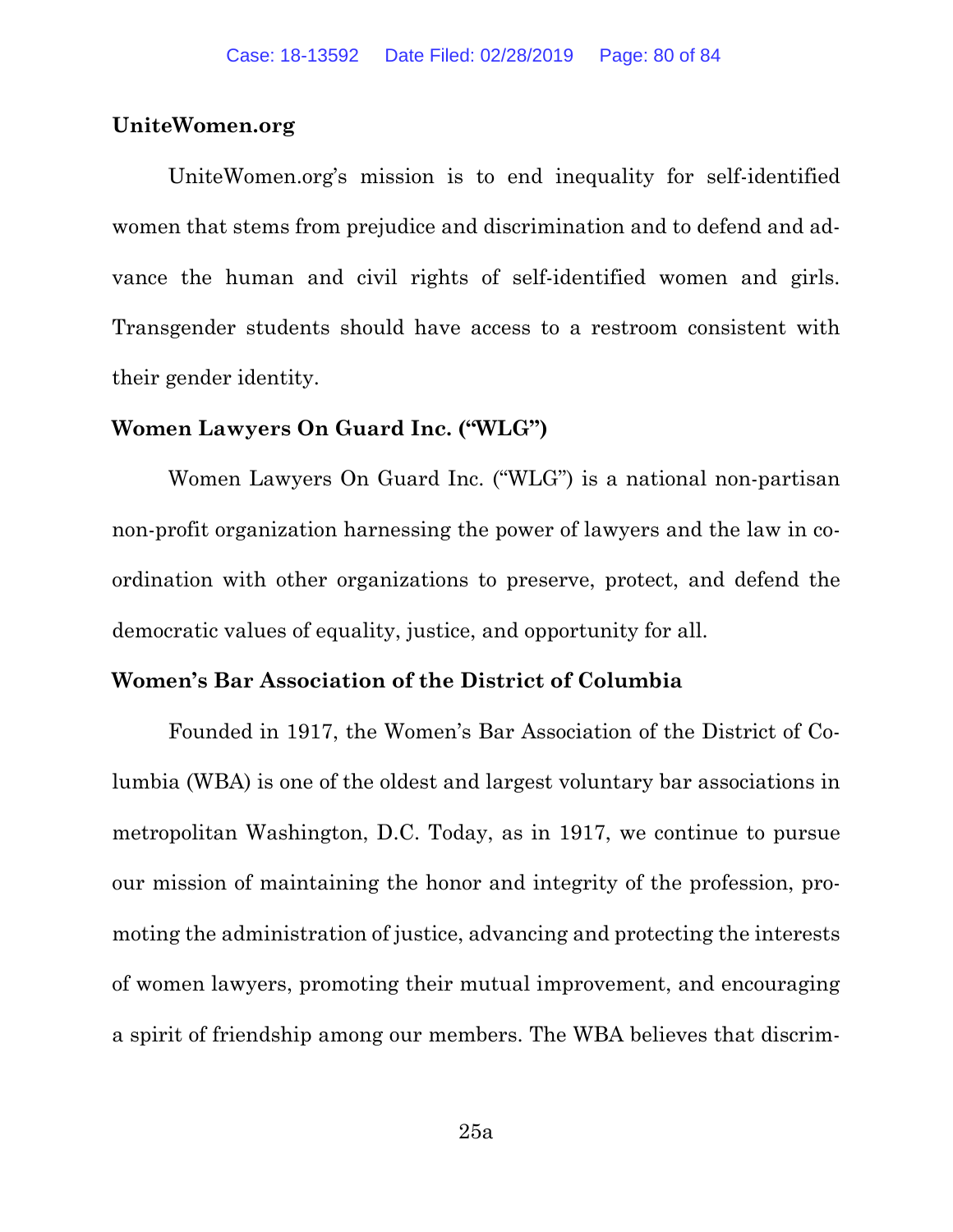ination against transgender people constitutes unconstitutional discrimination on the basis of sex and, further, that reinforcing the notion that there are "biological differences" between men and women leads to disparate treatment based on outdated stereotypes of women.

## **Women's Bar Association of the State of New York**

 $\overline{a}$ 

The Women's Bar Association of the State of New York ("WBASNY") is the second largest statewide bar association in New York and one of the largest women's bar associations in the United States. Its earliest chapter was founded in 1918, a year before women's right to vote was ratified in the United States. WBASNY's more 4,200 members in its now-20 chapters across New York State† include esteemed jurists, academics, and attorneys

<sup>†</sup> WBASNY is incorporated in New York. Its affiliated organizations consist of 20 regional chapters, some of which are separately incorporated, plus nine IRC 501(c)(3) charitable corporations that are foundations and/or legal clinics. Neither WBASNY nor any of its affiliates issue stock to the public. WBASNY's current affiliates are: Chapters – Adirondack Women's Bar Association; The Bronx Women's Bar Association, Inc.; Brooklyn Women's Bar Association, Inc.; Capital District Women's Bar Association; Central New York Women's Bar Association; Del-Chen-O Women's Bar Association, Finger Lakes Women's Bar Association; Greater Rochester Association for Women Attorneys; Mid-Hudson Women's Bar Association; Mid-York Women's Bar Association; Nassau County Women's Bar Association; New York Women's Bar Association; Queens County Women's Bar Association; Rockland County Women's Bar Association; Staten Island Women's Bar Association; The Suffolk County Women's Bar Association; Thousand Islands Women's Bar Association; Westchester Women's Bar Association; Western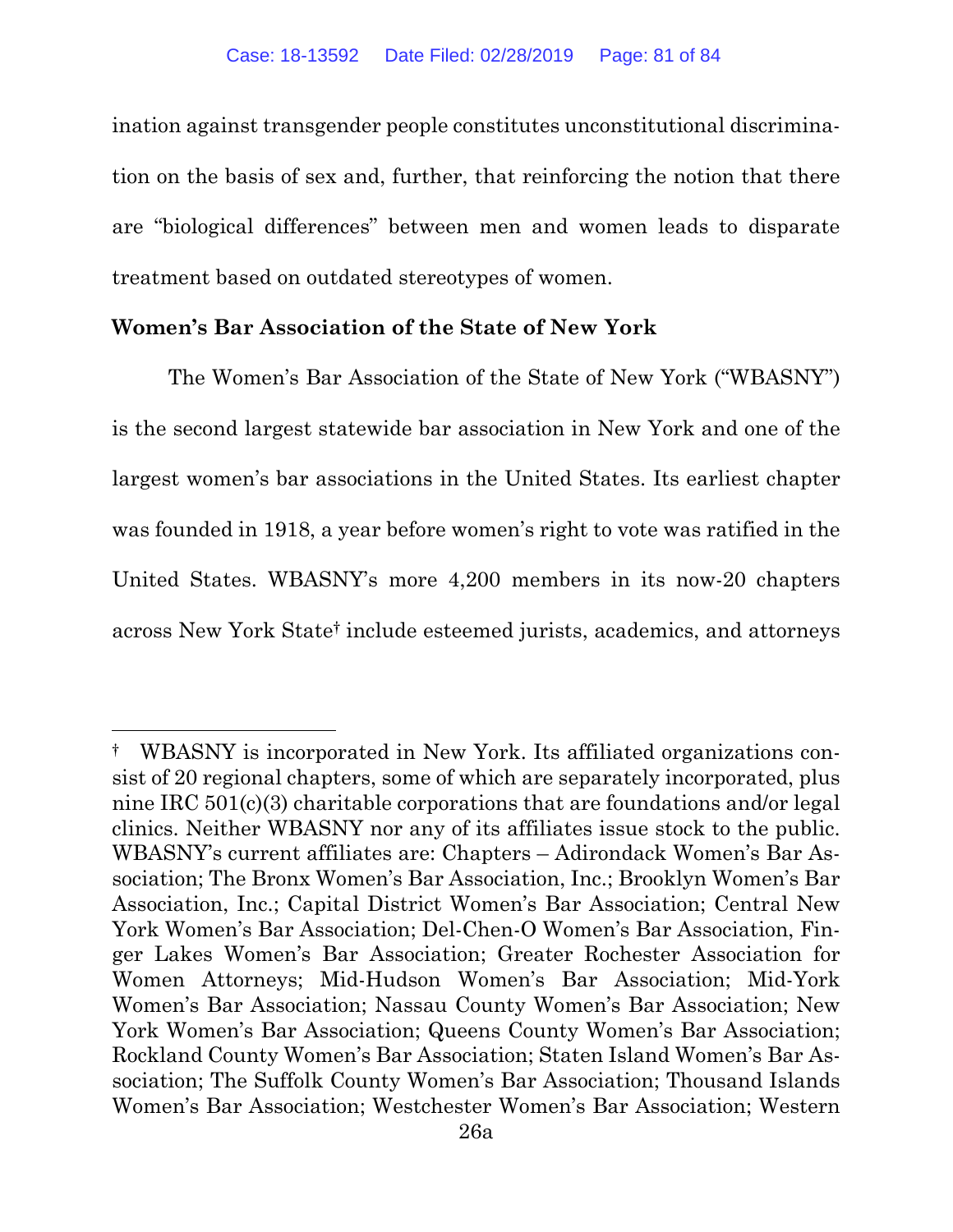who practice in every area of the law, including appellate, litigation, education, commercial, labor and employment, ERISA, matrimonial, access to justice, ethics, health, reproductive rights, constitutional, criminal, and civil rights. WBASNY is dedicated to the fair and equal administration of justice. WBASNY has participated as an *amicus curiae* in state and federal cases at every level, including those involving civil rights, sex and gender discrimination, sexual assault and harassment, rights under federal and state constitutions, and the right to fair and equal treatment under the law. It stands as a vanguard for the equal rights of women, minorities, LGBT individuals, and all persons.

 $\overline{a}$ 

New York Women's Bar Association; and Women's Bar Association of Orange and Sullivan Counties. Charitable Foundations & Legal Clinic – Women's Bar Association of the State of New York Foundation, Inc.; Brooklyn Women's Bar Foundation, Inc.; Capital District Women's Bar Association Legal Project Inc.; Nassau County Women's Bar Association Foundation, Inc.; New York Women's Bar Association Foundation, Inc.; Queens County Women's Bar Foundation; Westchester Women's Bar Association Foundation, Inc.; and The Women's Bar Association of Orange and Sullivan Counties Foundation, Inc. (Note: No members of WBASNY or its affiliates who are judges or court personnel participated in WBASNY's *amicus curiae* vote in this matter.)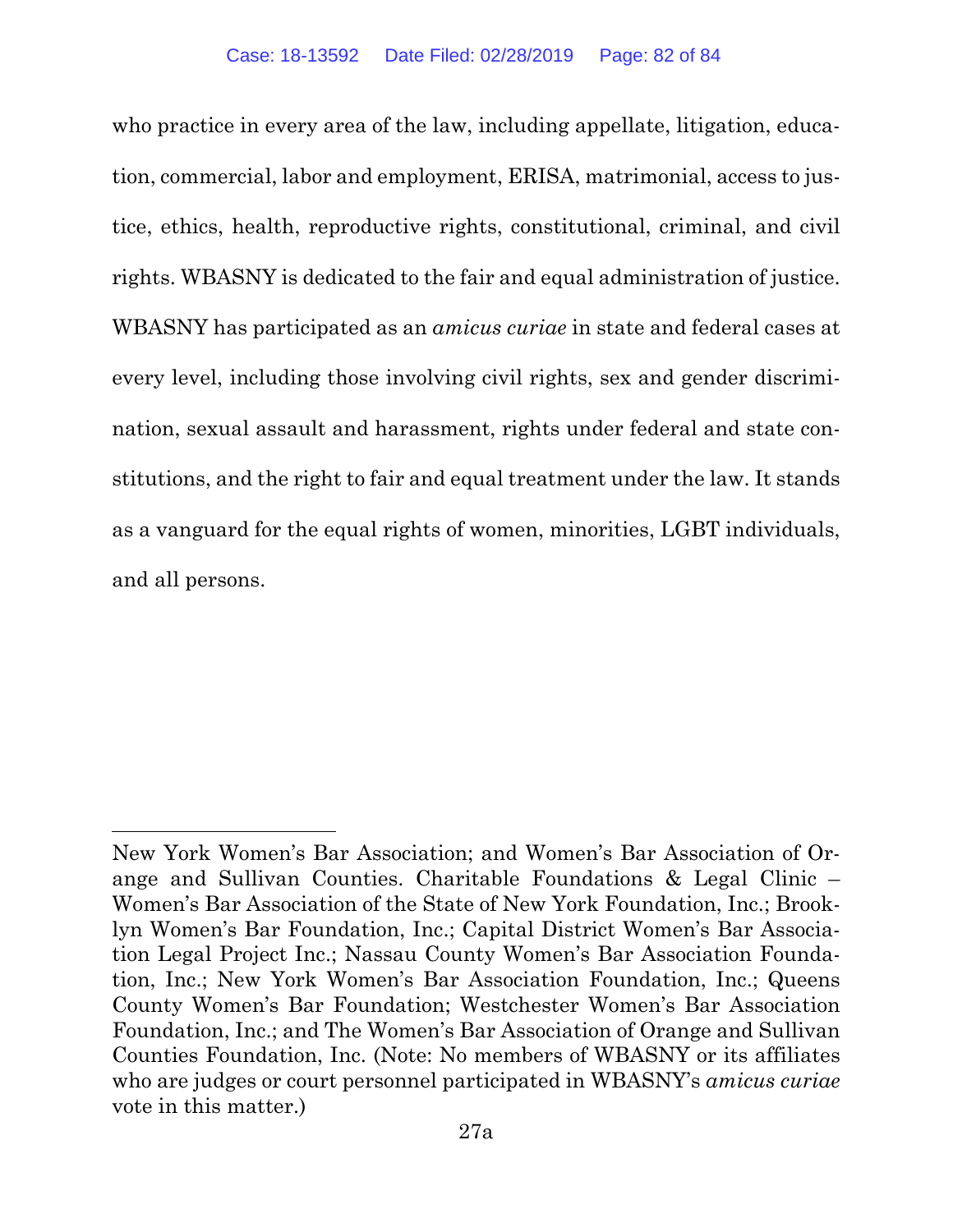## **Women's Law Project**

The Women's Law Project (WLP) is a non-profit legal advocacy organization with offices in Philadelphia and Pittsburgh, Pennsylvania. Its mission is to create a more just and equitable society by advancing the rights and status of all women throughout their lives. Since 1974, WLP has engaged in high-impact litigation, public policy advocacy, and education challenging discrimination rooted in gender stereotypes. WLP represented *amici curiae* in *Doe v. Boyertown Area School District*, 897 F.3d 515 (3d Cir. 2018), to ensure that Title IX was not misused to deny transgender students use of school bathrooms and locker rooms aligning with their gender identity. WLP also represented *amici curiae* in *Prowel v. Wise Business Forms*, 579 F.3d 285 (3d Cir. 2009), to ensure full enforcement of Title VII's protection against sex discrimination in the workplace for a litigant who suffered harassment based on gender stereotyping, and represented Rainbow Alliance, an LGBTQA-student group, in litigation filed under Pittsburgh's Fair Practices Ordinance challenging the University of Pittsburgh's gendered facilities policies from 2012 to 2016. WLP was also instrumental in passage of the Allegheny County Human Relations Ordinance, which prohibits discrimination in employment, public accommodations, and housing based on sex, gender identity, and gender expression. Discriminatory policies that